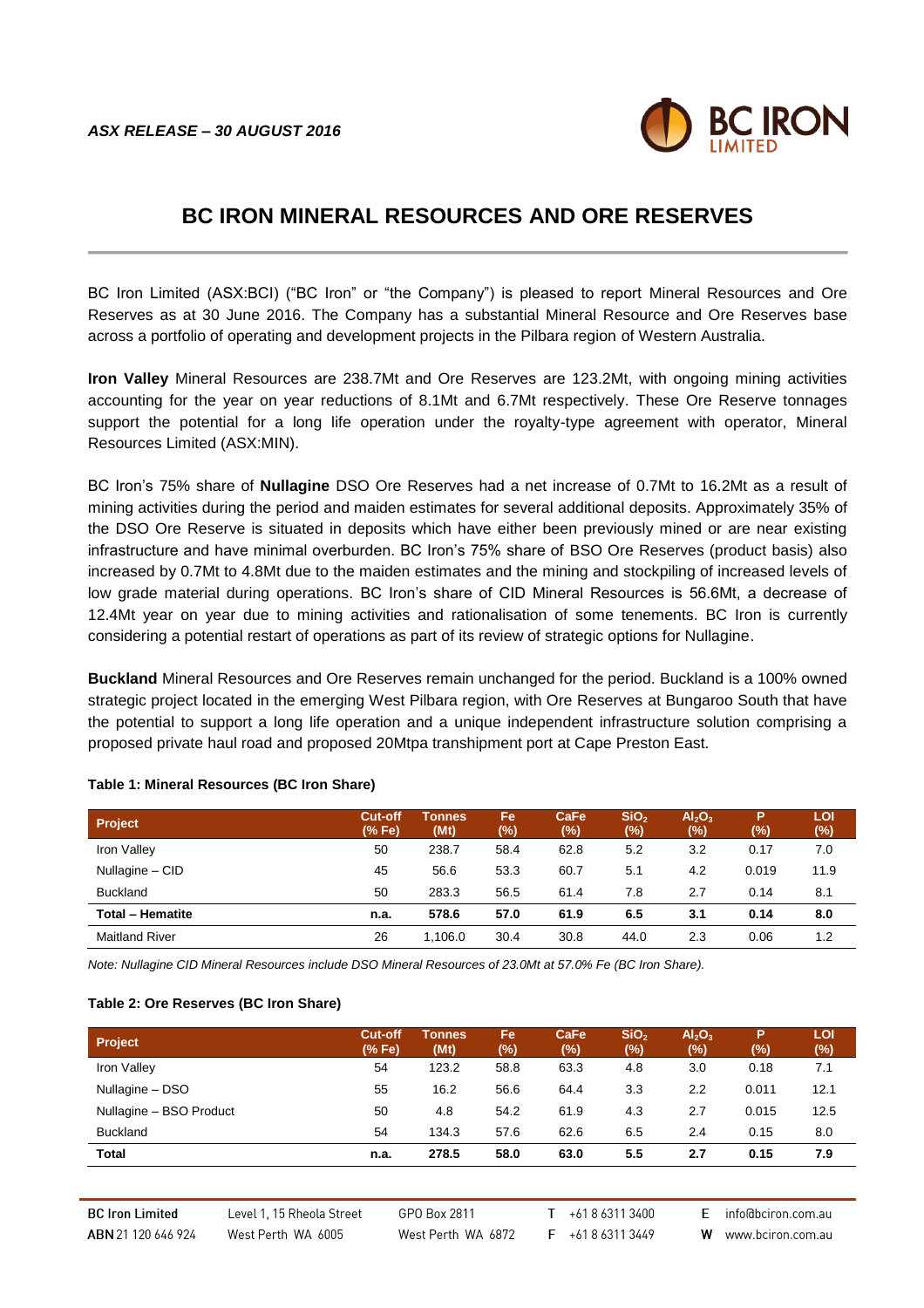As shown in the figures below, BC Iron's enterprise value ("EV") per tonne of Mineral Resources and Ore Reserves are low relative to its ASX-listed iron ore peers. In addition, the Company's strategic Cape Preston East port lease agreements are not ascribed value by the Mineral Resources and Ore Reserves metrics.









*Source: ASX and ASX announcements as at 25 August 2016.*

**- ENDS -**

**FOR FURTHER INFORMATION: MEDIA ENQUIRIES:**

**ALWYN VORSTER DAVID TASKER / TONY DAWE TELEPHONE: +61 8 6311 3400**

**CHIEF EXECUTIVE OFFICER ACCOUNT 2 PROFESSIONAL PUBLIC RELATIONS BC IRON LIMITED TELEPHONE: +61 8 9388 0944**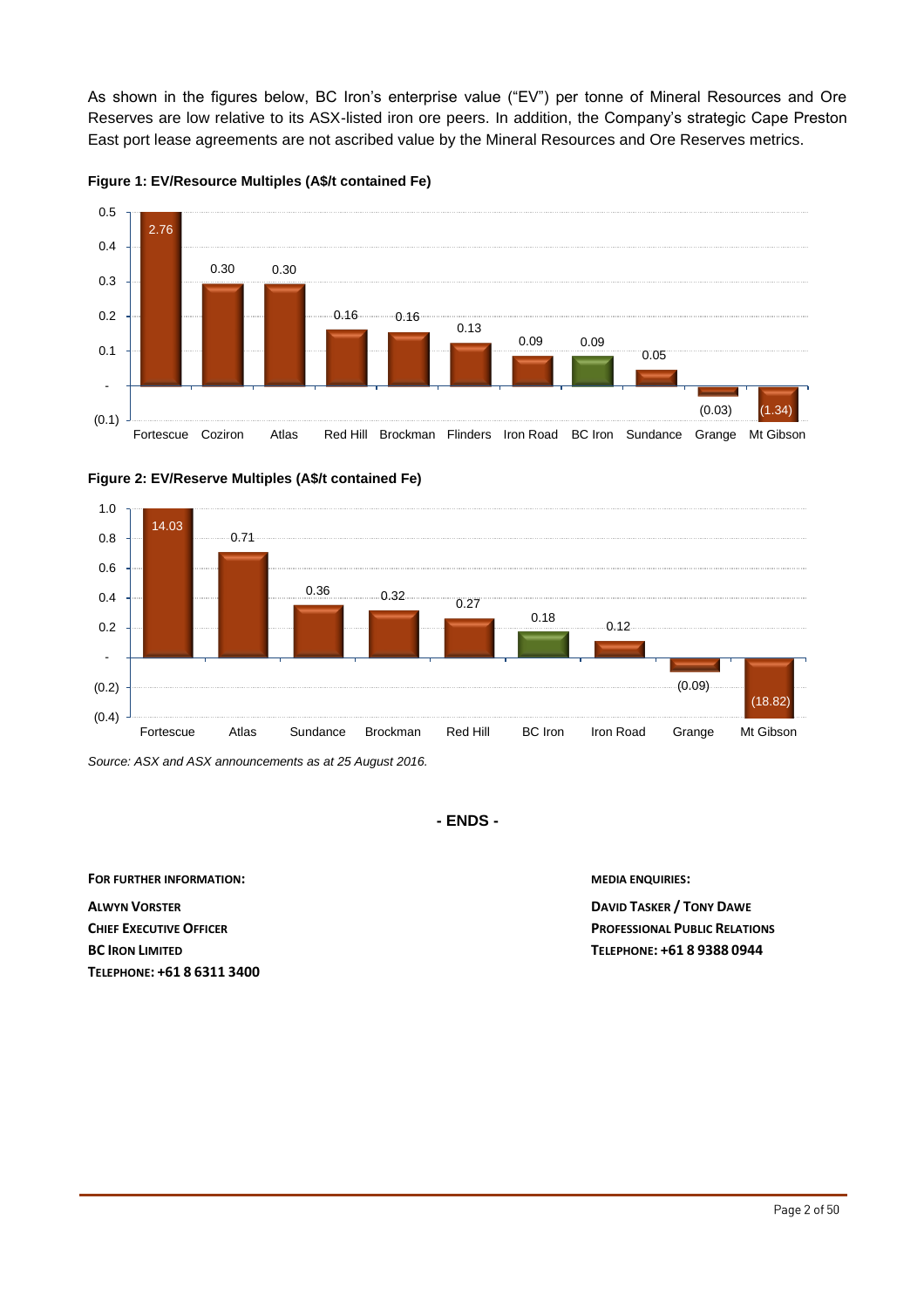### **Competent Persons Statements**

The information in this report that relates to the Mineral Resource estimates at Nullagine is based on, and fairly represents, information which has been compiled by or under the guidance of Mr Robert Williams, who is a Member of the Australasian Institute of Mining and Metallurgy and an employee of BC Iron. Mr Williams has sufficient experience that is relevant to the style of mineralisation and type of deposit under consideration and to the activity that is being undertaken to qualify as a Competent Person as defined in the 2012 Edition of the 'Australasian Code for Reporting of Exploration Results, Mineral Resources and Ore Reserves'. Mr Williams consents to the inclusion in this report of the matters based on his information in the form and context in which they appear.

The information in this report that relates to the Ore Reserve estimate at Nullagine is based on, and fairly represents, information which has been compiled under the guidance of Mr Blair Duncan, who is an employee of BC Iron and a Member of the Australasian Institute of Mining and Metallurgy. Mr Duncan has sufficient experience that is relevant to the style of mineralisation and type of deposit under consideration and to the activity that is being undertaken to qualify as a Competent Person as defined in the 2012 Edition of the 'Australasian Code for Reporting of Exploration Results, Mineral Resources and Ore Reserves'. Mr Duncan consents to the inclusion in this report of the matters based on his information in the form and context in which they appear.

The information in this report that relates to the Mineral Resource estimate at Iron Valley is based on, and fairly represents, information which has been compiled by Mr Lynn Widenbar, who is a Member of the Australasian Institute of Mining and Metallurgy and a full time employee of Widenbar and Associates. Mr Widenbar has sufficient experience that is relevant to the style of mineralisation and type of deposit under consideration and to the activity that is being undertaken to qualify as a Competent Person as defined in the 2012 Edition of the 'Australasian Code for Reporting of Exploration Results, Mineral Resources and Ore Reserves'. Mr Widenbar consents to the inclusion in this report of the matters based on his information in the form and context in which they appear.

The information in this report that relates to the Ore Reserve estimate at Iron Valley is based on, and fairly represents, information which has been compiled by Mr Ross Jaine, who is a full time employee of MRL and a Member of the Australasian Institute of Mining and Metallurgy. Mr Jaine has sufficient experience that is relevant to the style of mineralisation and type of deposit under consideration and to the activity that is being undertaken to qualify as a Competent Person as defined in the 2012 Edition of the 'Australasian Code for Reporting of Exploration Results, Mineral Resources and Ore Reserves'. Mr Jaine consents to the inclusion in this report of the matters based on his information in the form and context in which they appear.

The information in this announcement that relates to Mineral Resources and Ore Reserves at the Buckland Project is extracted from the Iron Ore Holdings Limited ASX Announcement titled "Buckland Project – Updated Ore Reserve" (dated 4 June 2014). This announcement is available to view at [http://www.bciron.com.au/investors/asx](http://www.bciron.com.au/investors/asx-announcements/2014.html)[announcements/ioh-archive.html.](http://www.bciron.com.au/investors/asx-announcements/2014.html) The Company confirms that it is not aware of any new information or data that materially affects the information included in the original market announcements. The Company confirms that the form and context in which the Competent Person's findings are presented have not been materially modified from the original market announcements.

The information that relates to Mineral Resources estimates at Maitland River has been compiled by Mr Lynn Widenbar, who is a Member of the Australasian Institute of Mining and Metallurgy. Mr Widenbar is a full time employee of Widenbar and Associates and produced the Mineral Resource Estimates based on data and geological information supplied by the Company. Mr Widenbar has sufficient experience that is relevant to the style of mineralisation and type of deposit under consideration and to the activity that he is undertaking to qualify as a Competent Person as defined in the 2004 Edition of the Australasian Code for Reporting of Exploration Results, Minerals Resources and Ore Reserves. It has been not been updated to comply with JORC Code 2012 on the basis that the information has not materially changed since it was last reported.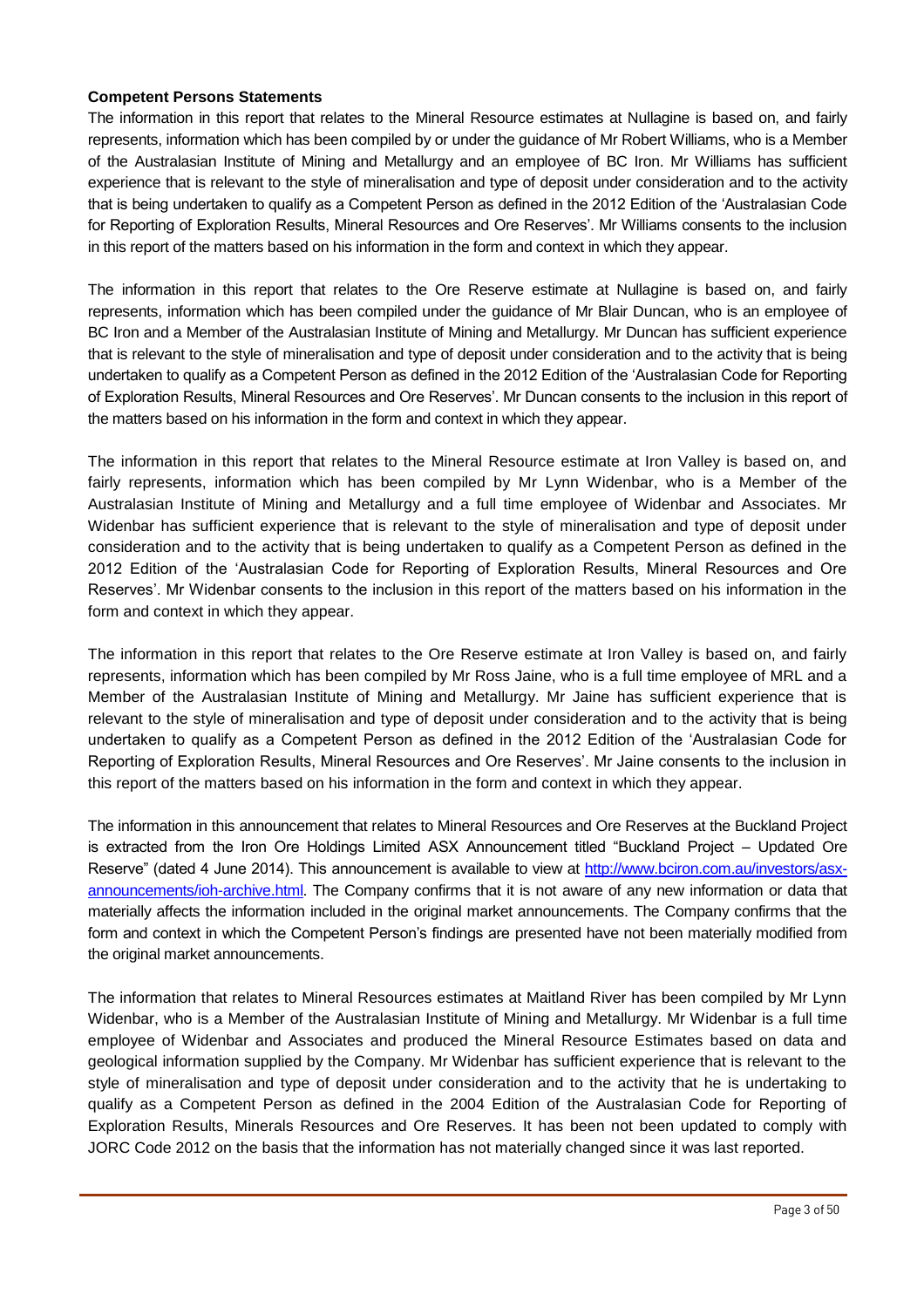### **APPENDIX 1: NULLAGINE**

Nullagine is an unincorporated joint venture ("NJV") between BC Iron (75% interest) and Fortescue Metals Group Limited ("Fortescue") (25% interest) located approximately 150 kilometres north of Newman in the Pilbara region of Western Australia.

The NJV's Ore Reserves and Mineral Resources as at 30 June 2016 are set out in the tables below on a 100% basis, along with a summary of material information and the JORC (2012) Table 1.

| <b>Classification</b> | Mt   | Fe%  | CaFe% | $Al_2O_3\%$ | SiO <sub>2</sub> % | P%    | $S\%$ | LOI% |
|-----------------------|------|------|-------|-------------|--------------------|-------|-------|------|
| Measured              | 3.2  | 53.0 | 59.9  | 5.0         | 5.4                | 0.024 | 0.014 | 11.5 |
| Indicated             | 48.3 | 53.7 | 61.2  | 3.6         | 4.6                | 0.017 | 0.012 | 12.2 |
| Inferred              | 23.9 | 52.5 | 59.8  | 5.3         | 5.8                | 0.020 | 0.020 | 11.4 |
| <b>Total</b>          | 75.4 | 53.3 | 60.7  | 4.2         | 5.1                | 0.019 | 0.015 | 11.9 |

#### **Table 3: CID Mineral Resource Estimate**

#### **Table 4: DSO Mineral Resource Estimate**

| <b>Classification</b> | Mt   | Fe%  | CaFe% | $Al_2O_3\%$ | SiO <sub>2</sub> % | P%    | $S\%$ | LOI% |
|-----------------------|------|------|-------|-------------|--------------------|-------|-------|------|
| Measured              | 1.4  | 57.1 | 64.0  | 3.0         | 3.5                | 0.023 | 0.014 | 10.8 |
| Indicated             | 25.7 | 57.0 | 64.5  | 2.2         | 3.0                | 0.015 | 0.011 | 11.6 |
| Inferred              | 3.7  | 57.0 | 64.3  | 2.7         | 3.5                | 0.016 | 0.015 | 11.4 |
| <b>Total</b>          | 30.9 | 57.0 | 64.5  | 2.3         | 3.1                | 0.016 | 0.012 | 11.5 |

### **Table 5: DSO Ore Reserve Estimate**

| <b>Classification</b> | <b>Mt</b> | Fe%  | CaFe% | $Al_2O_3\%$ | SiO <sub>2</sub> % | <b>P%</b> | S%    | LOI% |
|-----------------------|-----------|------|-------|-------------|--------------------|-----------|-------|------|
| Proved                | 0.0       | 0.0  | 0.0   | 0.0         | 0.0                | 0.000     | 0.000 | 0.0  |
| Probable              | 21.6      | 56.6 | 64.4  | 2.2         | 3.3                | 0.011     | 0.011 | 12.1 |
| <b>Total</b>          | 21.6      | 56.6 | 64.4  | 2.2         | 3.3                | 0.011     | 0.011 | 12.1 |

#### **Table 6: BSO Probable Ore Reserve Estimate**

|                    | Mt   | Fe%  | CaFe% | $Al_2O_3\%$ | SiO <sub>2</sub> % | <b>P%</b> | S%    | LOI% <sup>1</sup> |
|--------------------|------|------|-------|-------------|--------------------|-----------|-------|-------------------|
| <b>BSO</b> Feed    | 15.9 | 51.6 | 59.0  | 3.6         | 5.5                | 0.017     | 0.011 | 12.6              |
| <b>BSO Product</b> | 6.4  | 54.2 | 61.9  | 2.7         | 4.3                | 0.015     | 0.010 | 12.5              |

#### **Table 7: DSO Stockpile Inventory**

|                    | <b>Tonnes</b> | Fe% | Al <sub>2</sub> O <sub>3</sub> % | SiO <sub>2</sub> % |
|--------------------|---------------|-----|----------------------------------|--------------------|
| <b>ROM</b>         | 0             | 0.0 | 0.0                              | 0.0                |
| <b>MOC Product</b> | 0             | 0.0 | 0.0                              | 0.0                |
| <b>RLF Product</b> | 0             | 0.0 | 0.0                              | 0.0                |
| Port               | 0             | 0.0 | 0.0                              | 0.0                |
| <b>Total</b>       | 0             | 0.0 | 0.0                              | 0.0                |

*Notes:* 

*Tonnages are dry metric tonnes and have been rounded. Small difference in totals may exist due to rounding.*

*CaFe means "calcined Fe" equals Fe% / (1- LOI%).* 

*CID means "channel iron deposit", DSO means "direct shipping ore" and BSO means "beneficiated shipping ore".* 

 *CID Mineral Resources are inclusive of DSO Mineral Resources, which are in turn inclusive of DSO Ore Reserves. CID Mineral Resources are also inclusive of a portion of BSO Ore Reserves (Feed) that don't sit within existing low grade stockpiles.*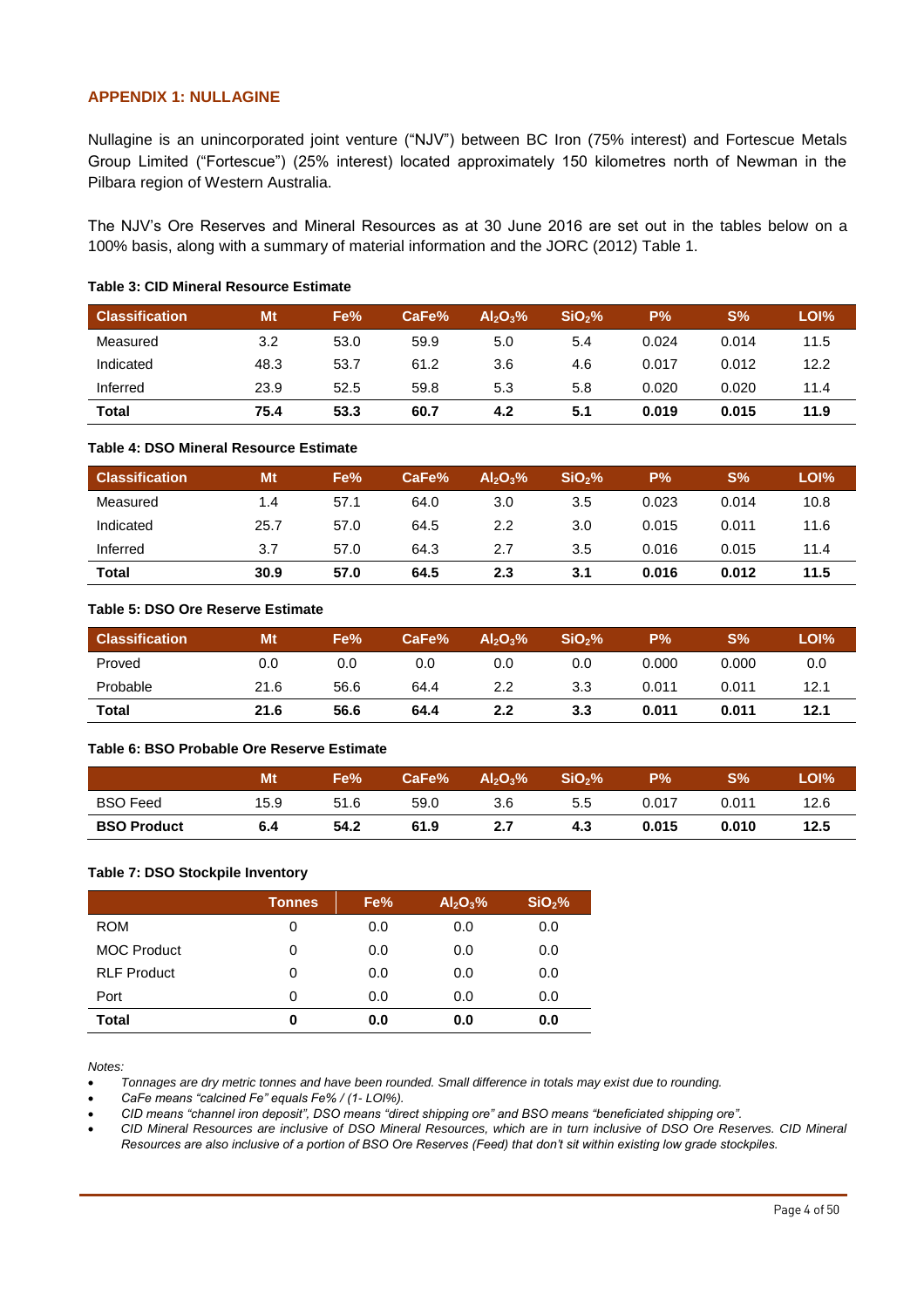### **Summary of Material Information – Mineral Resources**

BC Iron previously reported Mineral Resources as at 30 June 2015 in accordance with JORC (2012) guidelines. The ASX announcement and accompanying Table 1 was released on 25 August 2015 under the title 'NJV Ore Reserves and Mineral Resources' and is available to view on [http://www.bciron.com.au/investors/asx-announcements/2015.html.](http://www.bciron.com.au/investors/asx-announcements/2015.html)

Changes to DSO Mineral Resources since 30 June 2015 are due to the following;

- Inclusion of maiden estimates for Warrigal 6, Mulla Mulla 2 and Mulla Mulla 3;
- Re-interpretation and re-estimation of Outcamp 4 and Outcamp 5 following completion of additional grade control drilling; and
- Depletion at Outcamp 2, Outcamp 3, Warrigal 1, Warrigal 2 and Warrigal 6 according to mining completed up to the temporary suspension of operations.

CID Mineral Resources changed for the above reasons and also due to a rationalisation of NJV tenements, some of which contained sub-economic CID Mineral Resources.

The Outcamp 4, Outcamp 5, Warrigal 6, Mulla Mulla 2 and Mulla Mulla 3 deposits are channel iron deposits, presented as topographic highs or mesas and host mineralisation at surface.

| <b>Deposit</b> | <b>Mesa Dimensions</b> | <b>No. Holes</b> | <b>Total Metres</b> | <b>Drill Spacing</b>          |
|----------------|------------------------|------------------|---------------------|-------------------------------|
| Outcamp 4      | 700m by 150m           | 455              | 5,295               | 12.5m by 12.5m                |
| Outcamp 5      | 1,500m by 200m         | 986              | 10.226              | 12.5m by 12.5m and 25m by 25m |
| Warrigal 6     | 300m by 100m           | 72               | 1.717               | 25m by 12.5m                  |
| Mulla Mulla 2  | 500m by 100m           | 112              | 2,731               | 25m by 12.5m                  |
| Mulla Mulla 3  | 600m by 90m            | 120              | 3.515               | 25m by 12.5m                  |

Key statistics for the above deposits are tabulated below.

Mulla Mulla drilling results were released in the ASX announcement "Mulla Mulla Exploration Results" on 20 November 2015, while Warrigal 6 drilling results were included in the December 2014 Quarterly Activities Report released on 30 January 2015.

RC drilling utilised an RC drill rig with a cone splitter attached. Given the sub-horizontal nature of the CID deposits, the holes are vertically orientated. Samples were prepared by crushing to minus 3mm and pulverising the sample to achieve 90% passing 105 microns. Pulverised material was assayed using XRF techniques. Industry standard QAQC procedures were adopted by BC Iron, including the submission of standards and duplicates at a frequency of 1 per 20 samples.

For the purpose of generating mineralised envelopes, sectional interpretation of the drill results was undertaken and material with grades of greater than 55% Fe was constrained inside DSO domains. The interpretations were wireframed to produce mineralised envelopes. Mineral Resources were estimated using either ordinary kriging or inverse distance weighting methods, with a block size equal to half the drill spacing dimension. A bulk density of  $2.80$ -2.84t/m<sup>3</sup> was assigned to the mineralisation, as calculated by the caliper method.

Mineral Resources were classified as Indicated where continuity of geology and mineralisation was demonstrated with a confidence level sufficient to allow the application of Modifying Factors to support mine planning.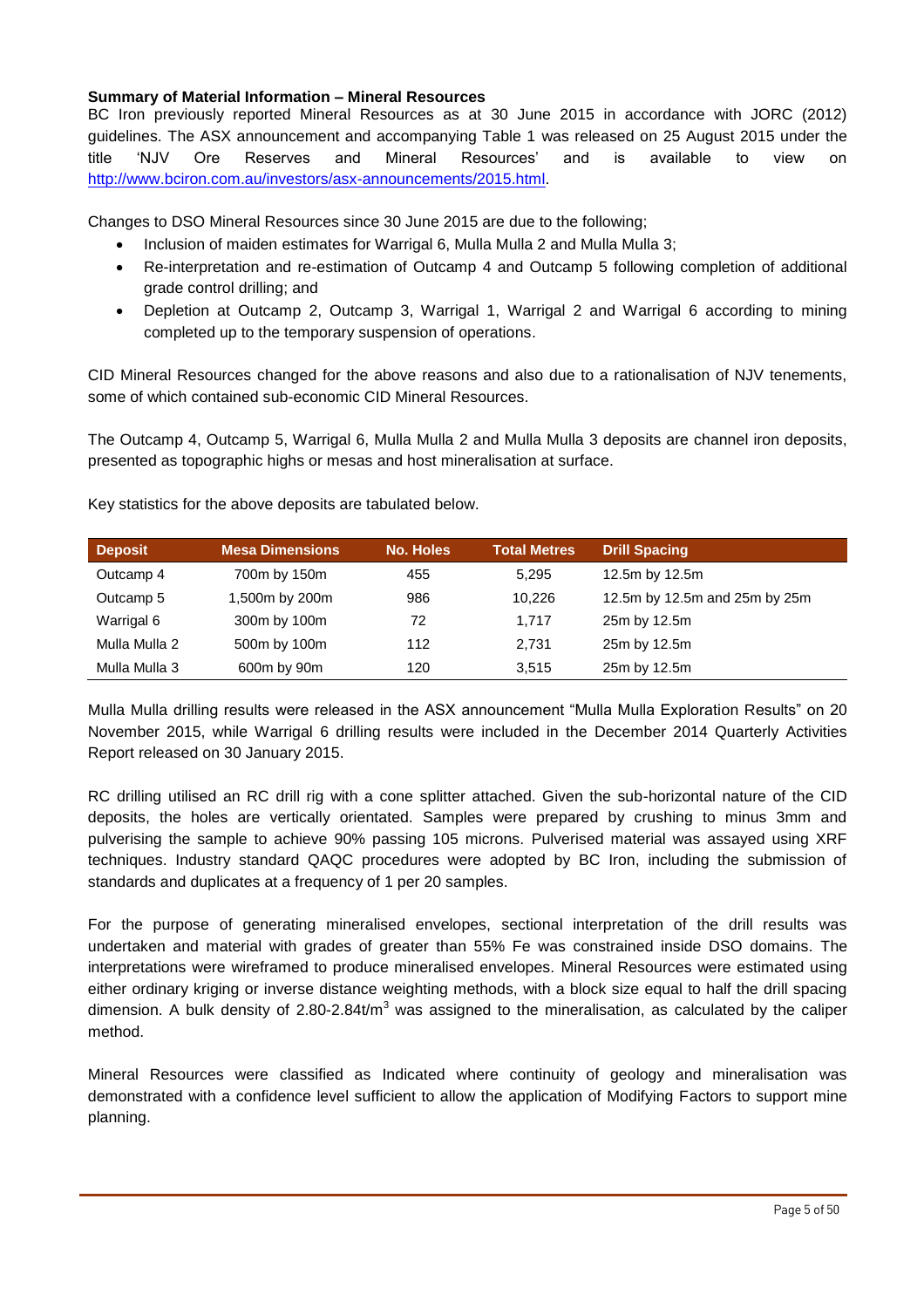### **Summary of Material Information – Ore Reserves**

Mineral Resources at the NJV were first converted to Ore Reserves in accordance with JORC (2004) guidelines as part of a feasibility study completed in 2009. The current Ore Reserve estimate is based on Mineral Resources as at 30 June 2016.

Ore Reserves were estimated by completing pit optimisations and detailed pit designs. For DSO Ore Reserves, two cut-off grades were applied, with DSO characterised as being both above 55% Fe and below 3% Al2O3. These parameters were derived to achieve a product grade of 57% Fe and 2% Al2O3, which are the desired specifications for the NJV's Bonnie Fines product. For BSO Ore Reserves, a cut-off grade of 50% Fe was applied to classify material as suitable for beneficiation feed.

Mining at the NJV utilises surface miners with a minimum mining width of 3.5 metres based on surface miner geometry, and a minimum bench width of 20 metres to allow for safe and efficient load and haul activities.

The use of surface miners allows for selective mining resulting in minimal dilution from the edges of the orebody. Mining dilution has been estimated based on sub 55% Fe material that exists within the geologically modelled DSO zones. Mining dilution varies from mesa to mesa and accounts for approximately 11% of the DSO Ore Reserve estimate. Mining recovery factors have been determined based on historical reconciliations and also envisage decreasing recoveries for mesas approaching depletion. The average mining recovery of DSO is estimated at 97.5%.

For DSO material, a dry crushing and screening process is utilised at the NJV, which was selected based on bulk sampling and metallurgical test work undertaken as part of the feasibility study.

A beneficiation trial has been completed at the NJV on low grade feed material. The trial utilised a dry crushing and screening process, where natural fines of less than 1mm were screened off using a piano wire screen. The BSO Ore Reserve estimate is based on the results of the beneficiation trial, and incorporates a mass recovery of 40% and preliminary regressions to derive iron and impurities grades of BSO product from the low grade feed material. BC Iron believes opportunities exist for the recoveries and grades to be improved through further geological domaining and/or alternative processing techniques. BC Iron envisages blending BSO with DSO to maintain Bonnie Fines specification.

All material assumptions relating to costs are based on contracts either in place or previously in place for NJV operations and discussions with contractors subsequent to the temporary suspension of operations. The terms are considered commercially sensitive and are not disclosed.

Mining approvals, permits and licences were granted prior to the commencement of operations. Further approvals are sought as and when required. It is expected that all arrangements to facilitate mining, production and sale of the NJV product, including agreements with contractors, could be readily entered into to facilitate a restart of the operation. An infrastructure agreement with Fortescue for the provision of rail and port services remains in place. Agreements with other key stakeholders are in place.

### **Competent Persons Statements**

The information in this report that relates to the Mineral Resource estimates at Nullagine is based on, and fairly represents, information which has been compiled by or under the guidance of Mr Robert Williams, who is a Member of the Australasian Institute of Mining and Metallurgy and an employee of BC Iron. Mr Williams has sufficient experience that is relevant to the style of mineralisation and type of deposit under consideration and to the activity that is being undertaken to qualify as a Competent Person as defined in the 2012 Edition of the 'Australasian Code for Reporting of Exploration Results, Mineral Resources and Ore Reserves'. Mr Williams consents to the inclusion in this report of the matters based on his information in the form and context in which they appear.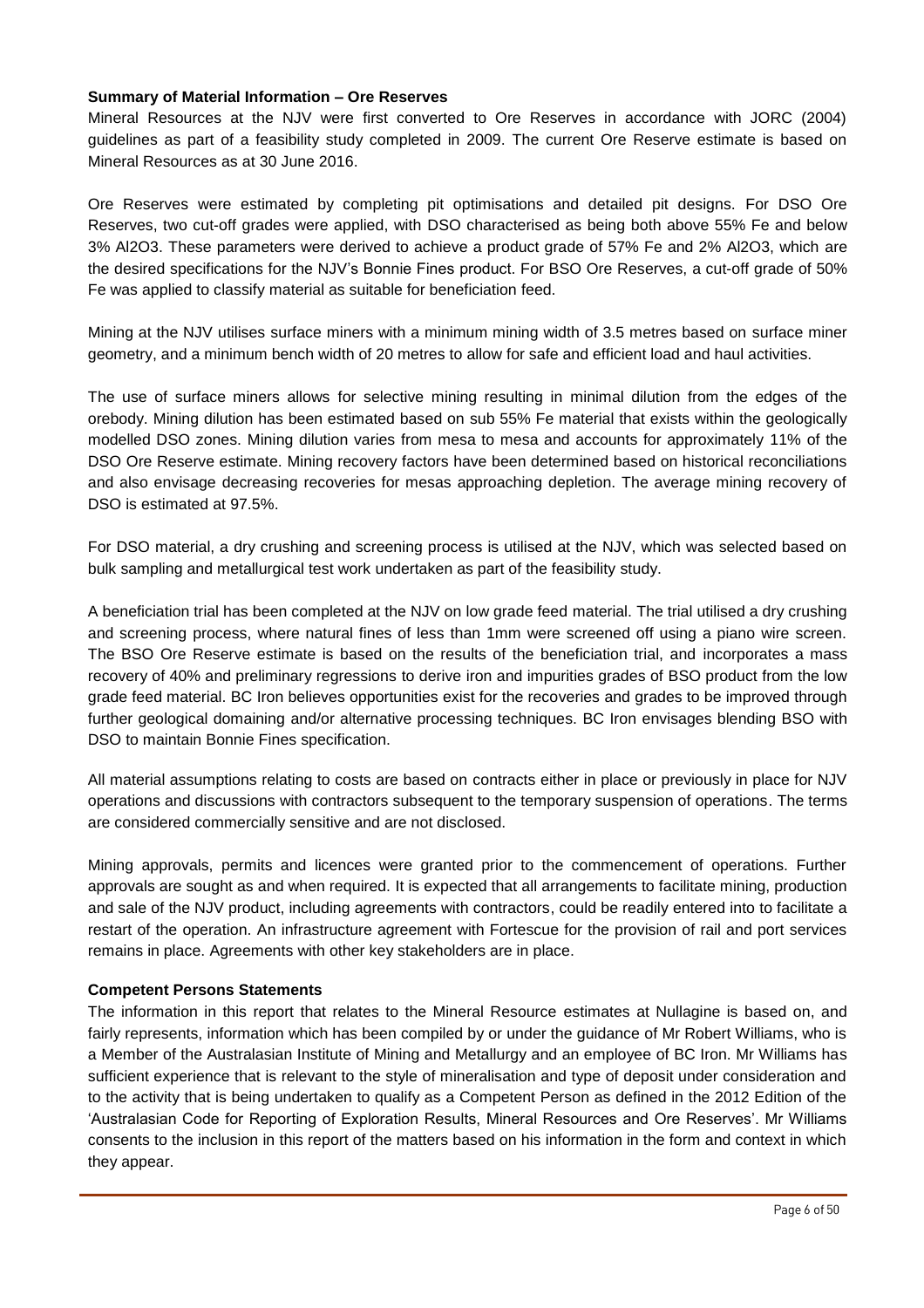The information in this report that relates to the Ore Reserve estimate at Nullagine is based on, and fairly represents, information which has been compiled under the guidance of Mr Blair Duncan, who is an employee of BC Iron and a Member of the Australasian Institute of Mining and Metallurgy. Mr Duncan has sufficient experience that is relevant to the style of mineralisation and type of deposit under consideration and to the activity that is being undertaken to qualify as a Competent Person as defined in the 2012 Edition of the 'Australasian Code for Reporting of Exploration Results, Mineral Resources and Ore Reserves'. Mr Duncan consents to the inclusion in this report of the matters based on his information in the form and context in which they appear.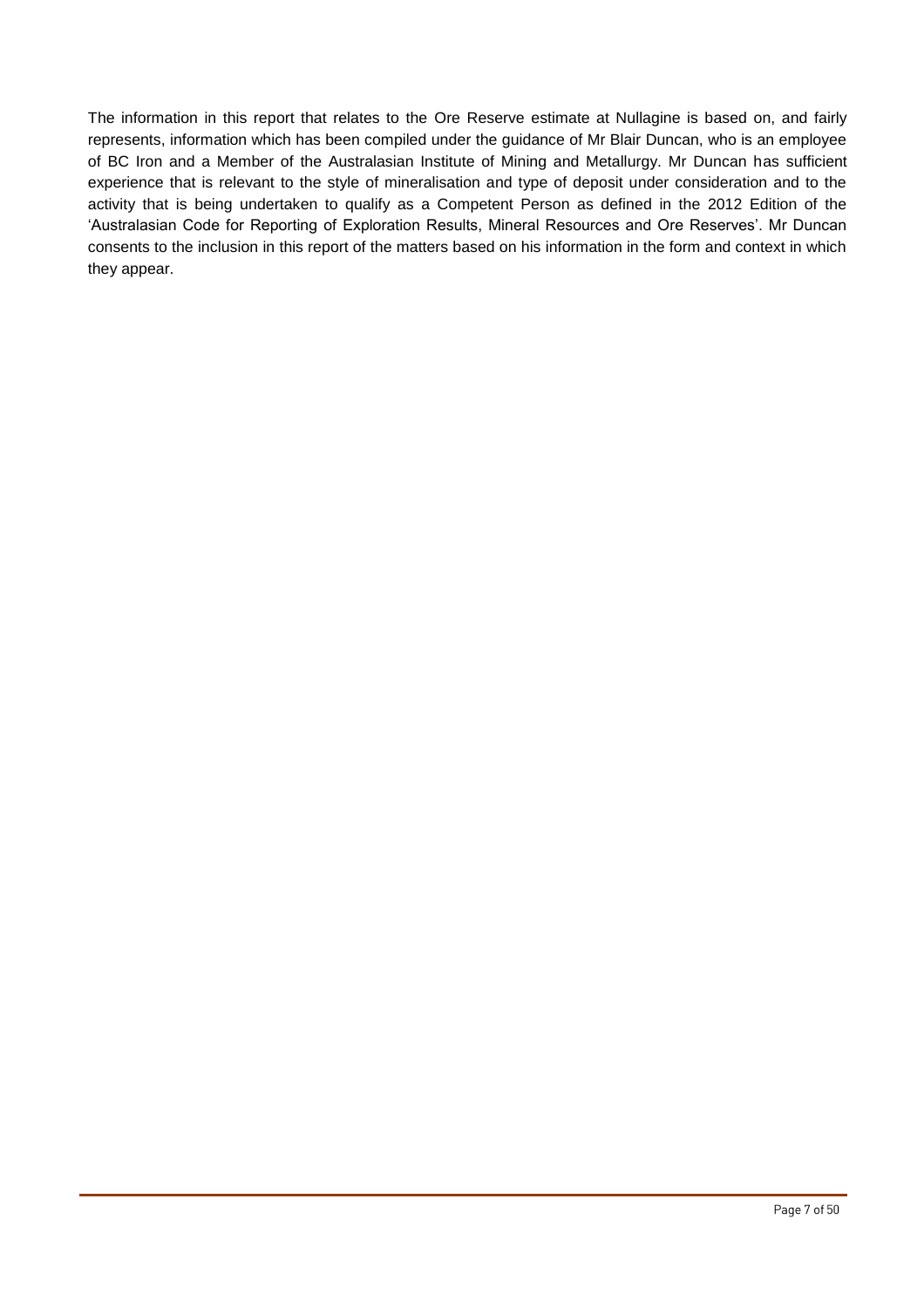### **JORC Code, 2012 Edition – Table 1 Report**

# **Section 1 – Sampling Techniques and Data**

(Criteria in this section apply to all following sections.)

| <b>Criteria</b>                      | <b>JORC Code Explanation</b>                                                                                                                                                                                                                                                                                                                                                                                                                                                                                                                                                                                                                                                                                                                                                                                                                                                                                                                                                                                                                                                                                                                      | <b>Commentary</b>                                                                                                                                                                                                                                                                                                                                                                                                                                                                                                                                                                                                                                                                                                                                                                                                                                                                                          |
|--------------------------------------|---------------------------------------------------------------------------------------------------------------------------------------------------------------------------------------------------------------------------------------------------------------------------------------------------------------------------------------------------------------------------------------------------------------------------------------------------------------------------------------------------------------------------------------------------------------------------------------------------------------------------------------------------------------------------------------------------------------------------------------------------------------------------------------------------------------------------------------------------------------------------------------------------------------------------------------------------------------------------------------------------------------------------------------------------------------------------------------------------------------------------------------------------|------------------------------------------------------------------------------------------------------------------------------------------------------------------------------------------------------------------------------------------------------------------------------------------------------------------------------------------------------------------------------------------------------------------------------------------------------------------------------------------------------------------------------------------------------------------------------------------------------------------------------------------------------------------------------------------------------------------------------------------------------------------------------------------------------------------------------------------------------------------------------------------------------------|
| Sampling<br><b>Techniques</b>        | Nature and quality of sampling (eg cut channels,<br>random chips, or specific specialised industry standard<br>measurement tools appropriate to the minerals under<br>investigation, such as down hole gamma sondes, or<br>handheld XRF instruments, etc). These examples<br>should not be taken as limiting the broad meaning of<br>sampling.<br>Include reference to measures taken to ensure sample<br>$\bullet$<br>representivity and the appropriate calibration of any<br>measurement tools or systems used.<br>Aspects of the determination of mineralisation that are<br>$\bullet$<br>Material to the Public Report.<br>In cases where 'industry standard' work has been done<br>$\bullet$<br>this would be relatively simple (eg 'reverse circulation<br>drilling was used to obtain 1 m samples from which 3 kg<br>was pulverised to produce a 30 g charge for fire<br>assay'). In other cases more explanation may be<br>required, such as where there is coarse gold that has<br>inherent sampling problems. Unusual commodities or<br>mineralisation types (eg submarine nodules) may<br>warrant disclosure of detailed information. | The Warrigal 6, Mulla Mulla 2 and Mulla Mulla 3 mesas have been<br>tested by Reverse Circulation ("RC") drilling on spacings of 25m by<br>12.5m, while drilling at the Outcamp 4 deposit has been completed on a<br>12.5m by 12.5m spacing. Outcamp 5 was initially drilled at 25m by 25m<br>and then infilled to 12.5m by 12.5m in selected areas.<br>Given the sub-horizontal nature of the channel iron deposits ("CID"), the<br>$\bullet$<br>holes are vertically orientated. Down hole survey is not completed given<br>the relatively shallow nature of the drill holes. Drill hole depths range<br>from 15m to 33m for both Warrigal 6 and Mulla Mulla 2, 16m to 38m for<br>Mulla Mulla 3, 2m to 26m for Outcamp 4 and 3m to 35m for Outcamp 5.<br>All hole locations have been surveyed using RTK instruments by either<br>$\bullet$<br>industry consultants or qualified BC Iron surveying staff. |
| <b>Drilling</b><br><b>Techniques</b> | Drill type (eq core, reverse circulation, open-hole<br>$\bullet$<br>hammer, rotary air blast, auger, Bangka, sonic, etc) and<br>details (eg core diameter, triple or standard tube, depth<br>of diamond tails, face-sampling bit or other type,<br>whether core is oriented and if so, by what method,<br>$etc$ ).                                                                                                                                                                                                                                                                                                                                                                                                                                                                                                                                                                                                                                                                                                                                                                                                                                | The Warrigal 6 database consists of 72 RC drill holes drilled in 2014 and<br>2015. The Mulla Mulla 2 database consists of 112 RC drill holes, all<br>drilled in 2015. The Mulla Mulla 3 database consists of 2 HQ diamond<br>holes drilled in 2007 and 118 RC drill holes drilled in 2015. There are<br>455 holes and 986 holes in the Outcamp 4 and Outcamp 5 databases<br>respectively that have been drilled between 2007 and 2015.<br>RC drilling within the resource areas comprises 5.5 inch diameter face<br>sampling hammer drilling.<br>The two diamond holes drilled at Mulla Mulla 3 in 2007 were HQ size.                                                                                                                                                                                                                                                                                      |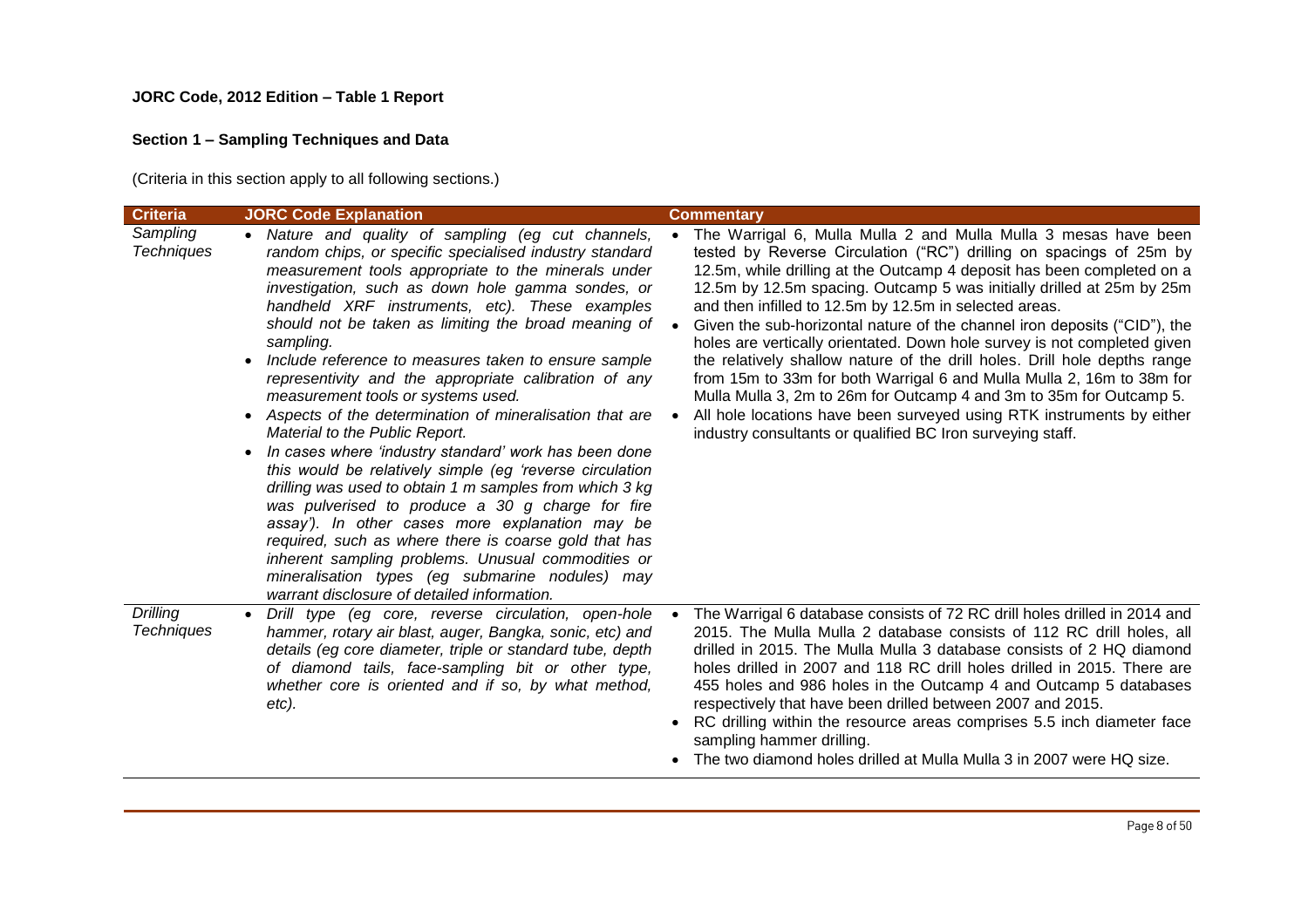| <b>Criteria</b>                                         | <b>JORC Code Explanation</b>                                                                                                                                                                                                                                                                                                                                                                                                                                                                                                                                                                                                                                                                                                    | <b>Commentary</b>                                                                                                                                                                                                                                                                                                                                                                                                                                                                                                                                                                                                                                                                                                                                                                                                                                                                                                                                                                                                                                                                                                                                                                                                                                                                     |
|---------------------------------------------------------|---------------------------------------------------------------------------------------------------------------------------------------------------------------------------------------------------------------------------------------------------------------------------------------------------------------------------------------------------------------------------------------------------------------------------------------------------------------------------------------------------------------------------------------------------------------------------------------------------------------------------------------------------------------------------------------------------------------------------------|---------------------------------------------------------------------------------------------------------------------------------------------------------------------------------------------------------------------------------------------------------------------------------------------------------------------------------------------------------------------------------------------------------------------------------------------------------------------------------------------------------------------------------------------------------------------------------------------------------------------------------------------------------------------------------------------------------------------------------------------------------------------------------------------------------------------------------------------------------------------------------------------------------------------------------------------------------------------------------------------------------------------------------------------------------------------------------------------------------------------------------------------------------------------------------------------------------------------------------------------------------------------------------------|
| <b>Drill Sample</b><br>recovery                         | • Method of recording and assessing core and chip<br>sample recoveries and results assessed.<br>Measures taken to maximise sample recovery and<br>ensure representative nature of the samples.<br>Whether a relationship exists between sample recovery<br>and grade and whether sample bias may have occurred<br>due to preferential loss/gain of fine/coarse material.                                                                                                                                                                                                                                                                                                                                                        | • RC samples are visually checked for recovery, moisture and<br>contamination. A minimal gap between hammer diameter and shroud<br>exists to maximize sample recovery.<br>No sample recovery issues have impacted on a potential sample bias.                                                                                                                                                                                                                                                                                                                                                                                                                                                                                                                                                                                                                                                                                                                                                                                                                                                                                                                                                                                                                                         |
| Logging                                                 | Whether core and chip samples have been geologically<br>$\bullet$<br>and geotechnically logged to a level of detail to support<br>appropriate Mineral Resource estimation, mining<br>studies and metallurgical studies.<br>Whether logging is qualitative or quantitative in nature.<br>$\bullet$<br>Core (or costean, channel, etc) photography.<br>The total length and percentage of the relevant<br>intersections logged.                                                                                                                                                                                                                                                                                                   | All resource and grade control holes have been geologically logged to a<br>standard that is appropriate for the category of resource being reported.                                                                                                                                                                                                                                                                                                                                                                                                                                                                                                                                                                                                                                                                                                                                                                                                                                                                                                                                                                                                                                                                                                                                  |
| Sub-sampling<br>techniques<br>and sample<br>preparation | If core, whether cut or sawn and whether quarter, half<br>$\bullet$<br>or all core taken.<br>• If non-core, whether riffled, tube sampled, rotary split,<br>etc and whether sampled wet or dry.<br>For all sample types, the nature, quality and<br>appropriateness of the sample preparation technique.<br>Quality control procedures adopted for all sub-sampling<br>stages to maximise representivity of samples.<br>Measures taken to ensure that the sampling is<br>$\bullet$<br>representative of the in situ material collected, including<br>for instance results for field duplicate/second-half<br>sampling.<br>Whether sample sizes are appropriate to the grain size<br>$\bullet$<br>of the material being sampled. | All RC drilling at Warrigal 6, Mulla Mulla 2 and Mulla Mulla 3 as well as<br>$\bullet$<br>RC drilling at Outcamp 4 and Outcamp 5 since 2011 was completed<br>with an RC rig that had a cone splitter attached. Prior to this, 29 holes<br>were drilled at Outcamp 4 and 119 holes at Outcamp 5 in 2007 and<br>2008, where splits were completed using a 3 tier riffle splitter to achieve<br>a 1/8 <sup>th</sup> sample split.<br>The CID mesas sit proud of the surrounding plains, and as such drilling<br>into the water table is rarely observed.<br>QAQC procedures included the insertion of field duplicates, and certified<br>reference material (standards) at a combined frequency of 1 sample per<br>20, which is considered standard industry practice. Laboratory QAQC<br>(Lab standards and lab duplicates) were analysed at a frequency of 1<br>per 20 BC Iron samples.<br>The sample preparation followed standard industry practice, involving<br>crushing to minus 3mm and pulverisation of the entire sample to<br>achieve 90% passing 105micron size.<br>Field duplicate samples were taken on RC holes as a matter of course,<br>and these indicate no issues with sample representivity.<br>• The sample size is considered appropriate for CID mineralisation. |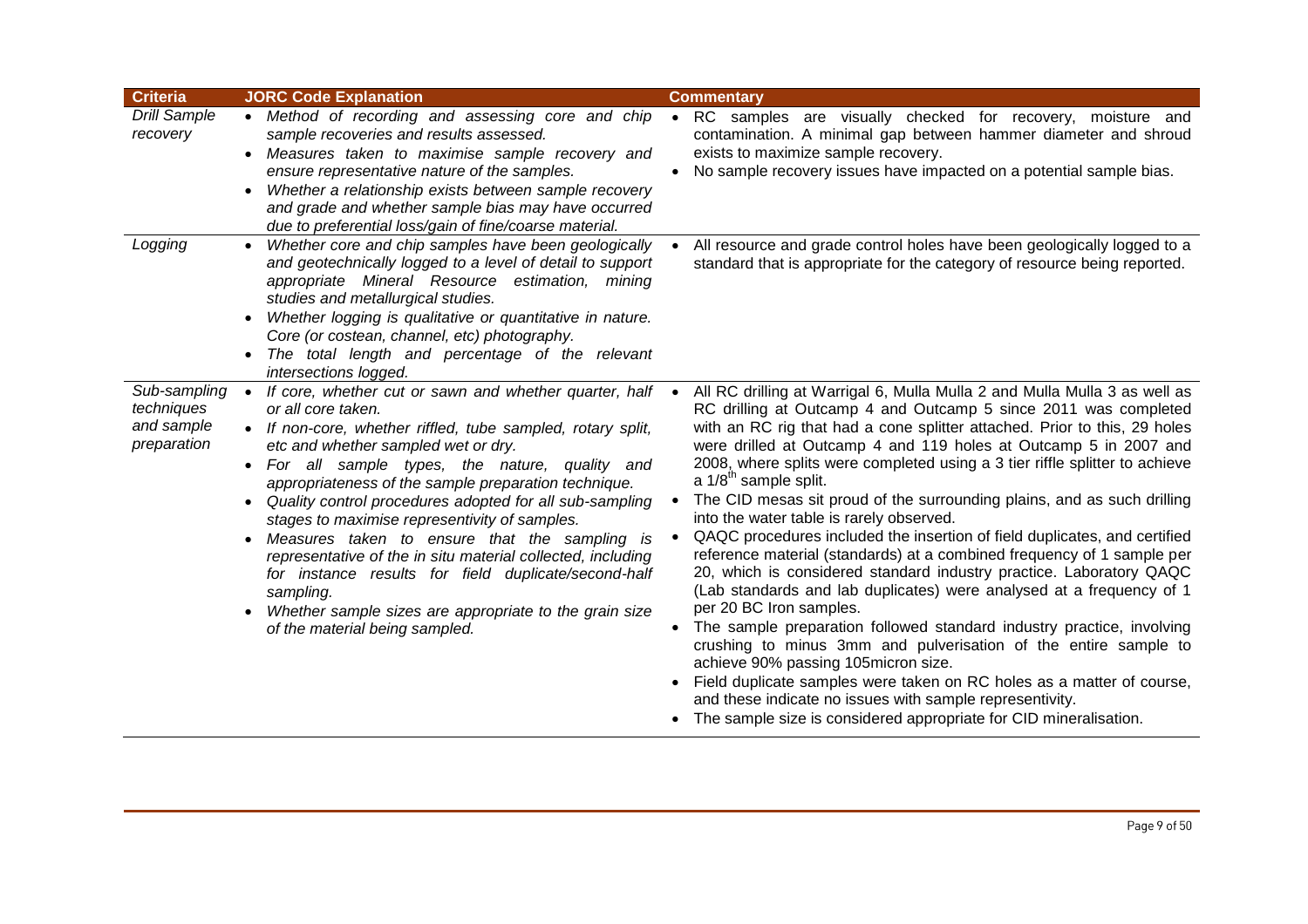| <b>Criteria</b>                                        | <b>JORC Code Explanation</b>                                                                                                                                                                                                                                                                                                                                                                                                                                                                                                                                                                                                                   | <b>Commentary</b>                                                                                                                                                                                                                                                                                                                                                                                                                                                                                                                                                                                                                                                                                                                                    |
|--------------------------------------------------------|------------------------------------------------------------------------------------------------------------------------------------------------------------------------------------------------------------------------------------------------------------------------------------------------------------------------------------------------------------------------------------------------------------------------------------------------------------------------------------------------------------------------------------------------------------------------------------------------------------------------------------------------|------------------------------------------------------------------------------------------------------------------------------------------------------------------------------------------------------------------------------------------------------------------------------------------------------------------------------------------------------------------------------------------------------------------------------------------------------------------------------------------------------------------------------------------------------------------------------------------------------------------------------------------------------------------------------------------------------------------------------------------------------|
| Quality of<br>assay data<br>and<br>laboratory<br>tests | • The nature, quality and appropriateness of the assaying<br>and laboratory procedures used and whether the<br>technique is considered partial or total.<br>For geophysical tools, spectrometers, handheld XRF<br>$\bullet$<br>instruments, etc, the parameters used in determining<br>the analysis including instrument make and model,<br>reading times, calibrations factors applied and their<br>derivation, etc.<br>Nature of quality control procedures adopted (eg<br>standards, blanks, duplicates, external laboratory<br>checks) and whether acceptable levels of accuracy (ie<br>lack of bias) and precision have been established. | Samples have been assayed by SGS laboratories. Assaying has been<br>completed using XRF, while LOI has been measured at 400°C, 650°C<br>and 1000°C using thermogravimetric analysis.<br>No assays in the database have been determined through handheld<br>$\bullet$<br>XRF devices or any geophysical tool.<br>BC Iron QAQC processes involve submission of coarse standards<br>$\bullet$<br>(Certified Reference Material - CRM) to assess the pulverisation stage<br>of the sample preparation. Pulp standards are submitted to assess the<br>analytical accuracy. Repeat analyses are completed by the laboratory in<br>every assay job. In all cases the results of the QAQC processes have<br>indicated the data is fit for use in estimation. |
| Verification of<br>sampling and<br>assaying            | The verification of significant intersections by either •<br>$\bullet$<br>independent or alternative company personnel.<br>The use of twinned holes.<br>$\bullet$<br>Documentation of primary data, data entry procedures,<br>$\bullet$<br>data verification, data storage (physical and electronic)<br>protocols.<br>Discuss any adjustment to assay data.<br>$\bullet$                                                                                                                                                                                                                                                                       | Once the assay data is returned, it is checked against the logged<br>geology to verify the down hole assay intervals to the down hole<br>geology.<br>There are no twin holes in any of the 5 reported resources.<br>$\bullet$<br>Assay jobs sent from the lab are stored as csv files, and validated prior<br>$\bullet$<br>to inclusion into the drill hole database. Validation includes review of the<br>total assay calculation and a review of standards and repeats within the<br>job.<br>• No assay adjustments/factoring/calibrations have occurred.                                                                                                                                                                                          |
| Location of<br>data points                             | Accuracy and quality of surveys used to locate drill<br>$\bullet$<br>holes (collar and down-hole surveys), trenches, mine<br>workings and other locations used in Mineral Resource<br>estimation.<br>Specification of the grid system used.<br>Quality and adequacy of topographic control.                                                                                                                                                                                                                                                                                                                                                    | All holes have been surveyed by RTK differential GPS in the<br>$\bullet$<br>MGA_GDA94 zone50 grid system. Surveys have been completed by<br>qualified consultant or BC Iron surveyors.<br>Given the sub-horizontal nature of the CID deposits, the holes are<br>$\bullet$<br>vertically orientated. Down hole survey is not completed given the<br>relatively shallow nature of the drill holes.<br>The topographic surface has been determined by Light and Detection<br>$\bullet$<br>Ranging (Lidar) surveys completed by Fugro and Whelans. This is<br>standard industry practice, and is considered appropriate for the local<br>topography.                                                                                                     |
| Data spacing<br>and<br>distribution                    | Data spacing for reporting of Exploration Results.<br>$\bullet$<br>Whether the data spacing and distribution is sufficient to<br>$\bullet$<br>establish the degree of geological and grade continuity<br>appropriate for the Mineral Resource and Ore Reserve<br>estimation procedure(s) and classifications applied.<br>• Whether sample compositing has been applied.                                                                                                                                                                                                                                                                        | The drill hole spacing ranges from 12.5m by 12.5m for Outcamp 4 and<br>parts of Outcamp 5, to 25m by 12.5m for Warrigal 6, Mulla Mulla 2 and<br>Mulla Mulla 3.<br>All samples submitted for analysis are from half metre down hole<br>$\bullet$<br>samples, and no composite samples have been used in the estimation.                                                                                                                                                                                                                                                                                                                                                                                                                               |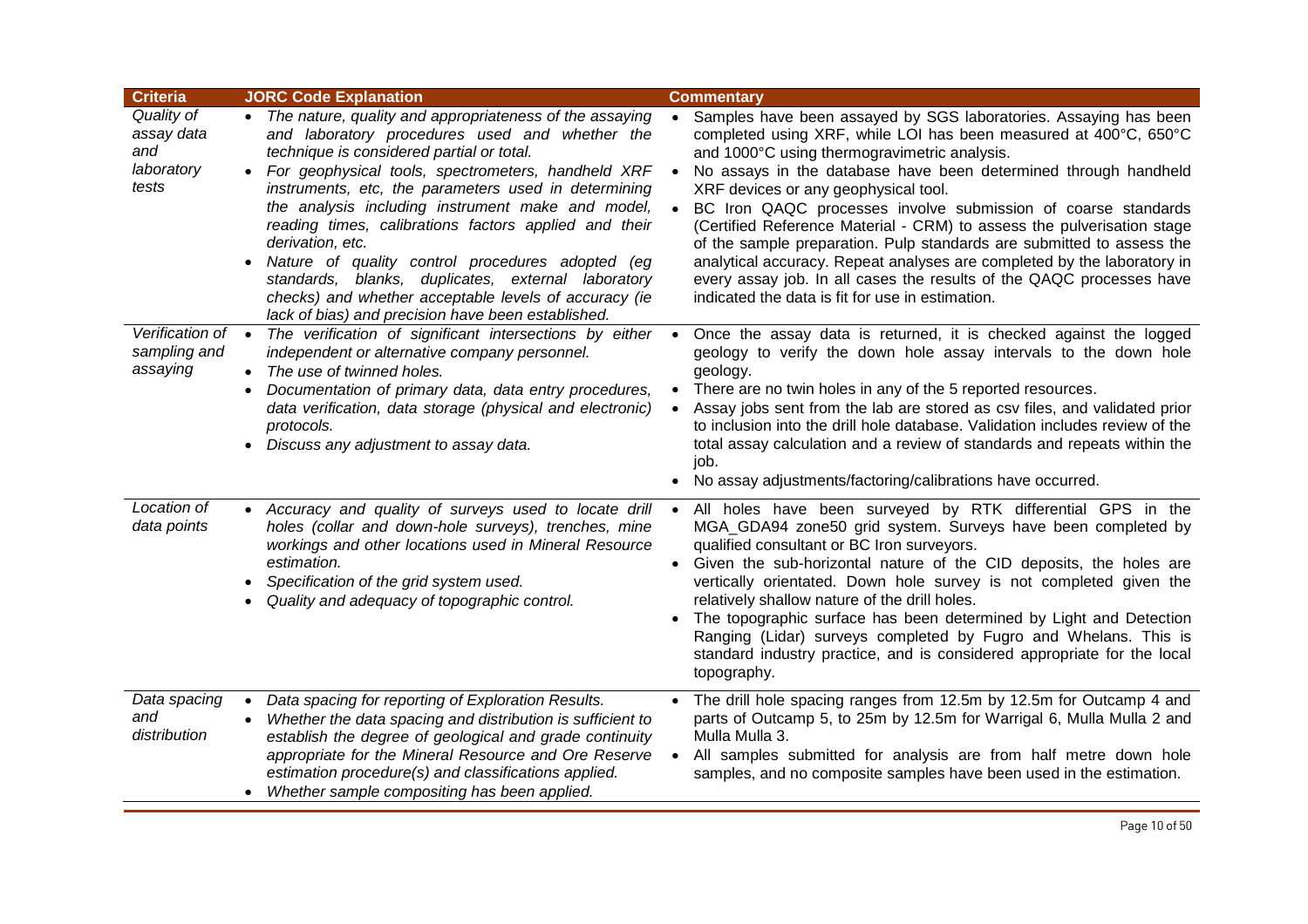| <b>Criteria</b>                                                     | <b>JORC Code Explanation</b>                                                                                                                                                                                                                                                                                                                                                                 | <b>Commentary</b>                                                                                                                                                       |
|---------------------------------------------------------------------|----------------------------------------------------------------------------------------------------------------------------------------------------------------------------------------------------------------------------------------------------------------------------------------------------------------------------------------------------------------------------------------------|-------------------------------------------------------------------------------------------------------------------------------------------------------------------------|
| Orientation of<br>data in<br>relation to<br>geological<br>structure | Whether the orientation of sampling achieves unbiased<br>sampling of possible structures and the extent to which<br>this is known, considering the deposit type.<br>• If the relationship between the drilling orientation and<br>orientation of key mineralised structures is<br>the<br>considered to have introduced a sampling bias, this<br>should be assessed and reported if material. | The vertical orientation of drilling is designed to give an orthogonal<br>intersection of the mineralised CID package.                                                  |
| Sample<br>security                                                  | The measures taken to ensure sample security.<br>$\bullet$                                                                                                                                                                                                                                                                                                                                   | Samples are stored onsite and then collected by a transport company<br>and delivered to Perth. Whilst in custody of the laboratory they are<br>stored in a locked yard. |
| Audits or<br>reviews                                                | • The results of any audits or reviews of sampling<br>techniques and data.                                                                                                                                                                                                                                                                                                                   | No external reviews have been completed.                                                                                                                                |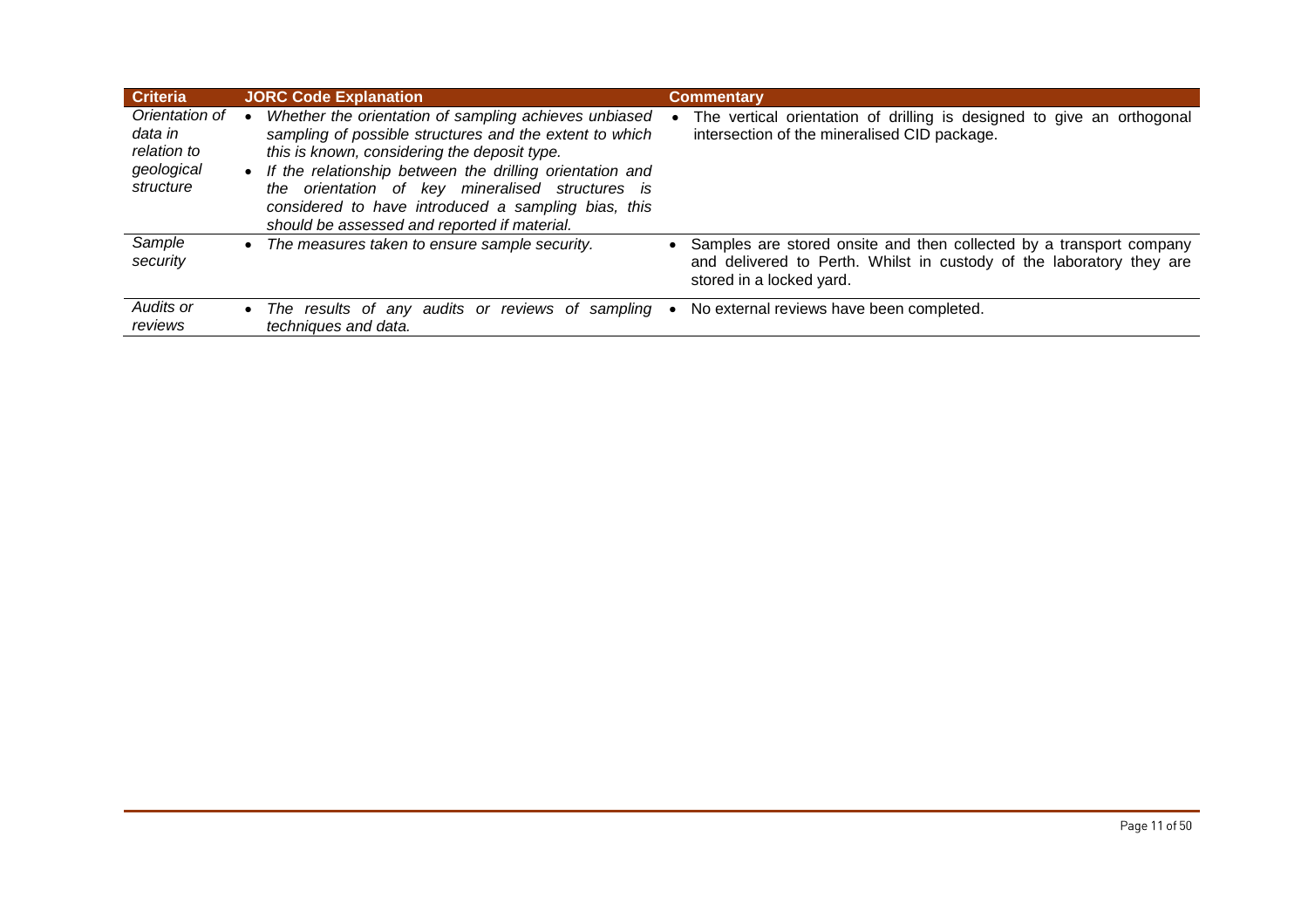# **Section 2 – Reporting of Exploration Results**

(Criteria listed in the preceding section also apply to this section.)

| <b>Criteria</b>                                  | <b>JORC Code Explanation</b>                                                                                                                                                                                                                                                                                                                                                                                                                                | <b>Commentary</b>                                                                                                                                                                                                                                                                                                                                                                                                                                                                                                                                                                                                                                                                                                                   |
|--------------------------------------------------|-------------------------------------------------------------------------------------------------------------------------------------------------------------------------------------------------------------------------------------------------------------------------------------------------------------------------------------------------------------------------------------------------------------------------------------------------------------|-------------------------------------------------------------------------------------------------------------------------------------------------------------------------------------------------------------------------------------------------------------------------------------------------------------------------------------------------------------------------------------------------------------------------------------------------------------------------------------------------------------------------------------------------------------------------------------------------------------------------------------------------------------------------------------------------------------------------------------|
| General<br>tenement<br>and land<br>tenure status | • Type, reference name/number, location and ownership<br>including agreements or material issues with third parties<br>such as joint ventures, partnerships, overriding royalties,<br>native title interests, historical sites, wilderness or national .<br>park and environmental settings.<br>The security of the tenure held at the time of reporting along<br>$\bullet$<br>with any known impediments to obtaining a licence to<br>operate in the area. | The Warrigal 6, Mulla Mulla 2 and Mulla Mulla 3 deposits are located<br>on the Mining lease M46/523, while the Outcamp 4 and Outcamp 5<br>deposits are located on Mining Lease M46/515.<br>The registered owner of the above tenements is BC Iron Nullagine Pty<br>Ltd, a wholly owned subsidiary of BC Iron.<br>The tenements forms part of the Nullagine Iron Ore Joint Venture<br>("NJV"), 75:25 joint venture between BC Iron and Fortescue Metals<br>Group Limited.<br>M46/515 was granted in April 2010, while M46/523 was granted in<br>January 2014.<br>A mining agreement has been entered into with the Palyku people and<br>$\bullet$<br>an infrastructure agreement has been entered into with the Nyiaparli<br>people. |
| Exploration<br>done by<br>other parties          | Acknowledgment and appraisal of exploration by other •<br>parties.                                                                                                                                                                                                                                                                                                                                                                                          | Prior to exploration for iron ore, Alkane Resources had explored for<br>alluvial diamonds over the ground in tenements E46/522, E46/523 and<br>E46/524. Alkane drilled 57 holes from 1992 to 1997.                                                                                                                                                                                                                                                                                                                                                                                                                                                                                                                                  |
| Geology                                          | Deposit type, geological setting and style of mineralisation.                                                                                                                                                                                                                                                                                                                                                                                               | Mineralisation is contained within Tertiary aged paleo-drainage<br>channels which have formed the Channel Iron Deposits ("CID") and<br>present as topographic highs or "mesas". The deposits are situated<br>within the Hamersley Province on the eastern fringe of the Pilbara<br>craton.                                                                                                                                                                                                                                                                                                                                                                                                                                          |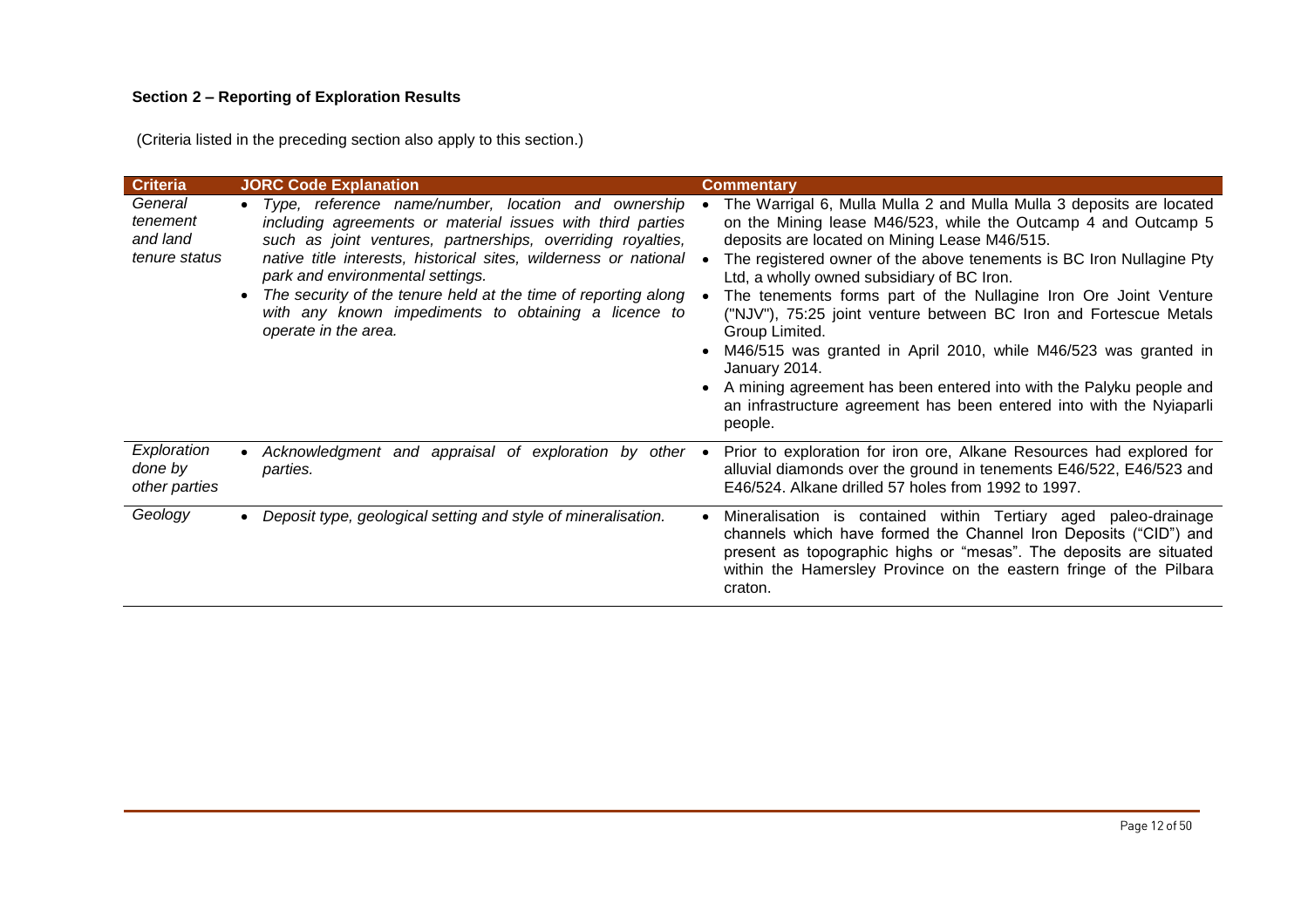| <b>Criteria</b>                                                                 | <b>JORC Code Explanation</b>                                                                                                                                                                                                                                                                                                                                                                                                                                                                                                                                                                                                                                                                                                              | <b>Commentary</b>                                                                                                                                                                                                                                                                                                                                                                          |
|---------------------------------------------------------------------------------|-------------------------------------------------------------------------------------------------------------------------------------------------------------------------------------------------------------------------------------------------------------------------------------------------------------------------------------------------------------------------------------------------------------------------------------------------------------------------------------------------------------------------------------------------------------------------------------------------------------------------------------------------------------------------------------------------------------------------------------------|--------------------------------------------------------------------------------------------------------------------------------------------------------------------------------------------------------------------------------------------------------------------------------------------------------------------------------------------------------------------------------------------|
| Drill hole<br>Information                                                       | • A summary of all information material to the understanding of<br>the exploration results including a tabulation of the following<br>information for all Material drill holes:<br>easting and northing of the drill hole collar<br>elevation or RL (Reduced Level - elevation above sea<br>level in metres) of the drill hole collar<br>dip and azimuth of the hole<br>$\circ$<br>down hole length and interception depth<br>$\circ$<br>hole length.<br>$\circ$<br>If the exclusion of this information is justified on the basis that<br>$\bullet$<br>the information is not Material and this exclusion does not<br>detract from the understanding of the report, the Competent<br>Person should clearly explain why this is the case. | Exploration results are not being reported in this release. Warrigal 6<br>exploration results were reported in the December 2014 Quarterly<br>Activities Report which was released on 30 January 2015, while<br>exploration results for Mulla Mulla 2 and Mulla Mulla 3 was reported in<br>the ASX release dated 20 November 2015 titled "NJV -Mulla Mulla<br><b>Exploration Results".</b> |
| Data<br>aggregation<br>methods                                                  | • In reporting Exploration Results, weighting averaging<br>techniques, maximum and/or minimum grade truncations (eg<br>cutting of high grades) and cut-off grades are usually Material<br>and should be stated.<br>Where aggregate intercepts incorporate short lengths of high<br>grade results and longer lengths of low grade results, the<br>procedure used for such aggregation should be stated and<br>some typical examples of such aggregations should be<br>shown in detail.<br>The assumptions used for any reporting of metal equivalent<br>values should be clearly stated.                                                                                                                                                   | Exploration results are not being reported in this release. See previous<br>releases noted above.                                                                                                                                                                                                                                                                                          |
| Relationship<br>between<br>mineralisation<br>widths and<br>intercept<br>lengths | These relationships are particularly important in the reporting<br>$\bullet$<br>of Exploration Results.<br>If the geometry of the mineralisation with respect to the drill<br>$\bullet$<br>hole angle is known, its nature should be reported.<br>• If it is not known and only the down hole lengths are<br>reported, there should be a clear statement to this effect (eg<br>'down hole length, true width not known').                                                                                                                                                                                                                                                                                                                 | Exploration results are not being reported in this release. See previous<br>releases noted above.                                                                                                                                                                                                                                                                                          |
| Diagrams                                                                        | Appropriate maps and sections (with scales) and tabulations<br>$\bullet$<br>of intercepts should be included for any significant discovery<br>being reported These should include, but not be limited to a<br>plan view of drill hole collar locations and appropriate<br>sectional views.                                                                                                                                                                                                                                                                                                                                                                                                                                                | Exploration results are not being reported in this release. See previous<br>releases noted above.                                                                                                                                                                                                                                                                                          |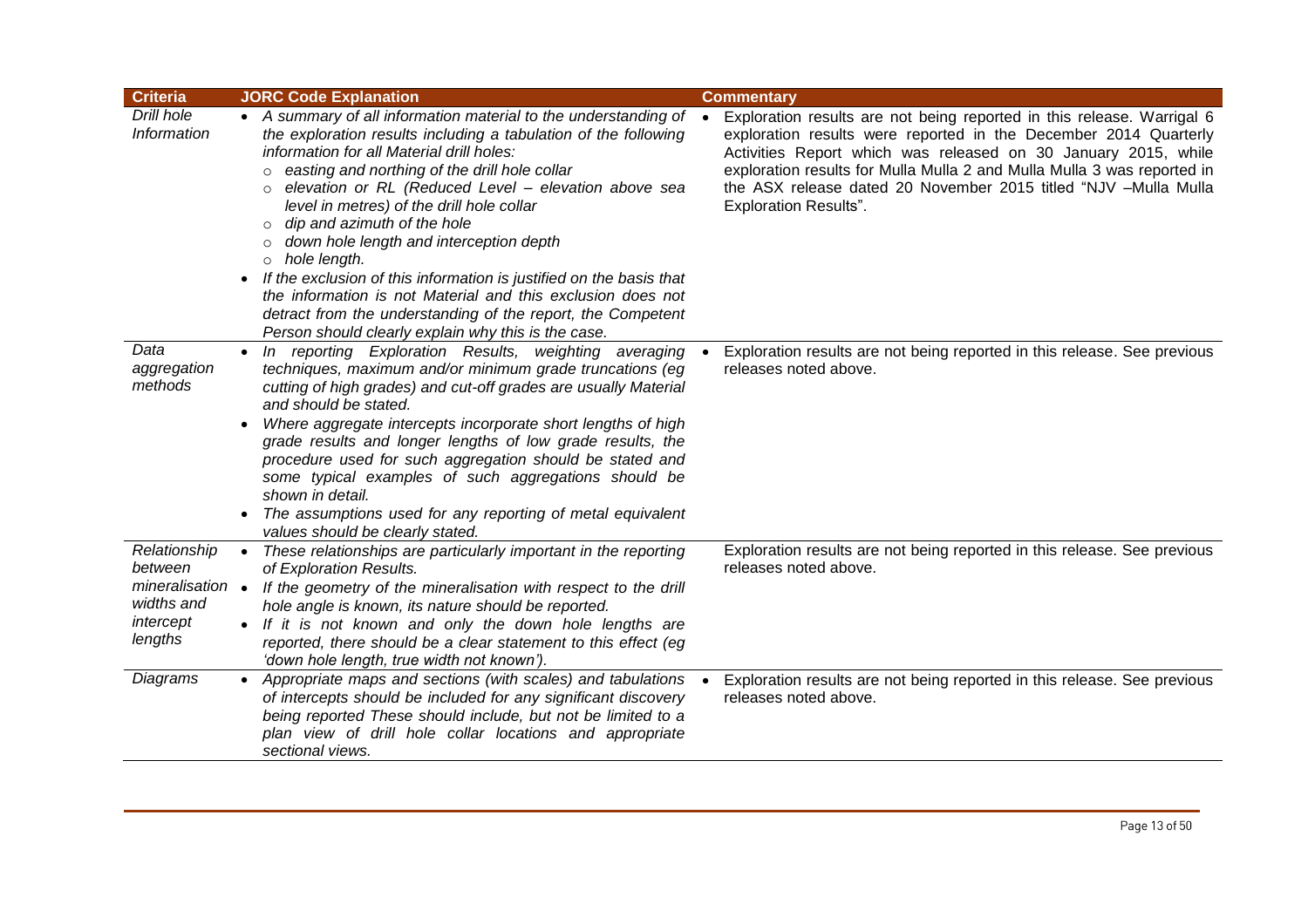| <b>Criteria</b>                             | <b>JORC Code Explanation</b>                                                                                                                                                                                                                                                                                                                                                                               | <b>Commentary</b>                                                                                 |
|---------------------------------------------|------------------------------------------------------------------------------------------------------------------------------------------------------------------------------------------------------------------------------------------------------------------------------------------------------------------------------------------------------------------------------------------------------------|---------------------------------------------------------------------------------------------------|
| Balanced<br>reporting                       | Where comprehensive reporting of all Exploration Results is<br>not practicable, representative reporting of both low and high<br>grades and/or widths should be practiced to avoid misleading<br>reporting of Exploration Results.                                                                                                                                                                         | Exploration results are not being reported in this release. See previous<br>releases noted above. |
| Other<br>substantive<br>exploration<br>data | Other exploration data, if meaningful and material, should be<br>including (but not limited to): geological<br>reported<br>observations; geophysical survey results; geochemical<br>survey results; bulk samples - size and method of treatment;<br>metallurgical test results; bulk density, groundwater,<br>geotechnical and rock characteristics; potential deleterious or<br>contaminating substances. | Exploration results are not being reported in this release. See previous<br>releases noted above. |
| <b>Further work</b>                         | The nature and scale of planned further work (eg tests for<br>lateral extensions or depth extensions or large-scale step-out<br>drilling).<br>Diagrams clearly highlighting<br>the areas of possible<br>extensions, including the main geological interpretations and<br>future drilling areas, provided this information is not<br>commercially sensitive.                                                | Exploration results are not being reported in this release. See previous<br>releases noted above. |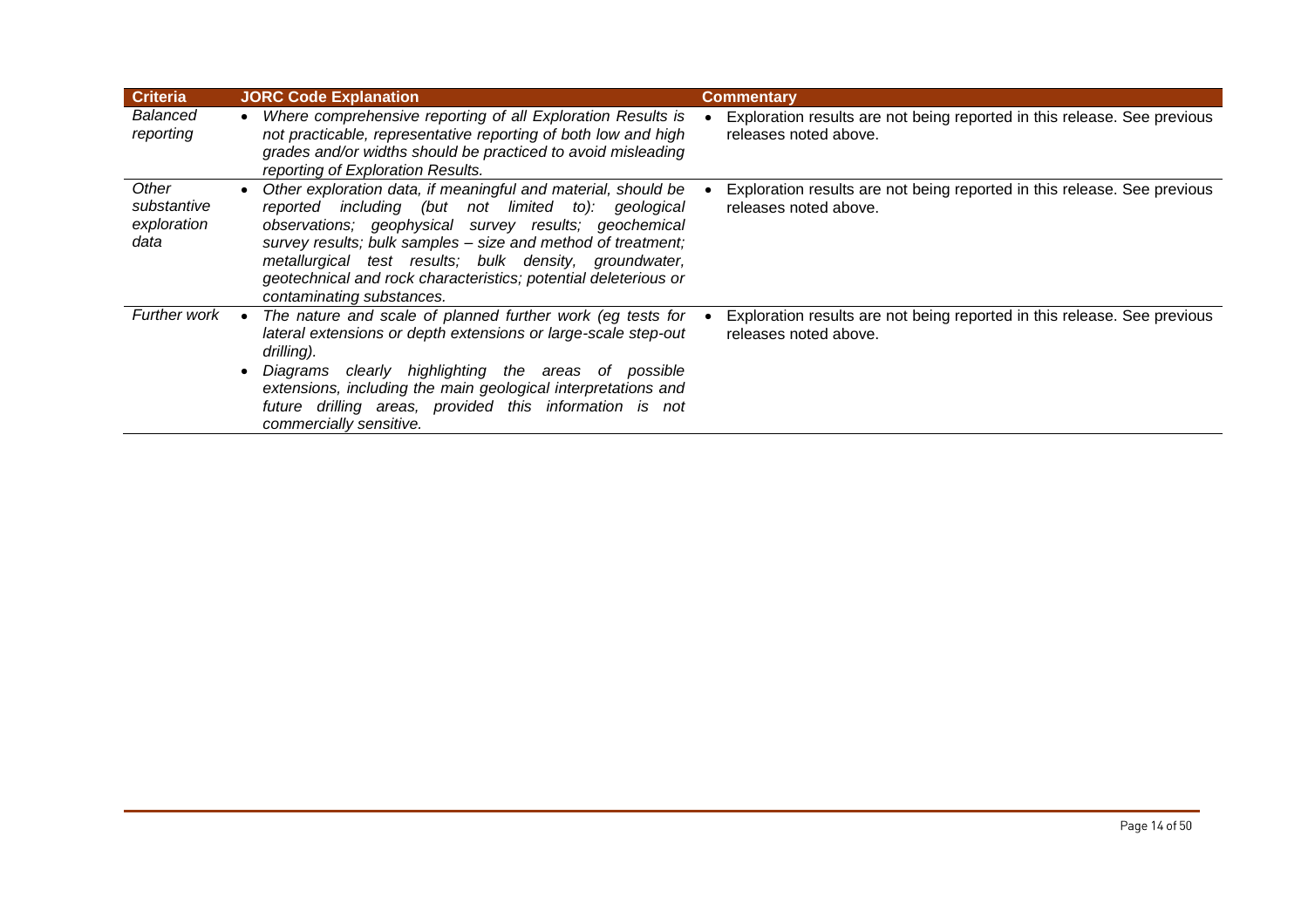# **Section 3 – Estimation and Reporting Of Mineral Resources**

|  | (Criteria listed in the preceding section also apply to this section.) |
|--|------------------------------------------------------------------------|
|  |                                                                        |

| <b>Criteria</b>                | <b>JORC Code Explanation</b>                                                                                                                                                                                                                                                                                                                                                                                     | <b>Commentary</b>                                                                                                                                                                                                                                                                                                                                                                                                                                                                                                                                                                                                                                                                                                         |
|--------------------------------|------------------------------------------------------------------------------------------------------------------------------------------------------------------------------------------------------------------------------------------------------------------------------------------------------------------------------------------------------------------------------------------------------------------|---------------------------------------------------------------------------------------------------------------------------------------------------------------------------------------------------------------------------------------------------------------------------------------------------------------------------------------------------------------------------------------------------------------------------------------------------------------------------------------------------------------------------------------------------------------------------------------------------------------------------------------------------------------------------------------------------------------------------|
| Database<br>integrity          | • Measures taken to ensure that data has not been<br>corrupted by, for example, transcription or keying<br>errors, between its initial collection and its use for<br>Mineral Resource estimation purposes.<br>Data validation procedures used.                                                                                                                                                                   | Assay data files generated electronically by the laboratory are emailed to<br>$\bullet$<br>BC Iron, so at no stage is there a manual data entry step which could<br>introduce errors.<br>Collar surveys are downloaded from RTK GPS instruments, which also<br>$\bullet$<br>negates data entry. Sequence of drilling is checked against sequential<br>hole_id, and the drill geologist notes, to ensure the correct positioning of<br>the drill hole.                                                                                                                                                                                                                                                                     |
| Site visits                    | • Comment on any site visits undertaken by the<br>Competent Person and the outcome of those visits.<br>If no site visits have been undertaken indicate why this<br>is the case.                                                                                                                                                                                                                                  | The Competent Person for the Mineral Resources is a full-time employee<br>$\bullet$<br>of BC Iron Limited and visits the site on a regular basis.                                                                                                                                                                                                                                                                                                                                                                                                                                                                                                                                                                         |
| Geological<br>interpretation   | • Confidence in (or conversely, the uncertainty of) the<br>geological interpretation of the mineral deposit.<br>Nature of the data used and of any assumptions made.<br>The effect, if any, of alternative interpretations on<br>Mineral Resource estimation.<br>The use of geology in guiding and controlling Mineral<br>Resource estimation.<br>The factors affecting continuity both of grade and<br>geology. | Interpretation of the CID deposits is aided by the geological knowledge<br>acquired through drilling and mining (which commenced in November<br>2010 and was temporarily suspended in December 2015).<br>The geological interpretation of mineralised boundaries is considered<br>robust and alternative interpretations do not have the potential to impact<br>significantly on the Mineral Resource.<br>Logged lithological information has been considered at the interpretation<br>$\bullet$<br>and estimation stages.<br>The CIDs are Tertiary aged deposits with no identified structural control.<br>Local grade variability has been identified through grade control drilling<br>and production reconciliations. |
| <b>Dimensions</b>              | The extent and variability of the Mineral Resource .<br>expressed as length (along strike or otherwise), plan<br>width, and depth below surface to the upper and lower<br>limits of the Mineral Resource.                                                                                                                                                                                                        | The Mineral Resources are contained within preserved palaeochannels<br>which are now topographic highs (mesas) with a curvi-linear strike. The<br>dimensions of the mesas where resources are being reported are;<br>Outcamp 4 (700m by 150m), Outcamp 5 (1,500m by 200m), Warrigal 6<br>(300m by 100m), Mulla Mulla 2 (500m by 100m) and Mulla Mulla 3<br>(600m by 90m).<br>The resources outcrop at surface and extend approximately 20 to 25m<br>below surface.                                                                                                                                                                                                                                                        |
| Estimation<br>and<br>modelling | • The nature and appropriateness of the estimation •<br>technique(s) applied and key assumptions, including<br>treatment of extreme grade values, domaining,                                                                                                                                                                                                                                                     | The geological and mineralisation interpretations were completed by BC<br>Iron using Minesight software, while geostatistical assessment was<br>completed using Supervisor software. Ordinary Kriging was used for all                                                                                                                                                                                                                                                                                                                                                                                                                                                                                                    |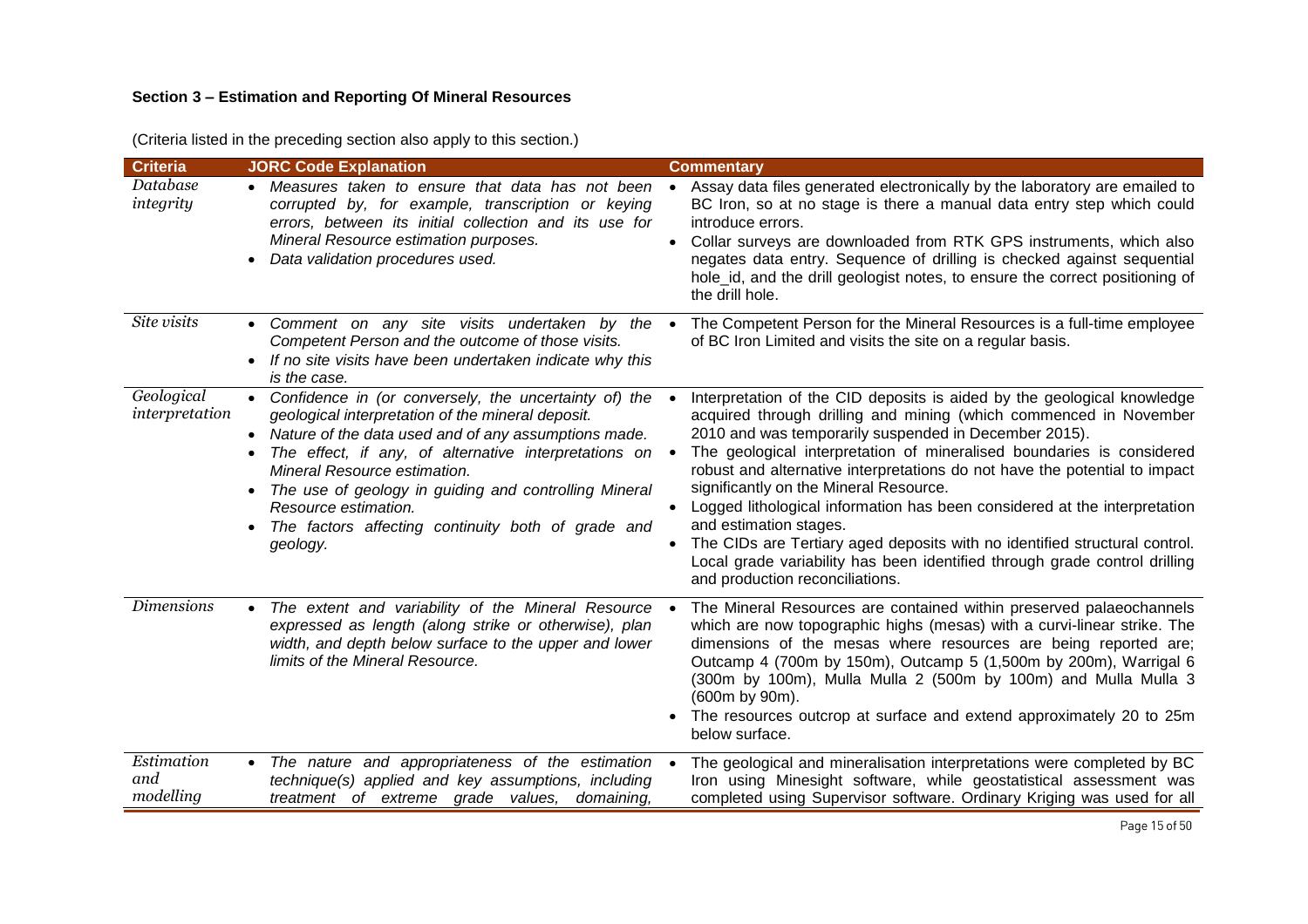| <b>Criteria</b> | <b>JORC Code Explanation</b>                                          |           | <b>Commentary</b>                                                                   |
|-----------------|-----------------------------------------------------------------------|-----------|-------------------------------------------------------------------------------------|
| techniques      | interpolation parameters and maximum distance of                      |           | but Warrigal 6, which used inverse distance squared. The estimate was               |
|                 | extrapolation from data points. If a computer assisted                |           | completed using Minesight software.                                                 |
|                 | estimation method was chosen include a description of $\bullet$       |           | The resource estimates for Warrigal 6, Mulla Mulla 2 and Mulla Mulla 3              |
|                 | computer software and parameters used.                                |           | are maiden estimates so no comparison with earlier estimates can be                 |
|                 | The availability of check estimates, previous estimates               |           | recorded. The Outcamp 4 and Outcamp 5 estimates replace estimates                   |
|                 | and/or mine production records and whether the                        |           | previously reported at 30 June 2015.                                                |
|                 | Mineral Resource estimate takes appropriate account                   |           | At a 55% Fe cut-off the original Outcamp 4 estimate contained 1.1Mt @               |
|                 | of such data.                                                         |           | 57.2% Fe, 2.1% $Al_2O_3$ , 2.8% SiO <sub>2</sub> while the latest estimate contains |
|                 | The assumptions made regarding recovery of by-                        |           | 0.98Mt @ 57.0% Fe, 2.2% $Al_2O_3$ , 2.8% SiO <sub>2</sub> . The original Outcamp 5  |
|                 | products.                                                             |           | estimate contained 0.93Mt @ 56.5% Fe, 2.7% $Al_2O_3$ , 3.5% SiO <sub>2</sub> at a   |
|                 | Estimation of deleterious elements or other non-grade                 |           | 55% Fe cut-off, while the latest Outcamp 5 estimate contains 0.93Mt @               |
|                 | variables of economic significance (eg sulphur for acid               |           | 56.0% Fe, 2.9% Al <sub>2</sub> O <sub>3</sub> , 3.6% SiO <sub>2</sub> .             |
|                 | mine drainage characterisation).                                      |           | • There are no by-products, therefore no assumptions are required                   |
|                 | In the case of block model interpolation, the block size              |           | regarding by-products.                                                              |
|                 | in relation to the average sample spacing and the                     | $\bullet$ | Work by environmental consultants has indicated that levels of arsenic              |
|                 | search employed.                                                      |           | and chromium are at negligible levels. Also with the lack of sulphide in            |
|                 | Any assumptions behind modelling of selective mining                  |           | the deposits, acid mine drainage is not a concern.                                  |
|                 | units.                                                                |           | The block size used reflects half the drill spacing dimension.                      |
| $\bullet$       | Any assumptions about correlation between variables.                  |           | No assumptions have been made regarding selective mining units.                     |
| $\bullet$       | Description of how the geological interpretation was                  | $\bullet$ | Correlation plots are generated for the main elements and can be used               |
|                 | used to control the resource estimates.                               |           | to assess domaining. No regression equations have been derived from                 |
|                 | Discussion of basis for using or not using grade cutting<br>$\bullet$ |           | the plots to estimate any elements; rather each element is estimated                |
|                 | or capping.                                                           |           | using composite information.                                                        |
|                 | The process of validation, the checking process used,<br>$\bullet$    |           | Interpretation is completed using geology and mineralisation. All material          |
|                 | the comparison of model data to drill hole data, and                  |           | >55% Fe in grade is considered Direct Shipping Ore ("DSO"). Sectional               |
|                 | use of reconciliation data if available.                              |           | interpretation of the DSO envelopes was undertaken. The sectional                   |
|                 |                                                                       |           | interpretations are then wireframed and the drill hole intervals within the         |
|                 |                                                                       |           | wireframes coded to a database. Assays are composited based on the                  |
|                 |                                                                       |           | coded intervals. The wireframes are also used as hard boundaries for                |
|                 |                                                                       |           | estimation into the model.                                                          |
|                 |                                                                       |           | High grade cutting has not been used.                                               |
|                 |                                                                       |           | • Validation is completed visually by assessing sections and plans looking          |
|                 |                                                                       |           | at estimated grades and comparing to drill hole composite input. Mean               |
|                 |                                                                       |           | grades are also calculated on a domain basis for both the composites                |
|                 |                                                                       |           | and the estimate, and trend analyses are completed for easting, northing            |
|                 |                                                                       |           | and elevation to assess the average grades for both the composites and              |

the model output. Project to date reconciliations are within acceptable<br>limits considering the nature and style of the deposit.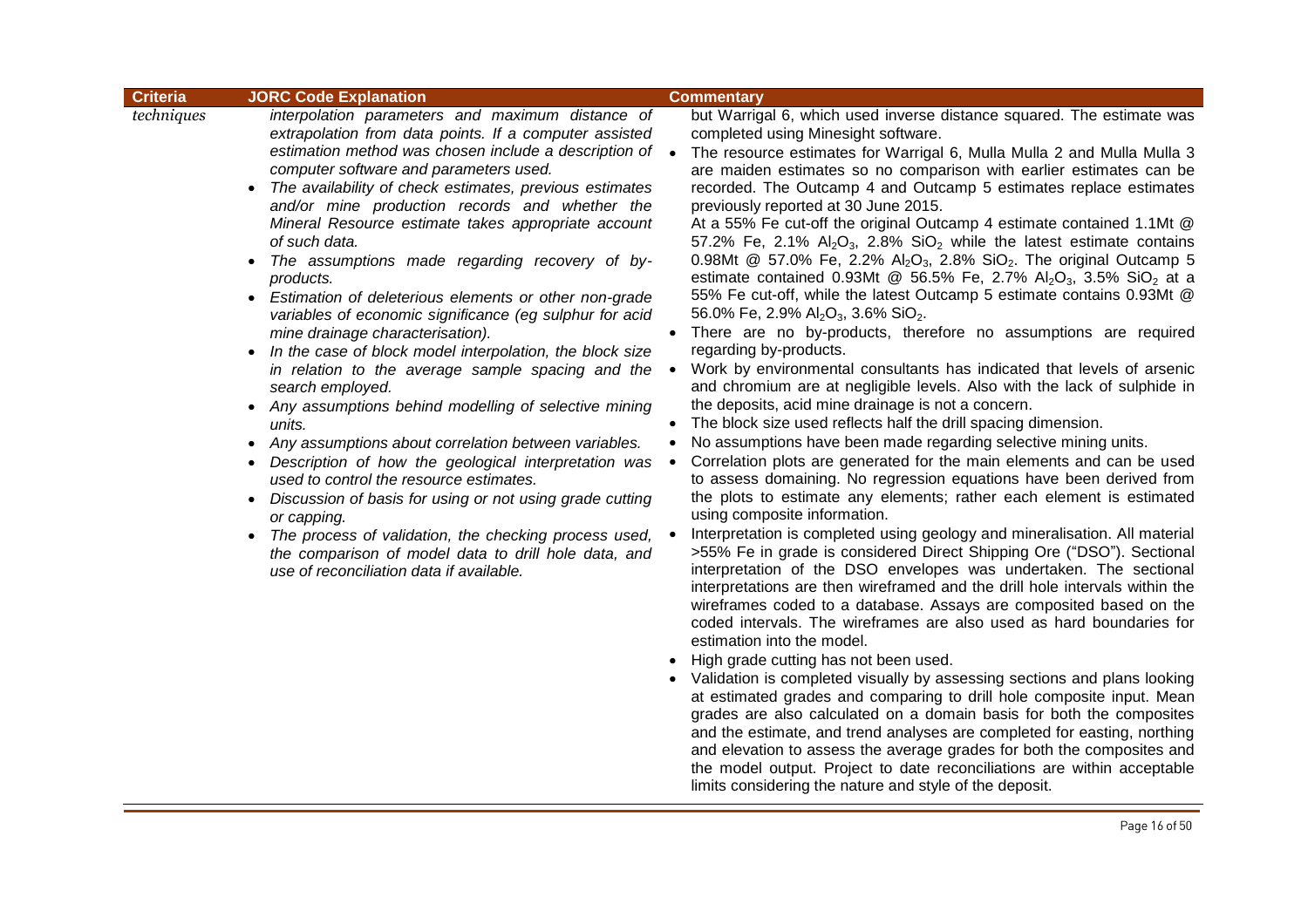| <b>Criteria</b>                            | <b>JORC Code Explanation</b>                                                                                                                                                                                                                                                                                                                                                                                                                                                                                                                                                       | <b>Commentary</b>                                                                                                                                                                                            |
|--------------------------------------------|------------------------------------------------------------------------------------------------------------------------------------------------------------------------------------------------------------------------------------------------------------------------------------------------------------------------------------------------------------------------------------------------------------------------------------------------------------------------------------------------------------------------------------------------------------------------------------|--------------------------------------------------------------------------------------------------------------------------------------------------------------------------------------------------------------|
| Moisture                                   | • Whether the tonnages are estimated on a dry basis or<br>with natural moisture, and the method of determination<br>of the moisture content.                                                                                                                                                                                                                                                                                                                                                                                                                                       | Tonnages are estimated on a dry tonnes basis.<br>$\bullet$                                                                                                                                                   |
| $Cut-off$<br>parameters                    | The basis of the adopted cut-off grade(s) or quality $\bullet$<br>parameters applied.                                                                                                                                                                                                                                                                                                                                                                                                                                                                                              | DSO is interpreted inside a 55% Fe boundary. DSO Mineral Resources<br>are reported at a 55% Fe cut-off grade.<br>The CID domain is reported using a 45% Fe cut-off grade.                                    |
| Mining<br><i>factors</i> or<br>assumptions | • Assumptions made regarding possible mining methods,<br>minimum mining dimensions and internal (or, if<br>applicable, external) mining dilution. It is always<br>necessary as part of the process of determining<br>reasonable prospects for eventual economic extraction<br>to consider potential mining methods, but the<br>assumptions made regarding mining methods and<br>parameters when estimating Mineral Resources may<br>not always be rigorous. Where this is the case, this<br>should be reported with an explanation of the basis of<br>the mining assumptions made. | No assumptions on mining method were made. Mining was undertaken<br>using surface mining units and a conventional load and haul fleet of<br>mobile equipment over the period November 2010 to December 2015. |
| Metallurgical<br>factors or<br>assumptions | The basis for assumptions or predictions regarding<br>metallurgical amenability. It is always necessary as part<br>of the process of determining reasonable prospects for<br>eventual economic extraction to consider potential<br>metallurgical methods, but the assumptions regarding<br>metallurgical treatment processes and parameters<br>made when reporting Mineral Resources may not<br>always be rigorous. Where this is the case, this should<br>be reported with an explanation of the basis of the<br>metallurgical assumptions made.                                  | A standard crushing and screening operation was assumed for the DSO<br>Mineral Resource Estimate, and operations were undertaken in this<br>manner for approximately 5 years.                                |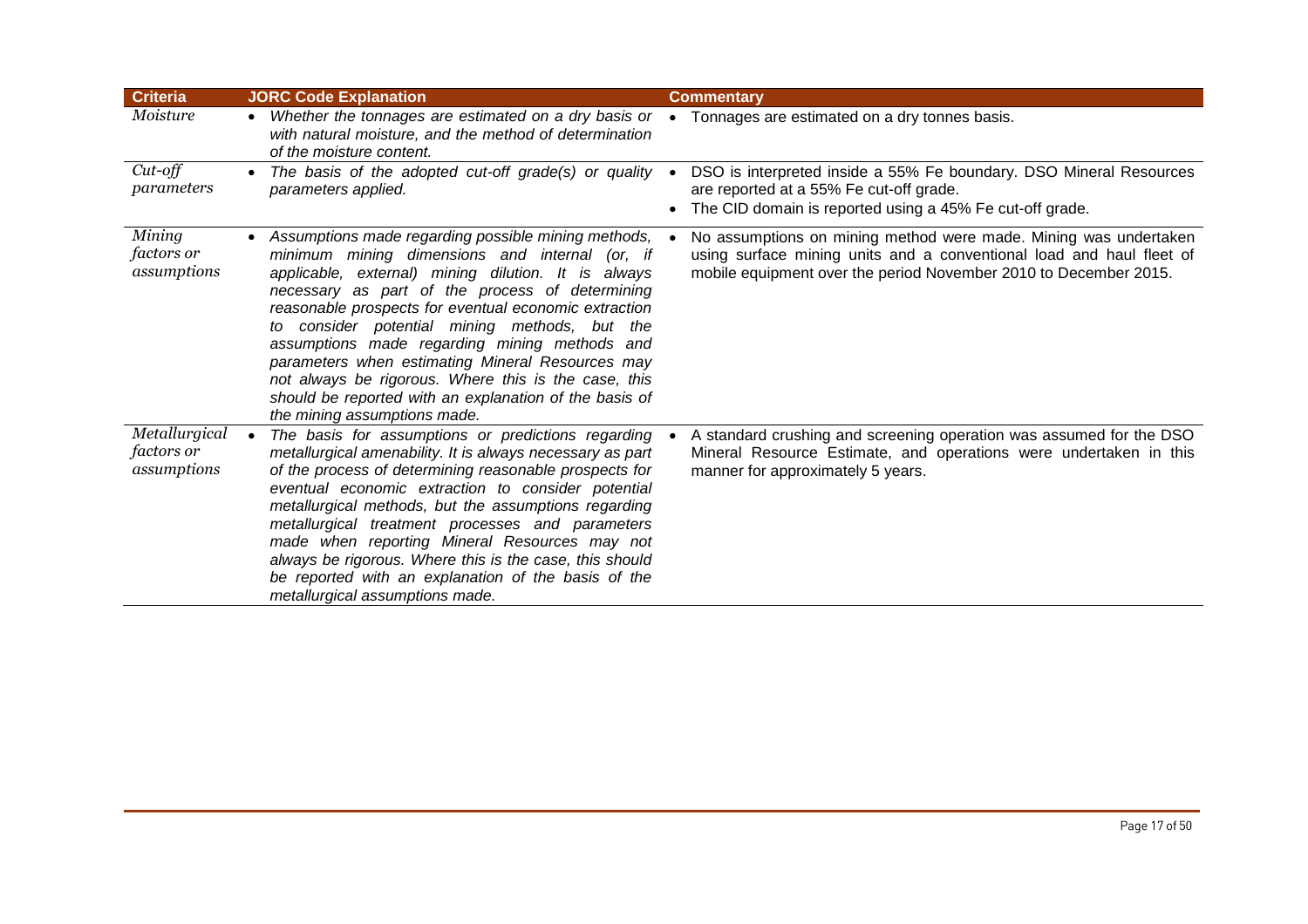| <b>Criteria</b>                              | <b>JORC Code Explanation</b>                                                                                                                                                                                                                                                                                                                                                                                                                                                                                                                                                                                                                                                                                         | <b>Commentary</b>                                                                                                                                                                                                                                                                                                                                                                                                                                                                                                                                                                                                                                                                                                                                                                                                                                                                                                                                                   |
|----------------------------------------------|----------------------------------------------------------------------------------------------------------------------------------------------------------------------------------------------------------------------------------------------------------------------------------------------------------------------------------------------------------------------------------------------------------------------------------------------------------------------------------------------------------------------------------------------------------------------------------------------------------------------------------------------------------------------------------------------------------------------|---------------------------------------------------------------------------------------------------------------------------------------------------------------------------------------------------------------------------------------------------------------------------------------------------------------------------------------------------------------------------------------------------------------------------------------------------------------------------------------------------------------------------------------------------------------------------------------------------------------------------------------------------------------------------------------------------------------------------------------------------------------------------------------------------------------------------------------------------------------------------------------------------------------------------------------------------------------------|
| Environmen-<br>tal factors or<br>assumptions | • Assumptions made regarding possible waste and •<br>process residue disposal options. It is always<br>necessary as part of the process of determining<br>reasonable prospects for eventual economic extraction<br>to consider the potential environmental impacts of the<br>mining and processing operation. While at this stage<br>the determination of potential environmental impacts,<br>particularly for a greenfields project, may not always be<br>well advanced, the status of early consideration of<br>these potential environmental impacts should be<br>reported. Where these aspects have not been<br>considered this should be reported with an explanation<br>of the environmental assumptions made. | No tailings are produced during the crushing and screening of the DSO<br>material.                                                                                                                                                                                                                                                                                                                                                                                                                                                                                                                                                                                                                                                                                                                                                                                                                                                                                  |
| <b>Bulk density</b>                          | Whether assumed or determined. If assumed, the basis<br>for the assumptions. If determined, the method used,<br>whether wet or dry,<br>the frequency of<br>the<br>the<br>measurements,<br>nature,<br>size<br>and<br>representativeness of the samples.<br>The bulk density for bulk material must have been<br>measured by methods that adequately account for void<br>spaces (vugs, porosity, etc), moisture and differences<br>between rock and alteration zones within the deposit.<br>• Discuss assumptions for bulk density estimates used in<br>the evaluation process of the different materials.                                                                                                             | A bulk density of $2.80 - 2.84$ t/m <sup>3</sup> was assigned to mineralisation based<br>upon the results of 91 core samples. The bulk density was calculated<br>using the caliper method where the length of core was measured and<br>numerous caliper measurements were recorded for the diameter. The<br>core was dried in an oven before being weighed and divided by the<br>calculated volume.                                                                                                                                                                                                                                                                                                                                                                                                                                                                                                                                                                 |
| Classification                               | • The basis for the classification of the Mineral •<br>Resources into varying confidence categories.<br>Whether appropriate account has been taken of all<br>$\bullet$<br>relative<br>confidence<br>factors<br>(ie<br>relevant<br>$in$ $\bullet$<br>tonnage/grade estimations, reliability of input data,<br>confidence in continuity of geology and metal values,<br>quality, quantity and distribution of the data).<br>Whether the result appropriately reflects the Competent •<br>Person's view of the deposit.                                                                                                                                                                                                 | Mineral Resources have been classified into Indicated and Inferred<br>categories based on drill hole spacing, geological interpretation and<br>QAQC analysis of all assay data.<br>The Warrigal 6, Mulla Mulla 2 and Mulla Mulla 3 mesas have been drilled<br>on spacings of 25m by 12.5m, while Outcamp 4 has been drilled to<br>12.5m by 12.5m. The Outcamp 5 deposit has a combination of 25m by<br>25m with some portions closed in to 12.5m by 12.5m.<br>The deposits have been drilled at a close spacing and achieved high<br>sample recoveries to generate high quality samples. All samples were<br>dry as the elevated mesas are situated well above the standing water<br>level. Assaying of the samples passed QAQC tests for accuracy,<br>precision and bias. The estimation methods used are of industry<br>standard and the estimates validated well when compared to the<br>composite data input. On this basis the areas of the deposits that were |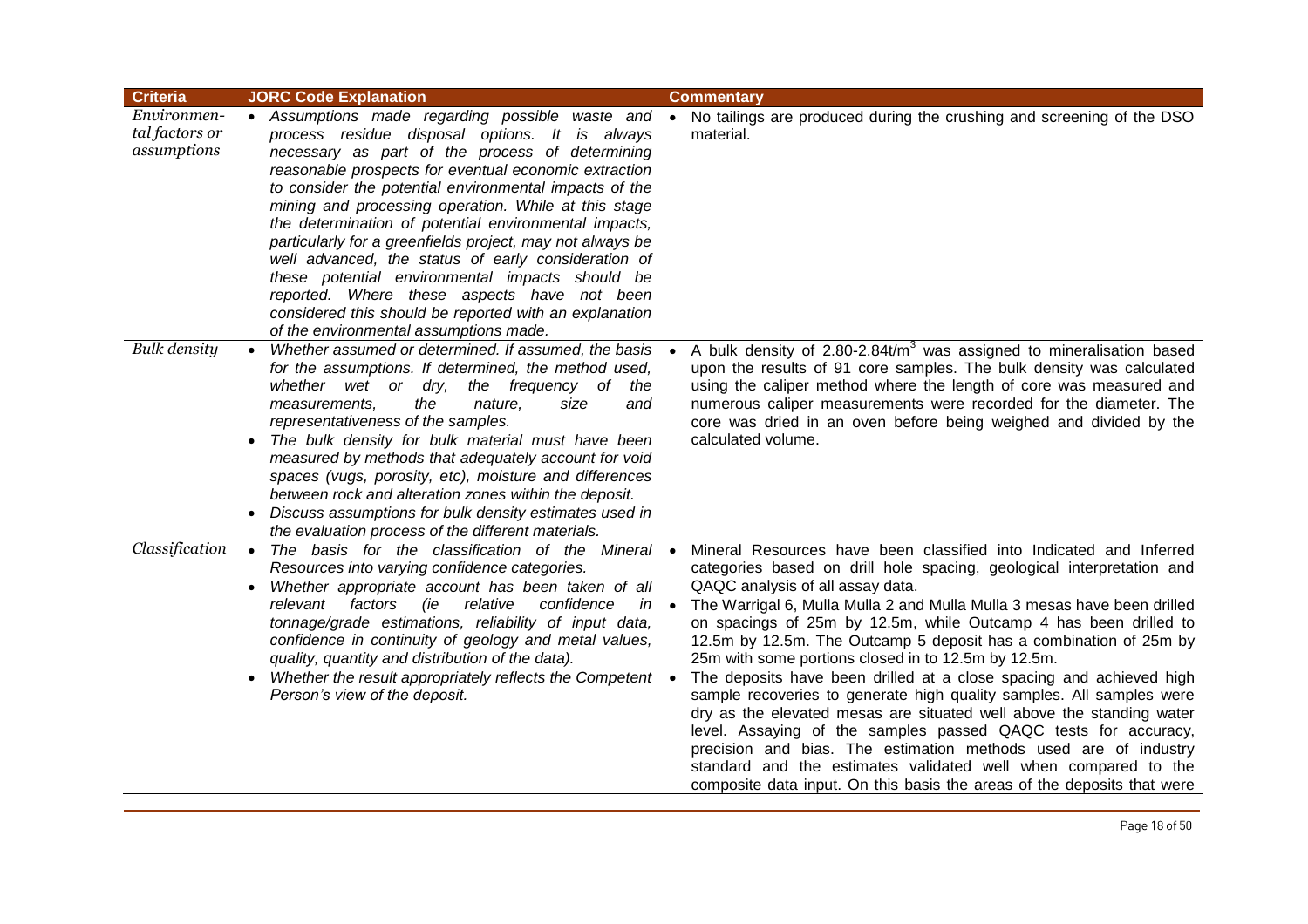| <b>Criteria</b>                                      | <b>JORC Code Explanation</b>                                                                                                                                                                                                                                                                                                                                                                                                                                                                                                                                                                                                                                                                                                                                                                                                                                                                                                                                                            | <b>Commentary</b>                                                                                                                                                                                                                                                                                                                                                                                                                                                                                                                                                                  |
|------------------------------------------------------|-----------------------------------------------------------------------------------------------------------------------------------------------------------------------------------------------------------------------------------------------------------------------------------------------------------------------------------------------------------------------------------------------------------------------------------------------------------------------------------------------------------------------------------------------------------------------------------------------------------------------------------------------------------------------------------------------------------------------------------------------------------------------------------------------------------------------------------------------------------------------------------------------------------------------------------------------------------------------------------------|------------------------------------------------------------------------------------------------------------------------------------------------------------------------------------------------------------------------------------------------------------------------------------------------------------------------------------------------------------------------------------------------------------------------------------------------------------------------------------------------------------------------------------------------------------------------------------|
|                                                      |                                                                                                                                                                                                                                                                                                                                                                                                                                                                                                                                                                                                                                                                                                                                                                                                                                                                                                                                                                                         | classified as Indicated Mineral Resource were done so as there is<br>sufficient confidence in the estimates to allow the application Modifying<br>Factors in sufficient detail to support mine planning and evaluation of the<br>economic viability of the deposits. Areas of Warrigal 1 and Warrigal 2<br>were classified as Inferred Mineral Resource where the drill spacing<br>identified a lack of continuity in the mineralisation and geology models.<br>The Mineral Resource Estimate classification appropriately reflects the<br>Competent Person's view of the deposit. |
| Audits or<br>reviews                                 | • The results of any audits or reviews of Mineral •<br>Resource estimates.                                                                                                                                                                                                                                                                                                                                                                                                                                                                                                                                                                                                                                                                                                                                                                                                                                                                                                              | Mineral Resource Estimates for Warrigal 1 and Warrigal 2 were<br>completed by QG in May 2015. The estimates were reviewed and<br>validated by both QG and BC Iron staff.                                                                                                                                                                                                                                                                                                                                                                                                           |
| Discussion of<br>relative<br>accuracy/<br>confidence | Where appropriate a statement of the relative accuracy •<br>and confidence level in the Mineral Resource estimate<br>using an approach or procedure deemed appropriate<br>by the Competent Person. For example, the application<br>of statistical or geostatistical procedures to quantify the<br>relative accuracy of the resource within stated<br>confidence limits, or, if such an approach is not<br>deemed appropriate, a qualitative discussion of the<br>factors that could affect the relative accuracy and<br>confidence of the estimate.<br>The statement should specify whether it relates to<br>global or local estimates, and, if local, state the relevant<br>tonnages, which should be relevant to technical and<br>economic evaluation. Documentation should include<br>assumptions made and the procedures used.<br>These statements of relative accuracy and confidence<br>$\bullet$<br>of the estimate should be compared with production<br>data, where available. | The Mineral Resource Estimate is considered robust in light of current<br>production reconciliation data and standard geostatistical estimation<br>methods.<br>The Mineral Resource Estimate is a global assessment of the NJV.<br>The accuracy and confidence limits are based on the cut-off grade<br>analysis employed in the technical evaluation and from reconciliation of<br>current production data. The limits are considered appropriate.                                                                                                                                |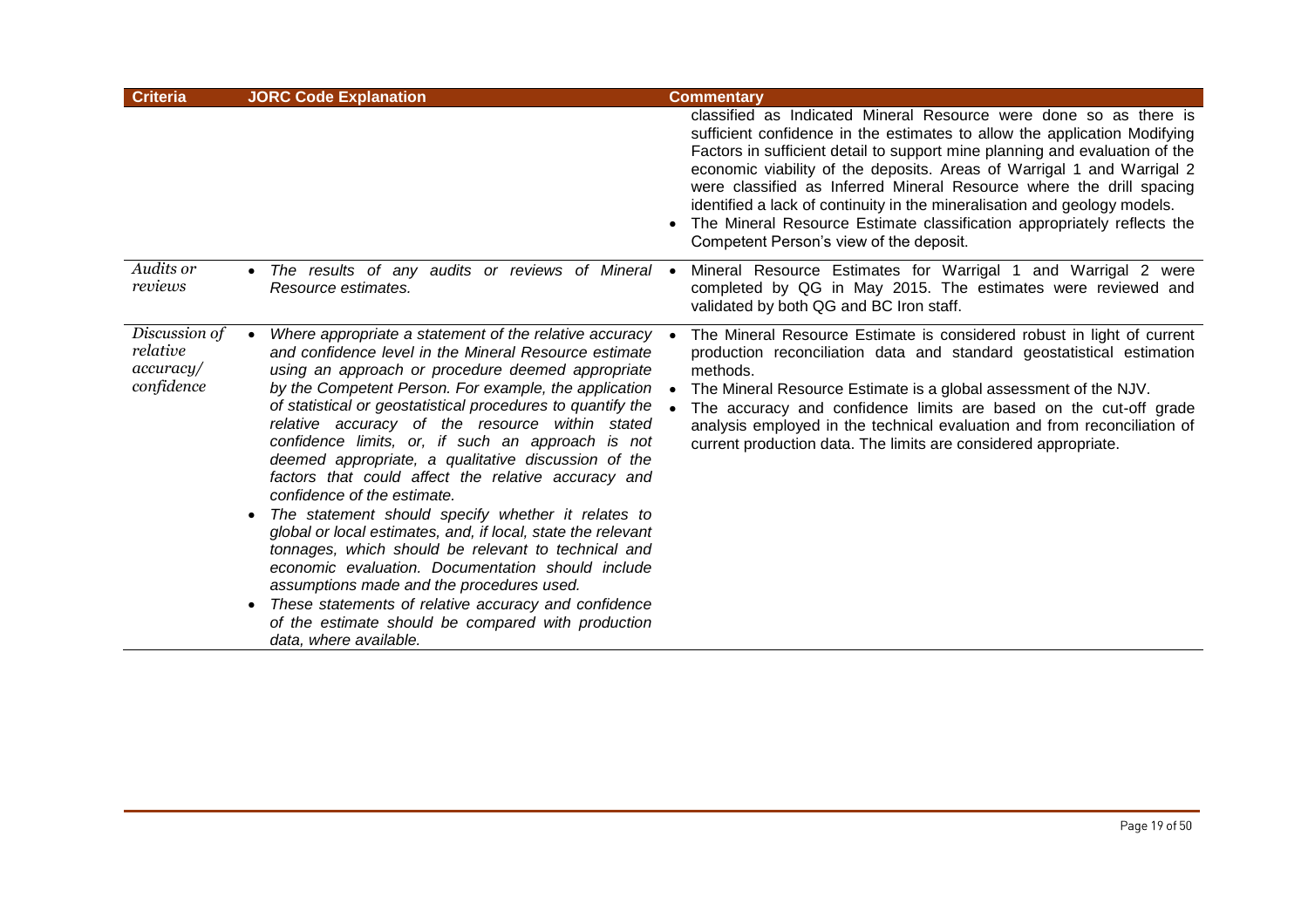# **Section 4 – Estimation and Reporting of Ore Reserves**

| <b>Criteria</b>                                                      | <b>JORC Code Explanation</b>                                                                                                                                                                                                                                                                                                                                                                                                                                              | <b>Commentary</b>                                                                                                                                                                                                                                                                                                                                                                                                                                                                                                                                                                                |
|----------------------------------------------------------------------|---------------------------------------------------------------------------------------------------------------------------------------------------------------------------------------------------------------------------------------------------------------------------------------------------------------------------------------------------------------------------------------------------------------------------------------------------------------------------|--------------------------------------------------------------------------------------------------------------------------------------------------------------------------------------------------------------------------------------------------------------------------------------------------------------------------------------------------------------------------------------------------------------------------------------------------------------------------------------------------------------------------------------------------------------------------------------------------|
| Mineral<br>Resource<br>estimate for<br>conversion to<br>Ore Reserves | • Description of the Mineral Resource estimate used as<br>a basis for the conversion to an Ore Reserve.<br>Clear statement as to whether the Mineral Resources<br>$\bullet$<br>are reported additional to, or inclusive of, the Ore<br>Reserves.                                                                                                                                                                                                                          | The Mineral Resource estimate as at 30 June 2016 was used for the<br>$\bullet$<br>conversion of a portion of the Mineral Resource to Ore Reserve status.<br>The Mineral Resource estimate reported is inclusive of the Ore Reserves.<br>$\bullet$                                                                                                                                                                                                                                                                                                                                                |
| Site visits                                                          | • Comment on any site visits undertaken by the<br>Competent Person and the outcome of those visits.<br>If no site visits have been undertaken indicate why this<br>is the case.                                                                                                                                                                                                                                                                                           | The Competent Persons for the Mineral Resource and Ore Reserve<br>estimates are full-time employees of BC Iron Limited and visit the site on<br>a regular basis.                                                                                                                                                                                                                                                                                                                                                                                                                                 |
| Study status                                                         | • The type and level of study undertaken to enable<br>Mineral Resources to be converted to Ore<br>Reserves.<br>The Code requires that a study to at least Pre-<br>Feasibility Study level has been undertaken to convert<br>Mineral Resources to Ore Reserves. Such studies will<br>have been carried out and will have determined a mine<br>plan that is technically achievable and economically<br>viable, and that material Modifying Factors have been<br>considered. | A Definitive Feasibility Study ("DFS") was completed in 2008, prior to the<br>commencement of mining operations. That study reported an Ore<br>Reserve in accordance with the JORC (2004) guidelines. Since the<br>commencement of mining operations in November 2010 production data<br>has been reconciled on a monthly basis to inform and update the<br>physical and economic models which are used as the basis for this<br>reporting in accordance with JORC (2012) guidelines.                                                                                                            |
| $Cut$ -off<br>parameters                                             | The basis of the cut-off grade(s) or quality parameters<br>applied.                                                                                                                                                                                                                                                                                                                                                                                                       | Cut-off grades and quality parameters were derived and applied after<br>consideration of recoveries and costs associated with mining, processing,<br>site administration, transport, marketing agreements (including penalty<br>costs), and royalties.<br>To achieve a target product head grade of approximately 57% Fe and 2%<br>$\bullet$<br>$Al_2O_3$ , two cut-off grades were applied, with DSO characterised as being<br>both >55% Fe and <3% $Al_2O_3$ .<br>Low grade material considered suitable as feed for beneficiated shipping<br>ore ("BSO") has an iron grade between 50-55% Fe. |

(Criteria listed in section 1, and where relevant in section 2 and 3, also apply to this section.)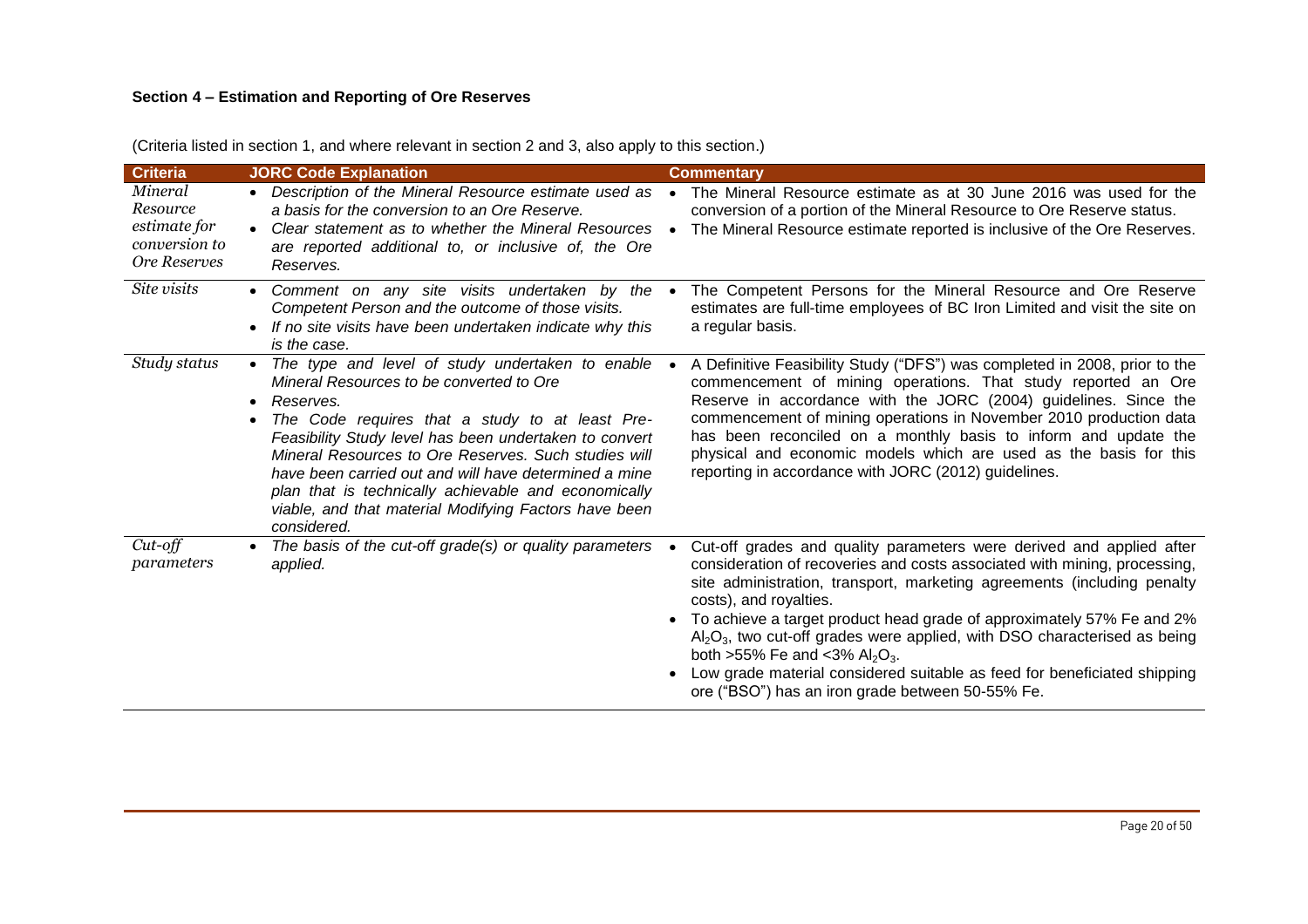| <b>Criteria</b>                     | <b>JORC Code Explanation</b>                                                                                                                                                                                                                                                                                                                                                                                                                                                                                                                                                                                                                                                                                                                                                                                                                                                                                                                                                                                                                                                                                       | <b>Commentary</b>                                                                                                                                                                                                                                                                                                                                                                                                                                                                                                                                                                                                                                                                                                                                                                                                                                                                                                                                                                                                                                                                                                                                                                                                                                                                                                                                                                                                                                                                                                                                                                                                                                                                                                                                                                                                                                                                                                                                                                                                                                                                                                                                                                                                                                                                                                                                                                                                                                                                                                           |
|-------------------------------------|--------------------------------------------------------------------------------------------------------------------------------------------------------------------------------------------------------------------------------------------------------------------------------------------------------------------------------------------------------------------------------------------------------------------------------------------------------------------------------------------------------------------------------------------------------------------------------------------------------------------------------------------------------------------------------------------------------------------------------------------------------------------------------------------------------------------------------------------------------------------------------------------------------------------------------------------------------------------------------------------------------------------------------------------------------------------------------------------------------------------|-----------------------------------------------------------------------------------------------------------------------------------------------------------------------------------------------------------------------------------------------------------------------------------------------------------------------------------------------------------------------------------------------------------------------------------------------------------------------------------------------------------------------------------------------------------------------------------------------------------------------------------------------------------------------------------------------------------------------------------------------------------------------------------------------------------------------------------------------------------------------------------------------------------------------------------------------------------------------------------------------------------------------------------------------------------------------------------------------------------------------------------------------------------------------------------------------------------------------------------------------------------------------------------------------------------------------------------------------------------------------------------------------------------------------------------------------------------------------------------------------------------------------------------------------------------------------------------------------------------------------------------------------------------------------------------------------------------------------------------------------------------------------------------------------------------------------------------------------------------------------------------------------------------------------------------------------------------------------------------------------------------------------------------------------------------------------------------------------------------------------------------------------------------------------------------------------------------------------------------------------------------------------------------------------------------------------------------------------------------------------------------------------------------------------------------------------------------------------------------------------------------------------------|
| Mining<br>factors or<br>assumptions | • The method and assumptions used as reported in the •<br>Pre-Feasibility or Feasibility Study to convert the<br>Mineral Resource to an Ore Reserve (i.e. either by<br>application of appropriate factors by optimisation or by .<br>preliminary or detailed design).<br>The choice, nature and appropriateness of the selected<br>mining method(s) and other mining parameters<br>including associated design issues such as pre-strip,<br>access, etc.<br>The assumptions made regarding geotechnical<br>$\bullet$<br>parameters (eg pit slopes, stope sizes, etc), grade ·<br>control and pre-production drilling.<br>The major assumptions made and Mineral Resource<br>model used for pit and stope optimisation (if<br>appropriate).<br>The mining dilution factors used.<br>$\bullet$<br>The mining recovery factors used.<br>$\bullet$<br>Any minimum mining widths used.<br>The manner in which Inferred Mineral Resources are<br>utilised in mining studies and the sensitivity of the<br>outcome to their inclusion.<br>The infrastructure requirements of the selected mining<br>$\bullet$<br>methods. | The Mineral Resources were partially converted to Ore Reserves from<br>spatial pit optimisations and detailed pit designs which form the basis for<br>the current operations.<br>The Nullagine CIDs are situated at the top of mesa structures, with waste<br>to ore ratios that are moderate to low (average 1.7:1 for the remaining life<br>of mine). Further to a technical and economic evaluation, direct<br>excavation with rock cutting technology (surface miners) was chosen as<br>the preferred mining method. This mining method has been employed<br>throughout operation of the NJV and is considered appropriate to the<br>geometry and style of mineralisation.<br>A geotechnical study was undertaken as part of the DFS. The study<br>recommended an overall pit slope design of 45° on each mesa based on<br>rock mass quality and defect orientation. This recommendation was<br>incorporated in the detailed pit designs which are used at the operations.<br>A 10% gradient on pit access ramps and internal pit ramps is used.<br>Grade control drilling is undertaken primarily on a 25m by 25m spacing<br>with a sample length of half a metre, which is considered appropriate for<br>the geometry and style of mineralisation and the mining equipment used.<br>Spacings have been closed in to 25m by 12.5m or 12.5m by 12.5m in<br>areas where reconciliations have indicated this is required.<br>The use of surface miners allows selective mining resulting in minimal<br>$\bullet$<br>dilution from the edges of the orebody. Dilution used in the Ore Reserve<br>estimate is based on sub-55% Fe ore within the geologically modelled<br>ore zone. The dilution varies from mesa to mesa with total mining dilution<br>accounting for 11% of the DSO Ore Reserve estimate.<br>Mining recovery factors were determined from historical reconciliation<br>numbers. The average mining recovery used for the DSO Ore Reserve<br>estimate was 97.5%.<br>Minimum mining width used during operations is 3.5m based on surface<br>miner drum width, and minimum bench width is 20m to allow for safe and<br>efficient load and haul activities.<br>Inferred Mineral Resources are not included in the Ore Reserves.<br>Two Vermeer 1655 surface miners and four Haulmax dump trucks<br>remain on site to support a restart of operations.<br>The existing site infrastructure caters for the current mining method. The<br>construction of internal haul roads will be required as the operation |

decentralises.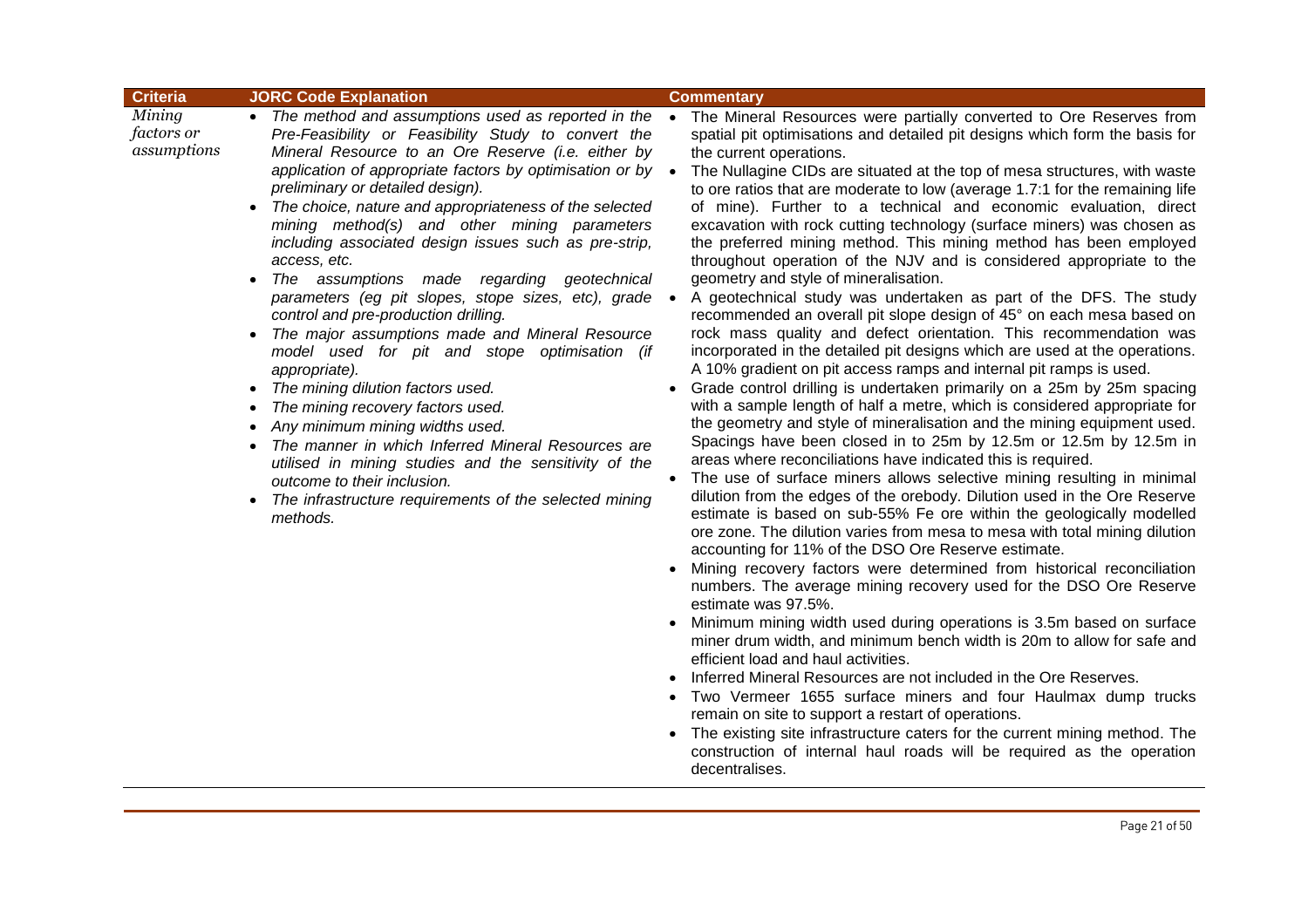| <b>Criteria</b>                                   | <b>JORC Code Explanation</b>                                                                                                                                                                                                                                                                                                                                                                                                                                                                                                                                                                                                                                                                                                                                                                                                            | <b>Commentary</b>                                                                                                                                                                                                                                                                                                                                                                                                                                                                                                                                                                                                                                                                                                                                                                                                                                                                                                                                                                                                                                                                                                                                                                                                                                                                                                                                                                                                                                                                                                                                                                                                                                                                                                                                                                                                                                                                                                                                                                                                                                                                                                                                                                                                                                                                                                                                                                                                                                                                                                                                  |
|---------------------------------------------------|-----------------------------------------------------------------------------------------------------------------------------------------------------------------------------------------------------------------------------------------------------------------------------------------------------------------------------------------------------------------------------------------------------------------------------------------------------------------------------------------------------------------------------------------------------------------------------------------------------------------------------------------------------------------------------------------------------------------------------------------------------------------------------------------------------------------------------------------|----------------------------------------------------------------------------------------------------------------------------------------------------------------------------------------------------------------------------------------------------------------------------------------------------------------------------------------------------------------------------------------------------------------------------------------------------------------------------------------------------------------------------------------------------------------------------------------------------------------------------------------------------------------------------------------------------------------------------------------------------------------------------------------------------------------------------------------------------------------------------------------------------------------------------------------------------------------------------------------------------------------------------------------------------------------------------------------------------------------------------------------------------------------------------------------------------------------------------------------------------------------------------------------------------------------------------------------------------------------------------------------------------------------------------------------------------------------------------------------------------------------------------------------------------------------------------------------------------------------------------------------------------------------------------------------------------------------------------------------------------------------------------------------------------------------------------------------------------------------------------------------------------------------------------------------------------------------------------------------------------------------------------------------------------------------------------------------------------------------------------------------------------------------------------------------------------------------------------------------------------------------------------------------------------------------------------------------------------------------------------------------------------------------------------------------------------------------------------------------------------------------------------------------------------|
| Metallurgical<br><i>factors or</i><br>assumptions | • The metallurgical process<br>appropriateness of that process to the style of<br>mineralisation.<br>Whether the metallurgical process is well-tested<br>$\bullet$<br>technology or novel in nature.<br>The nature, amount and representativeness of<br>$\bullet$<br>metallurgical test work undertaken, the nature of the •<br>metallurgical domaining applied and the corresponding<br>metallurgical recovery factors applied.<br>• Any assumptions or allowances made for deleterious<br>elements.<br>The existence of any bulk sample or pilot scale test<br>work and the degree to which such samples are<br>considered representative of the orebody as a whole.<br>• For minerals that are defined by a specification, has<br>the ore reserve estimation been based on the<br>appropriate mineralogy to meet the specifications? | proposed and the • Bulk sampling and metallurgical test work was undertaken as part of the<br>DFS prior to production. This identified simple geometallurgical<br>domaining. These domains were used for technical marketing and<br>production planning. Production data to date suggests that the<br>geometallurgical domaining is appropriate for the nature and style of<br>mineralisation.<br>For DSO material, a dry crushing and screening process is utilised at the<br>NJV, which was selected based on bulk sampling and metallurgical test<br>work undertaken as part of the feasibility study. This is considered well-<br>tested standard industry practice considering the nature and quality of the<br>mineralisation.<br>During operations, DSO was crushed and screened through two mobile<br>plants to produce an all in sub 10mm fines product. Sampling and<br>assaying was performed on crushed product from each plant.<br>One mobile plant, which has the capacity to process approximately 2Mt<br>per annum, remains on site. It is envisaged another mobile crushing plant<br>would be sourced from a contractor for a restart of operations. Approx.<br>50% of ore material is at product size after surface mining (i.e. passing<br>10mm sizing). The remaining 50% of surface mined material and<br>oversize from mesa edge mining methods (excavator cutting/rock<br>breaking and surface mining) is handled by jaw crushers located at the<br>front end of the crushing & screening plants.<br>• A beneficiation trial has been completed to determine the potential to<br>upgrade below specification material to BSO for blending with DSO. The<br>trial utilised a dry crushing and screening process, where natural fines of<br>less than 1mm were screened off using a piano wire screen.<br>Results showed that geologically modelled low grade material (50-55%<br>Fe) could be upgraded to BSO with a 40% mass recovery to be used as<br>a blendable product. Beneficiated ore is allocated to the Probable<br>category.<br>Low grade material considered as feed material for the BSO Ore Reserve<br>was quantified from within current planned pit designs and existing<br>stockpiles.<br>• Recovery factors used in the calculation of BSO product quantities were<br>derived from the Beneficiation Study completed in the March quarter<br>2014. Resultant grades of iron and deleterious elements within the BSO<br>product were derived from regressions determined during the<br>Beneficiation Study. |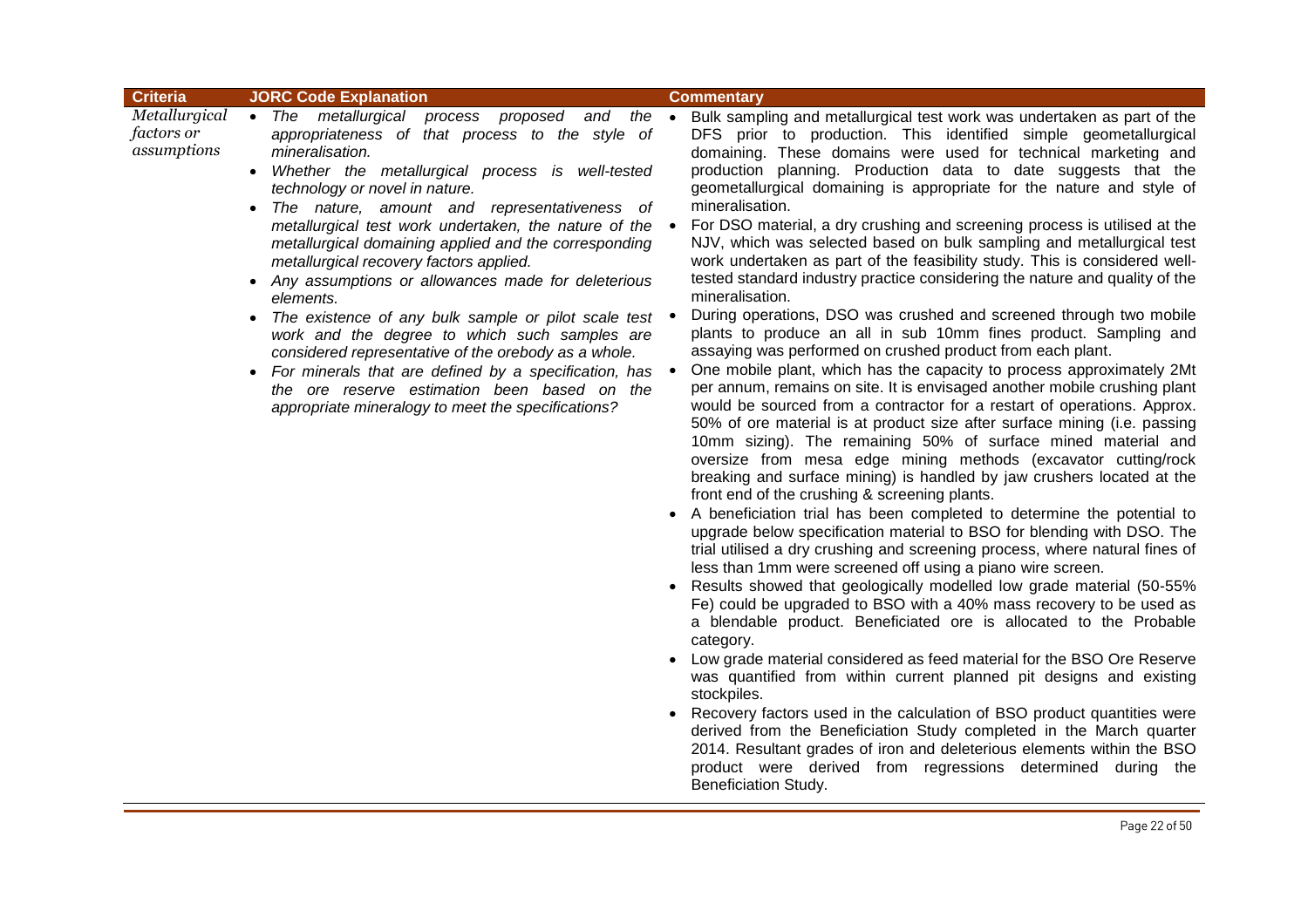| <b>Criteria</b>    | <b>JORC Code Explanation</b>                                                                                                                                                                                                                                                                                                                                                                                                                                                                                                                                                                                                                                                              | <b>Commentary</b>                                                                                                                                                                                                                                                                                                                                                                                                                                                                                                                                                                                                                                                                                                                                |
|--------------------|-------------------------------------------------------------------------------------------------------------------------------------------------------------------------------------------------------------------------------------------------------------------------------------------------------------------------------------------------------------------------------------------------------------------------------------------------------------------------------------------------------------------------------------------------------------------------------------------------------------------------------------------------------------------------------------------|--------------------------------------------------------------------------------------------------------------------------------------------------------------------------------------------------------------------------------------------------------------------------------------------------------------------------------------------------------------------------------------------------------------------------------------------------------------------------------------------------------------------------------------------------------------------------------------------------------------------------------------------------------------------------------------------------------------------------------------------------|
| Environmen-<br>tal | • The status of studies of potential environmental<br>impacts of the mining and processing operation.<br>Details of waste rock characterisation and the<br>consideration of potential sites, status of design<br>options considered and, where applicable, the status of<br>approvals for process residue storage and waste<br>dumps should be reported.                                                                                                                                                                                                                                                                                                                                  | Mining approvals, permits and licenses were granted prior to the<br>commencement of current operations. The applications and submissions<br>relating to these permissions include environmental baseline surveys and<br>impact assessments. A dedicated environmental department comprised<br>of full-time employees of BC Iron undertake regular environmental<br>monitoring and ensure all clearing and works permits are in place for new<br>areas of disturbance.                                                                                                                                                                                                                                                                            |
| Infrastructure •   | The existence of appropriate infrastructure: availability<br>of land for plant development, power, water,<br>transportation (particularly for bulk commodities),<br>labour, accommodation; or the ease with which the<br>infrastructure can be provided, or accessed.                                                                                                                                                                                                                                                                                                                                                                                                                     | The NJV is party to an agreement with Fortescue to allow the NJV to<br>utilise Fortescue's infrastructure at Christmas Creek approximately 60km<br>south of the NJV mine operations centre, to rail its ore to Port Hedland<br>for shipping. Infrastructure allocation is 6Mtpa (with 4.5Mtpa attributable<br>to BC Iron). Key onsite infrastructure (including accommodation village<br>and haul roads) remain in place to support a restart of operations.                                                                                                                                                                                                                                                                                     |
| Costs              | • The derivation of, or assumptions made, regarding<br>projected capital costs in the study.<br>The methodology used to estimate operating costs.<br>$\bullet$<br>Allowances made for the content of deleterious<br>elements.<br>The derivation of assumptions made of metal or $\bullet$<br>commodity price(s), for the principal minerals and co-<br>products.<br>The source of exchange rates used in the study.<br>$\bullet$<br>Derivation of transportation charges.<br>The basis for forecasting or source of treatment and<br>refining charges, penalties for failure to meet<br>specification, etc.<br>The allowances made for royalties payable, both<br>Government and private. | Operating cost estimates were based on previous contracts in place for<br>NJV operations and discussions with contractors following the temporary<br>suspension of operations.<br>Full allowance was made for product quality risk based on metallurgical<br>$\bullet$<br>test work and technical marketing.<br>Metal price and foreign exchange assumptions were based on the<br>analysis of independent forecasts from a range of third party providers.<br>Transport costs were also based on previous contracts and recent<br>contractor discussions or, in the case of rail and port costs, the<br>infrastructure agreement between the NJV and Fortescue.<br>Full allowance was made for all Government and private royalties'<br>payable. |
| Revenue<br>factors | The derivation of, or assumptions made regarding<br>$\bullet$<br>revenue factors including head grade, metal or<br>commodity price(s) exchange rates, transportation and<br>treatment charges, penalties, net smelter returns, etc.<br>The derivation of assumptions made of metal or<br>commodity price(s), for the principal metals, minerals<br>and co-products.                                                                                                                                                                                                                                                                                                                       | Key revenue factors include grade, product discounts and penalties. All<br>revenue factor assumptions are based on inputs from the production<br>plan, pricing received during operations at the NJV, market intelligence<br>regarding current pricing dynamics and from third party offtake<br>agreements which remain in place.<br>Metal / product price and foreign exchange assumptions are based on<br>the analysis of independent forecasts.                                                                                                                                                                                                                                                                                               |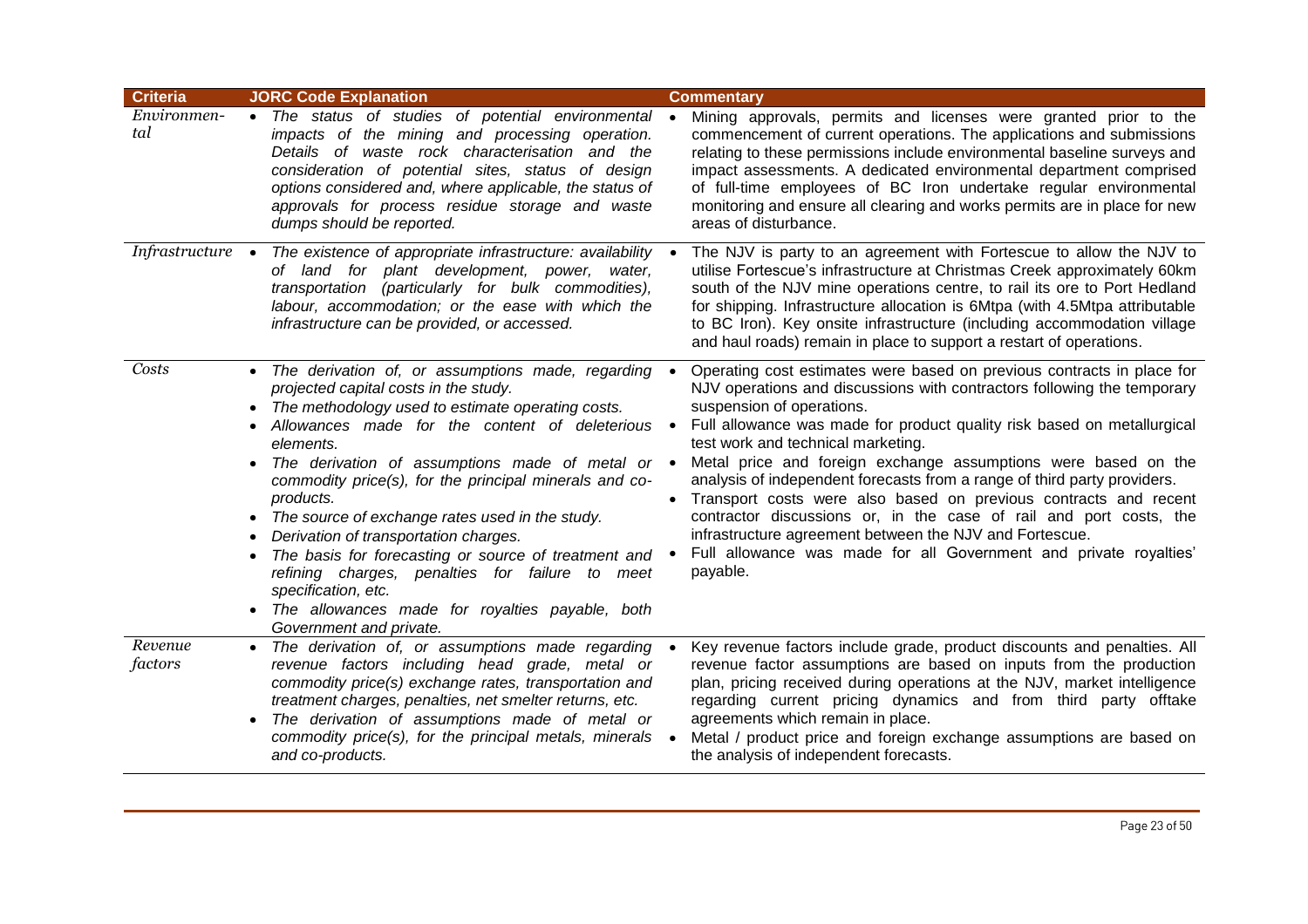| <b>Criteria</b>      | <b>JORC Code Explanation</b>                                                                                                                                                                                                                                                                                                                                                                                                                                                                                                                                                                                                                                                                                                                                                                                                     | <b>Commentary</b>                                                                                                                                                                                                                                                                                                                                                                                                                                                                         |
|----------------------|----------------------------------------------------------------------------------------------------------------------------------------------------------------------------------------------------------------------------------------------------------------------------------------------------------------------------------------------------------------------------------------------------------------------------------------------------------------------------------------------------------------------------------------------------------------------------------------------------------------------------------------------------------------------------------------------------------------------------------------------------------------------------------------------------------------------------------|-------------------------------------------------------------------------------------------------------------------------------------------------------------------------------------------------------------------------------------------------------------------------------------------------------------------------------------------------------------------------------------------------------------------------------------------------------------------------------------------|
| Market<br>assessment | • The demand, supply and stock situation for the<br>particular commodity, consumption trends and factors<br>likely to affect supply and demand into the future.<br>A customer and competitor analysis along with the<br>$\bullet$<br>identification of likely market windows for the product.<br>Price and volume forecasts and the basis for these<br>$\bullet$<br>forecasts.<br>For industrial minerals the customer specification,<br>٠<br>testing and acceptance requirements prior to a supply<br>contract.                                                                                                                                                                                                                                                                                                                 | In-house and independent analysis of future commodity markets is<br>undertaken on a periodic basis.<br>• Studies to date, together with product volume and quality information /<br>reconciliation from operations suggest that, at the time of reporting<br>extraction could be reasonably justified for the life of the current mining<br>plan.<br>• The NJV product is named 'Bonnie Fines'. Bonnie Fines is marketed by<br>Fortescue and continues to be well received by the market. |
| Economic             | The inputs to the economic analysis to produce the net<br>present value (NPV) in the study, the source and<br>confidence of these economic inputs including<br>estimated inflation, discount rate, etc.<br>NPV ranges and sensitivity to variations in the<br>significant assumptions and inputs.                                                                                                                                                                                                                                                                                                                                                                                                                                                                                                                                | Current financial modelling is based on a long term CFR 62% Fe iron ore<br>price of US\$60/dmt and AUD:USD exchange rate of 0.75. These inputs<br>are supported by analysis of independent forecasts from a range of third<br>party providers.                                                                                                                                                                                                                                            |
| Social               | The status of agreements with key stakeholders and •<br>$\bullet$<br>matters leading to social licence to operate.                                                                                                                                                                                                                                                                                                                                                                                                                                                                                                                                                                                                                                                                                                               | Contractual agreements with all key stakeholders are in place and active.<br>These agreements include a mining agreement with the Palyku people<br>and an infrastructure agreement with the Nyiaparli people.                                                                                                                                                                                                                                                                             |
| Other                | To the extent relevant, the impact of the following on<br>the project and/or on the estimation and classification<br>of the Ore Reserves:<br>Any identified material naturally occurring risks.<br>٠<br>The status of material legal agreements and marketing<br>٠<br>arrangements.<br>The status of governmental agreements and approvals<br>critical to the viability of the project, such as mineral<br>tenement status, and government and statutory<br>approvals. There must be reasonable grounds to<br>expect that all necessary Government approvals will be<br>received within the timeframes anticipated in the Pre-<br>Feasibility or Feasibility study. Highlight and discuss<br>the materiality of any unresolved matter that is<br>dependent on a third party on which extraction of the<br>reserve is contingent. | Operations commenced in November 2010. As part of the DFS and<br>subsequent project financing, a risk register was developed to identify<br>and control project risk (naturally occurring and otherwise).<br>All material legal, marketing and governmental approvals and<br>arrangements are in place and current for the existing operations.                                                                                                                                           |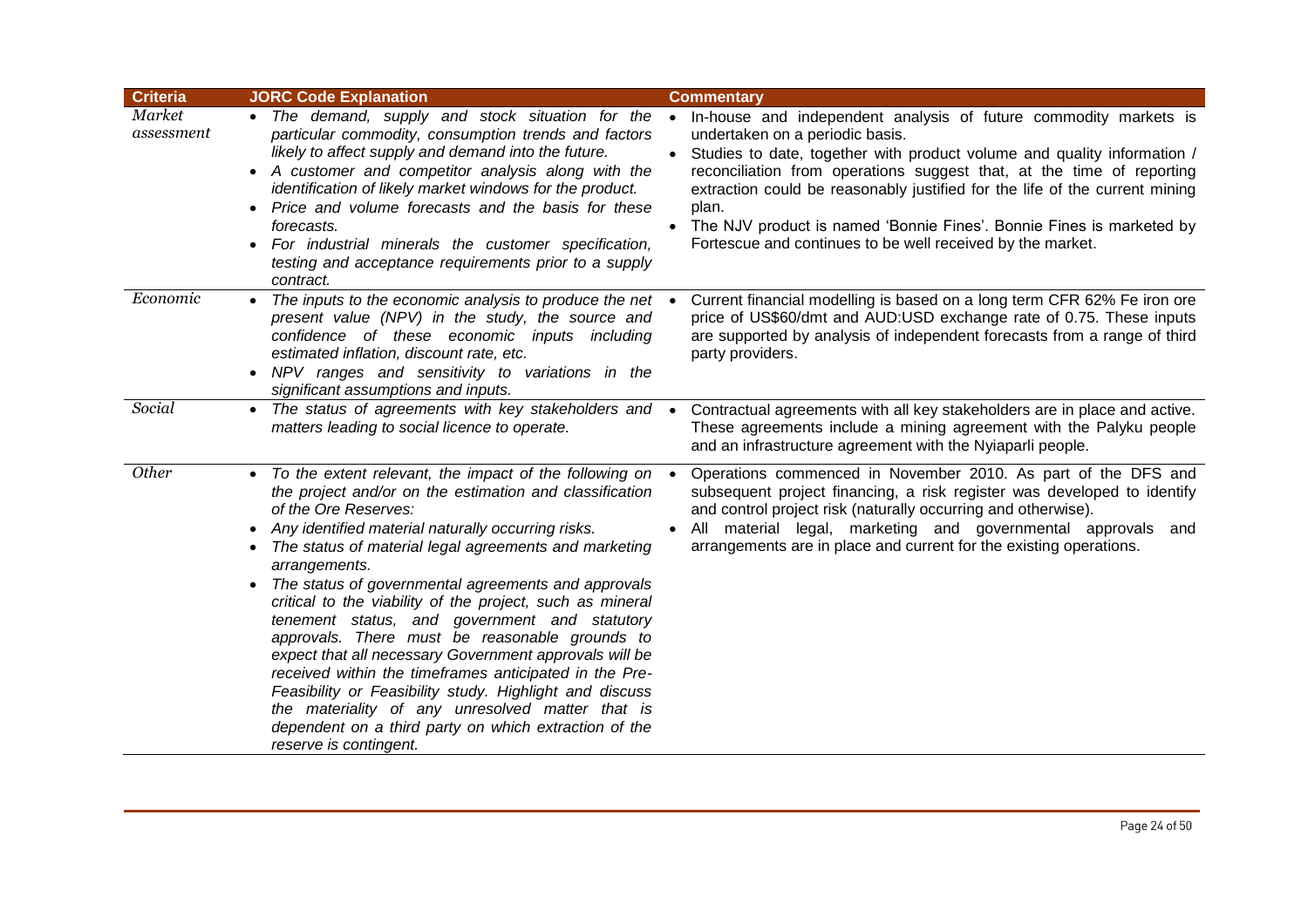| <b>Criteria</b>                                      | <b>JORC Code Explanation</b>                                                                                                                                                                                                                                                                                                                                                                                                                                                                                                                                                                                                                                                                                                                                                                                                                                                                                                                                                                                                                                                                                                                                                                                                                                                                                                                                         | <b>Commentary</b>                                                                                                                                                                                                                                                                                                                                                                                                                                                                                                                                                                                                                                                                                     |
|------------------------------------------------------|----------------------------------------------------------------------------------------------------------------------------------------------------------------------------------------------------------------------------------------------------------------------------------------------------------------------------------------------------------------------------------------------------------------------------------------------------------------------------------------------------------------------------------------------------------------------------------------------------------------------------------------------------------------------------------------------------------------------------------------------------------------------------------------------------------------------------------------------------------------------------------------------------------------------------------------------------------------------------------------------------------------------------------------------------------------------------------------------------------------------------------------------------------------------------------------------------------------------------------------------------------------------------------------------------------------------------------------------------------------------|-------------------------------------------------------------------------------------------------------------------------------------------------------------------------------------------------------------------------------------------------------------------------------------------------------------------------------------------------------------------------------------------------------------------------------------------------------------------------------------------------------------------------------------------------------------------------------------------------------------------------------------------------------------------------------------------------------|
| Classification                                       | • The basis for the classification of the Ore Reserves •<br>into varying confidence categories.<br>Whether the result appropriately reflects<br>the<br>$\bullet$<br>Competent Person's view of the deposit.<br>The proportion of Probable Ore Reserves that have<br>$\bullet$<br>been derived from Measured Mineral Resources (if<br>any).                                                                                                                                                                                                                                                                                                                                                                                                                                                                                                                                                                                                                                                                                                                                                                                                                                                                                                                                                                                                                           | The Ore Reserve classification is considered appropriate given the<br>nature of the deposit, geological confidence, economic modelling and<br>significant production reconciliation data. The Ore reserve classification<br>appropriately reflects the Competent Person's view of the deposit.<br>None of the Probable Ore Reserve is derived from Measured Resources.                                                                                                                                                                                                                                                                                                                                |
| Audits or<br>reviews                                 | • The results of any audits or reviews of Ore Reserve<br>estimates.                                                                                                                                                                                                                                                                                                                                                                                                                                                                                                                                                                                                                                                                                                                                                                                                                                                                                                                                                                                                                                                                                                                                                                                                                                                                                                  | A review of the initial Ore Reserve (prior to the commencement of<br>operations) was undertaken by Coffey Mining in 2009.<br>No formal independent audit of the current Ore Reserves has been<br>undertaken, however regular internal reviews are undertaken.                                                                                                                                                                                                                                                                                                                                                                                                                                         |
| Discussion of<br>relative<br>accuracy/<br>confidence | Where appropriate a statement of the relative accuracy .<br>and confidence level in the Ore Reserve estimate<br>using an approach or procedure deemed appropriate<br>by the Competent Person. For example, the application<br>of statistical or geostatistical procedures to quantify the<br>relative accuracy of the reserve within stated<br>confidence limits, or, if such an approach is not<br>deemed appropriate, a qualitative discussion of the<br>factors which could affect the relative accuracy and<br>confidence of the estimate.<br>The statement should specify whether it relates to<br>$\bullet$<br>global or local estimates, and, if local, state the<br>relevant tonnages, which should be relevant to<br>technical and economic evaluation. Documentation<br>should include assumptions made and the procedures<br>used.<br>• Accuracy and confidence discussions should extend to<br>specific discussions of any applied Modifying Factors<br>that may have a material impact on Ore Reserve<br>viability, or for which there are remaining areas of<br>uncertainty at the current study stage.<br>It is recognised that this may not be possible or<br>$\bullet$<br>appropriate in all circumstances. These statements of<br>relative accuracy and confidence of the estimate<br>should be compared with production data, where<br>available. | The Ore Reserve estimate is considered robust in light of current<br>production reconciliation data and estimation methods. No statistical<br>analysis procedures have been applied.<br>The Ore Reserve report is a global assessment of the NJV based on the<br>contracted infrastructure agreement with Fortescue (life of mine contract).<br>The accuracy and confidence limits are based on the current mine design<br>and cut-off grade analysis employed in the technical and economic<br>evaluation. The limits are considered robust and appropriate.<br>This DSO Ore Reserve estimate has been compared with production<br>data. DSO mining recoveries are estimated at 97.5% for all mesas. |
|                                                      |                                                                                                                                                                                                                                                                                                                                                                                                                                                                                                                                                                                                                                                                                                                                                                                                                                                                                                                                                                                                                                                                                                                                                                                                                                                                                                                                                                      |                                                                                                                                                                                                                                                                                                                                                                                                                                                                                                                                                                                                                                                                                                       |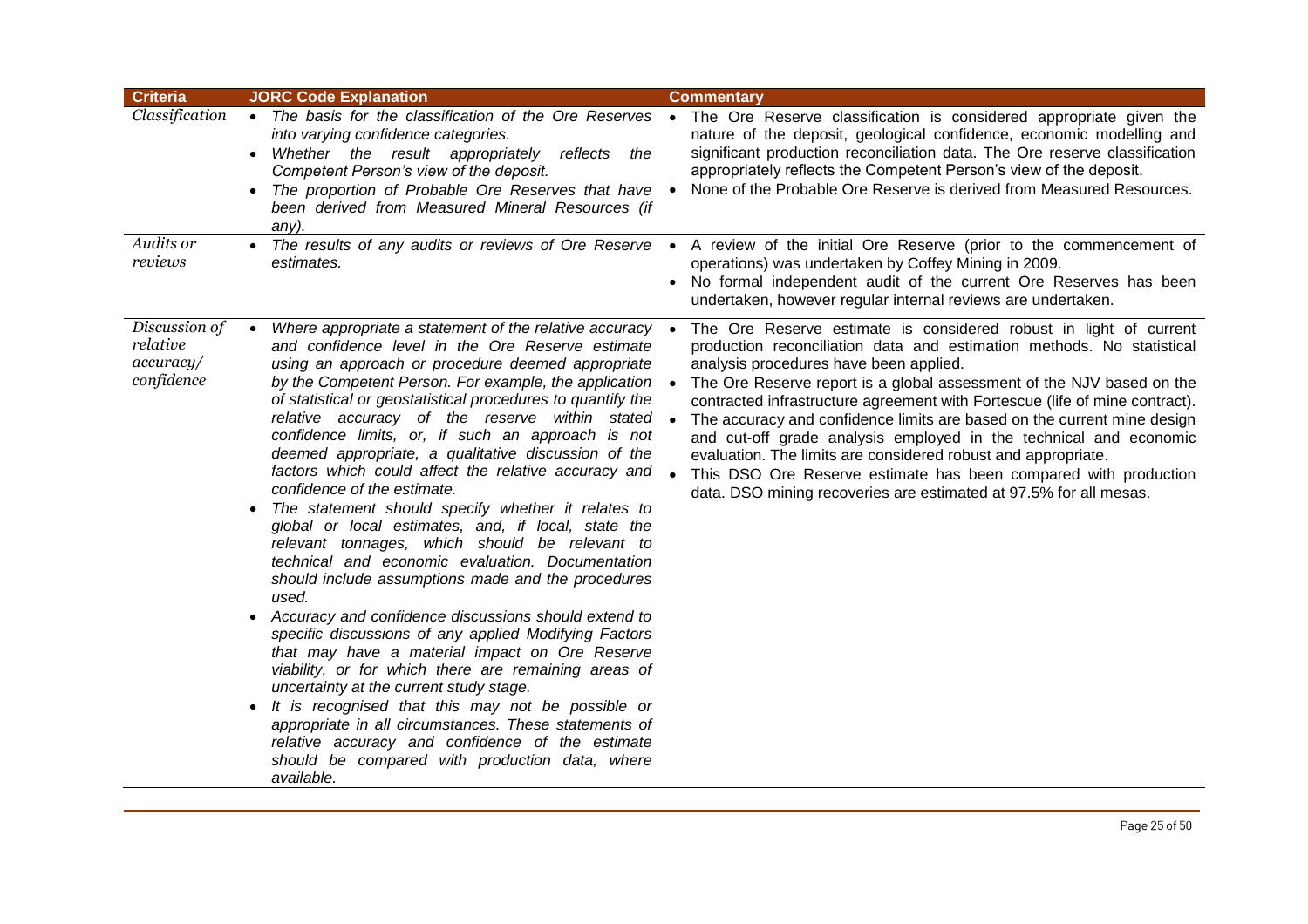| <b>Criteria</b>                                                      | <b>JORC Code Explanation</b>                                                                                                                                                                                                          | Commentarv                                                                                                                                                                                                                 |
|----------------------------------------------------------------------|---------------------------------------------------------------------------------------------------------------------------------------------------------------------------------------------------------------------------------------|----------------------------------------------------------------------------------------------------------------------------------------------------------------------------------------------------------------------------|
| Mineral<br>Resource<br>estimate for<br>conversion to<br>Ore Reserves | Description of the Mineral Resource estimate used as •<br>a basis for the conversion to an Ore Reserve.<br>Clear statement as to whether the Mineral Resources •<br>are reported additional to, or inclusive of, the Ore<br>Reserves. | The Mineral Resource Estimate as at 30 June 2016 was used for the<br>conversion of a portion of the Mineral Resource to Ore Reserve status.<br>The Mineral Resource Estimate reported is inclusive of the Ore<br>Reserves. |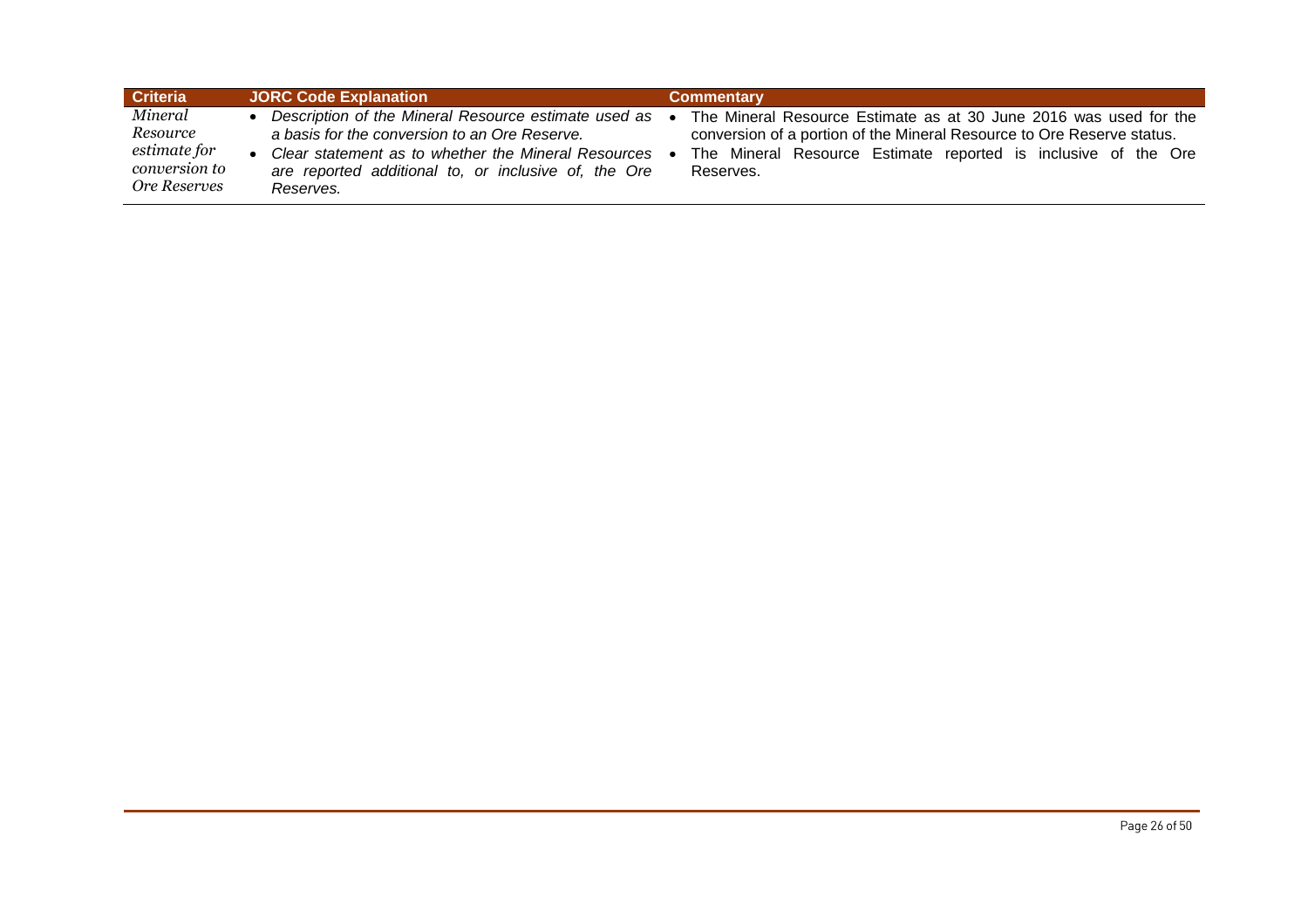### **APPENDIX 2: IRON VALLEY**

Iron Valley is 100% owned by BC Iron and is being operated by Mineral Resources Limited ("MRL") under a royalty-type agreement. MRL operates the mine at its cost and purchases Iron Valley product from BC Iron at a price linked to MRL's realised sale price.

Ore Reserves and Mineral Resources for Iron Valley as at 30 June 2016 are presented below. The estimates were prepared by MRL in accordance with JORC (2012) guidelines. Suitably qualified BC Iron personnel have reviewed the documentation and are comfortable with the methodologies used for the estimates.

| <b>Classification</b> | <b>Cut-off</b><br>%Fe | Tonnes<br>Mt | <b>Fe</b><br>% | CaFe<br>% | SiO <sub>2</sub><br>$\%$ | Al <sub>2</sub> O <sub>3</sub><br>$\frac{9}{6}$ | $\%$ | S.<br>% | LOI<br>$\%$ | Total<br>$\frac{9}{6}$ |
|-----------------------|-----------------------|--------------|----------------|-----------|--------------------------|-------------------------------------------------|------|---------|-------------|------------------------|
| Measured              | 50                    | 27.4         | 59.5           | 64.0      | 4.3                      | 2.8                                             | 0.18 | 0.01    | 7.0         | 99.6                   |
| Indicated             | 50                    | 172.2        | 58.4           | 63.0      | 5.0                      | 3.1                                             | 0.18 | 0.01    | 7.4         | 99.4                   |
| Inferred              | 50                    | 39.1         | 57.8           | 61.0      | 7.0                      | 3.9                                             | 0.15 | 0.02    | 5.3         | 99.1                   |
| Total                 |                       | 238.7        | 58.4           | 62.8      | 5.2                      | 3.2                                             | 0.17 | 0.01    | 7.0         | 99.4                   |

#### **Table 8: Mineral Resource Estimate**

*Notes:*

*Tonnages are dry metric tonnes and have been rounded. Any small differences in totals are due to rounding.*

*CaFe% is calcined Fe% calculated using the following formula; Fe% / (100% - LOI%).*

#### **Table 9: Ore Reserve Estimate**

|            | Description Classification | <b>Cut-off</b><br>%Fe | Tonnes<br>Mt | Fe<br>$\frac{9}{6}$ | CaFe % | SiO <sub>2</sub><br>$\frac{1}{2}$ | Al <sub>2</sub> O <sub>3</sub><br>$\frac{9}{6}$ | Р<br>$\frac{9}{6}$ | LOI<br>% | Total'<br>% |
|------------|----------------------------|-----------------------|--------------|---------------------|--------|-----------------------------------|-------------------------------------------------|--------------------|----------|-------------|
| In-situ    | Proved                     | 54                    | 18.4         | 60.3                | 64.7   | 3.8                               | 2.5                                             | 0.18               | 6.7      | 99.7        |
|            | Probable                   | 54                    | 99.9         | 58.7                | 63.3   | 4.8                               | 3.1                                             | 0.18               | 7.2      | 99.4        |
| Stockpiles | Proved                     | 54                    | 4.9          | 55.7                | 59.6   | 9.8                               | 3.0                                             | 0.11               | 6.5      | 99.3        |
| Total      |                            |                       | 123.2        | 58.8                | 63.3   | 4.8                               | 3.0                                             | 0.18               | 7.1      | 99.5        |

*Notes:*

*Tonnages are dry metric tonnes and have been rounded. Any small differences in totals are due to rounding.*

*CaFe% is calcined Fe% calculated using the following formula; Fe% / (100% - LOI%).*

*Stockpiles have been converted to dry tonnes based on a 5.5% moisture content.*

*Stockpiles include 1.25Mt of post-process lump and fines products.*

*These Ore Reserves are based on beneficiable (upgradable) ore.* 

#### **Summary of Material Information – Mineral Resources**

The Mineral Resource estimate, which has been prepared by MRL, factors in drilling and sampling completed by both MRL and a wholly-owned subsidiary of BC Iron, and has been depleted according to mining completed as at 30 June 2016.

Mineralisation within the Iron Valley deposit occurs as outcropping and buried Banded Iron Deposit ("BID") and Detrital mineralisation ("DID"). BID mineralisation is hosted predominantly in the Joffre Member of the Brockman Iron Formation. Incised into this bedrock geology are deposits of DID mineralisation.

Drilling comprises reverse circulation ("RC") and diamond core holes. RC holes of approximately 140mm in diameter were completed using a standard face sampling hammer. HQ sized diamond holes were drilled as diamond tails after RC holes and PQ sized diamond holes were drilled as twins to RC holes. Drill holes were both vertical and inclined to be sub-perpendicular to the local strike and dip of the mineralisation.

BC Iron RC cuttings were taken at 1m and 2m intervals, with the 2m intervals being the predominant interval size. Samples were generated by sending dry drill cuttings through a cone splitter. Where the drill cuttings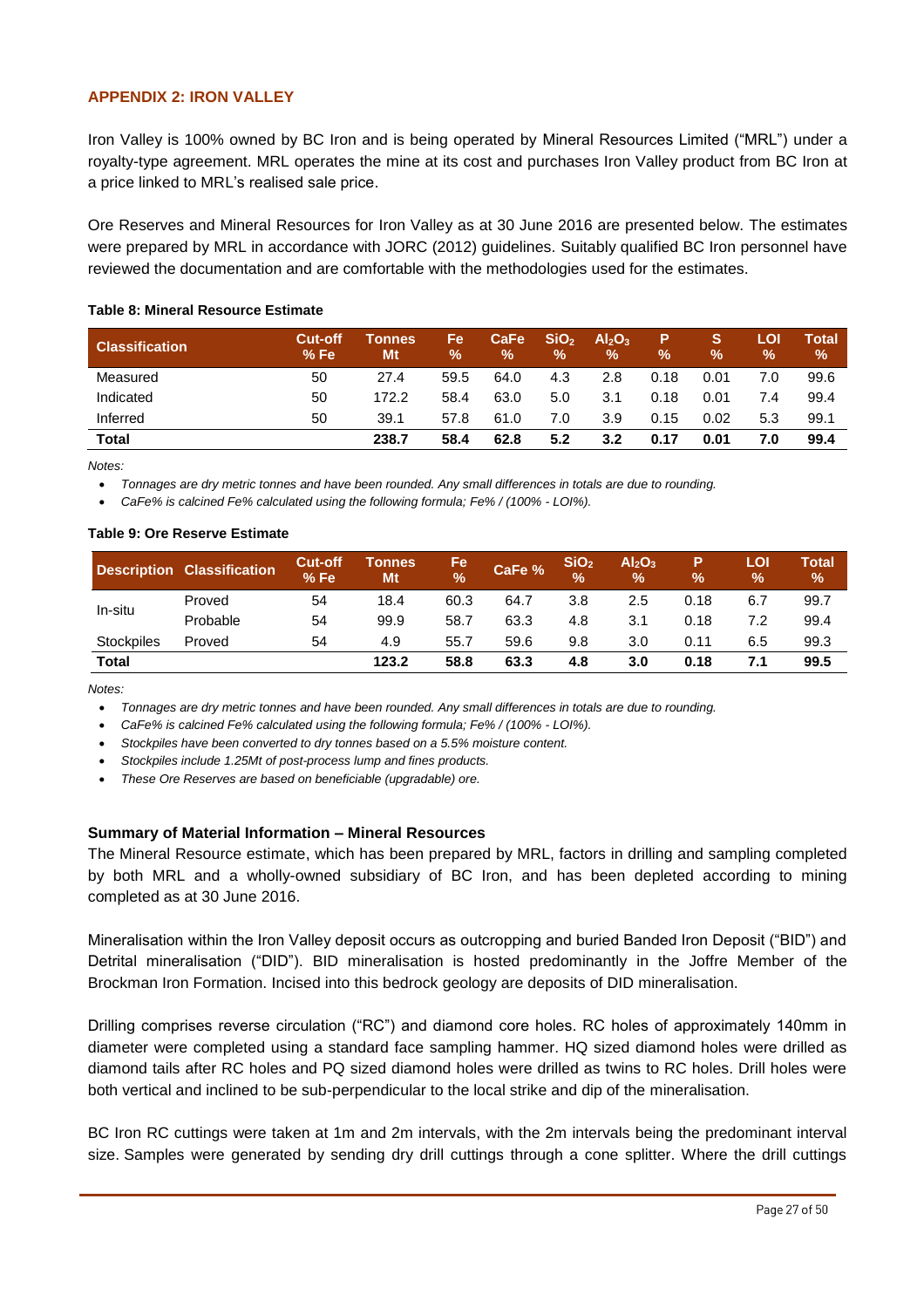were wet and interpreted to be mineralised, these cuttings were left to dry in poly weave bags prior to being passed through a riffle 3 tier splitting process to generate dry samples. Wet un-mineralised samples were generated by either taking a grab sample from the drill cuttings or following the wet mineralised cuttings procedure. MRL RC samples were taken at 2m intervals, with all samples generated using a cone splitter. BC Iron and MRL samples were sent to laboratories in Perth Australia where they were dried and prepared for XRF and TGA analysis.

Diamond core samples were taken at 1m, 2m, and 4m intervals, with 2m intervals being the predominant size for both. Complete core was sent to the laboratory for further preparation and XRF and TGA analysis or physical geo-metallurgical test work.

Geological interpretation was completed based on surface mapping, downhole geological logging, geophysics and geochemistry of RC and diamond core samples. Fe grade and key deleterious elements were estimated using ordinary kriging interpolation, while minor deleterious elements were estimated using inverse distance squared interpolation. A cut-off grade of 50% Fe was utilised.

Drilling was conducted on a 100m by 100m spacing (Indicated and Inferred classifications), with certain areas infilled to 50m by 50m (Measured and Indicated classifications), with a range of other criteria guiding the classifications within these drill spacing areas.

### **Summary of Material Information – Ore Reserves**

The Ore Reserve estimate has been updated by MRL based on the 30 June 2016 Mineral Resource estimate. Material assumptions for the Ore Reserve estimate are based on production data to date and pre-feasibility level studies undertaken by MRL in relation to enhancement initiatives. MRL has advised BC Iron that key assumptions are commercially sensitive.

Current and planned mining is by conventional open pit methods. A conventional dry crushing and screening process produces direct shipping ore lump and fines products, which are transported by road train to Port Hedland and exported.

MRL is continuing to study beneficiation of fines and evaluating plans to expand the plant with an additional crushing circuit, wet screening, jigging and up-flow classification. MRL is also studying a bulk ore transportation system ("BOTS"). Current pre-feasibility level financial modelling has demonstrated favourable economic outcomes at a CFR 62% Fe iron ore price of US\$55/dmt and AUD/USD exchange rate of 0.75.

The deposit was optimised using Whittle optimisation software utilising Measured, Indicated and Inferred Resources, with a cut-off grade of 54% Fe used to define ore within the optimisation. Measured and Indicated Mineral Resources of 50% Fe and above were then classified as Ore Reserves. Indicated Mineral Resources within the ultimate pit shell have been converted to Probable Ore Reserves. Measured Mineral Resources within detailed pit designs (first two years of the mine plan) have been classified as Proved Ore Reserves and other Measured Mineral Resources within the ultimate pit shell, but without detailed pit designs completed, have been classified as Probable Ore Reserves. These classifications are appropriate in the view of the Competent Person.

Mining assumptions were adopted as follows: dilution was modelled by regularisation of the geological model using a selective mining unit of 12.5 by 12.5 by 5.0m, with the cut-off applied after regularisation. A 95% mining recovery factor was utilised and no minimum mining widths were applied.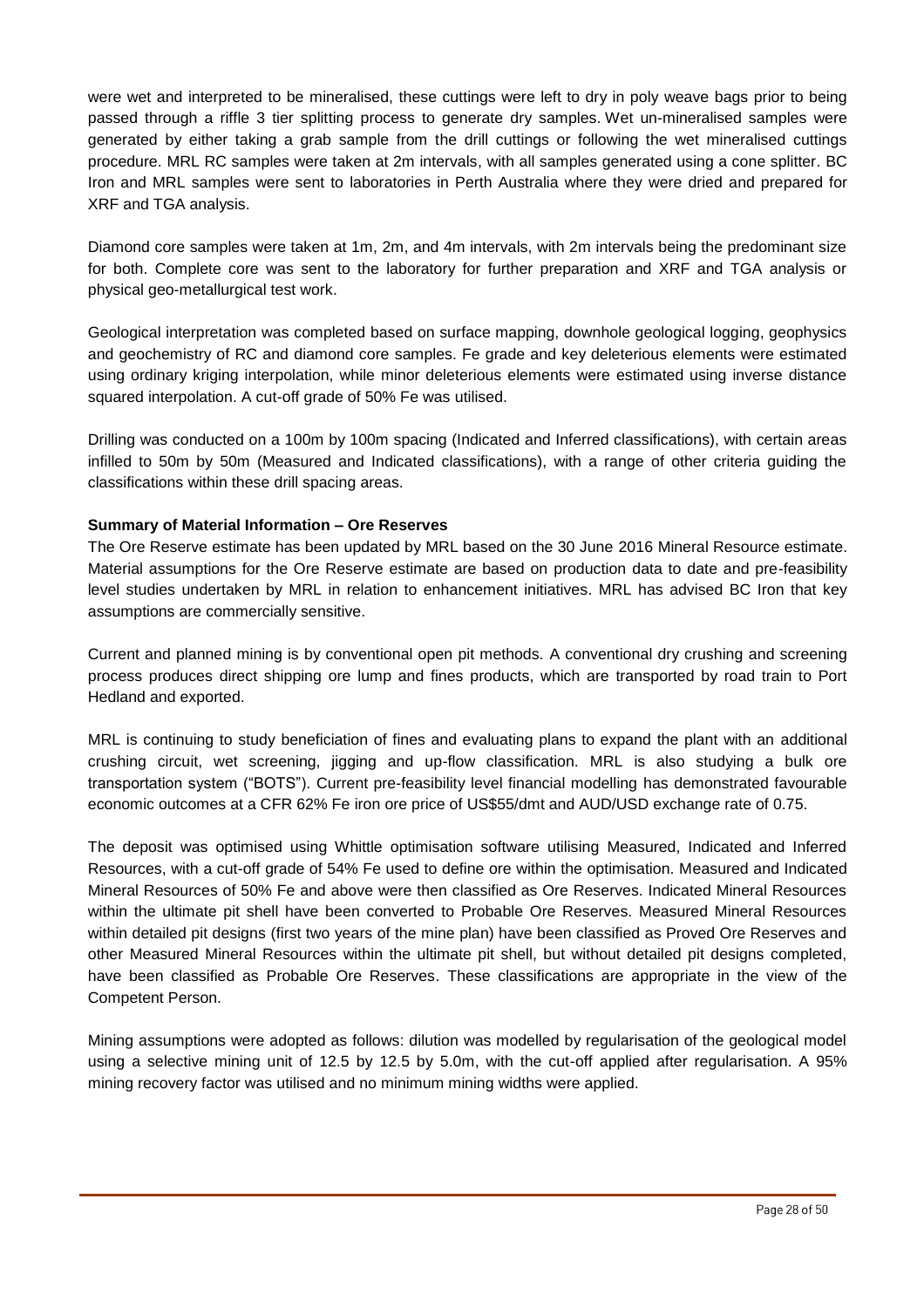Processing recovery factors were based on production data to date and beneficiation test work results, which indicate a lump yield of 55% with the beneficiation process testwork indicating recovery of 52% of the remaining fines and a corresponding increase of the fines Fe grade by an average of 3.8% absolute.

Further approvals are required for below water table mining, the plant expansion and BOTS. These approvals are currently being sought and are not anticipated to delay or impede achievement of the mine plan. MRL is also well placed to fund and build the required additional infrastructure.

The reported Ore Reserves are a subset of the reported Mineral Resources. An additional 11.0Mt @ 58.4%Fe of Inferred Mineral Resources has been scheduled in the mine plan that is not included in the Ore Reserve as low confidence Inferred Mineral Resources are not eligible for conversion to Ore Reserves.

### **Competent Persons Statements**

The information in this report that relates to the Mineral Resource estimate at Iron Valley is based on, and fairly represents, information which has been compiled by Mr Lynn Widenbar, who is a Member of the Australasian Institute of Mining and Metallurgy and a full time employee of Widenbar and Associates. Mr Widenbar has sufficient experience that is relevant to the style of mineralisation and type of deposit under consideration and to the activity that is being undertaken to qualify as a Competent Person as defined in the 2012 Edition of the 'Australasian Code for Reporting of Exploration Results, Mineral Resources and Ore Reserves'. Mr Widenbar consents to the inclusion in this report of the matters based on his information in the form and context in which they appear.

The information in this report that relates to the Ore Reserve estimate at Iron Valley is based on, and fairly represents, information which has been compiled by Mr Ross Jaine, who is a full time employee of MRL and a Member of the Australasian Institute of Mining and Metallurgy. Mr Jaine has sufficient experience that is relevant to the style of mineralisation and type of deposit under consideration and to the activity that is being undertaken to qualify as a Competent Person as defined in the 2012 Edition of the 'Australasian Code for Reporting of Exploration Results, Mineral Resources and Ore Reserves'. Mr Jaine consents to the inclusion in this report of the matters based on his information in the form and context in which they appear.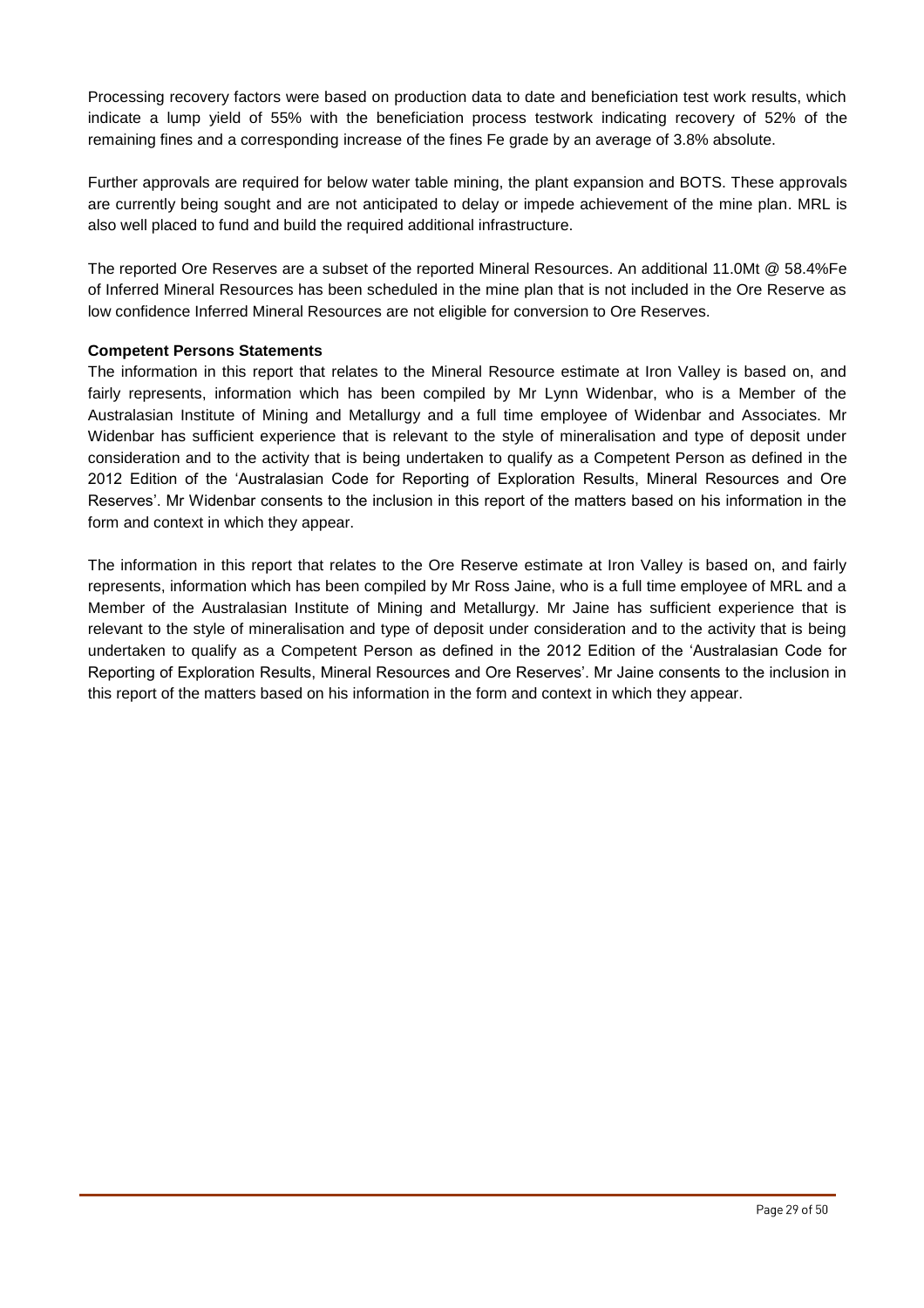### **JORC Code, 2012 Edition – Table 1 Report**

# **Section 1 – Sampling Techniques and Data**

(Criteria in this section apply to all following sections.)

| <b>Criteria</b>                      | <b>JORC Code Explanation</b>                                                                                                                                                                                                                                                                                                                                                                                                                                                                                                                                                                                                                                                                                                                                                                                                                                                                                                                                                                                                                                                                                                | <b>Commentary</b>                                                                                                                                                                                                                                                                                                                                                                                                                                                                                                                                                                                            |
|--------------------------------------|-----------------------------------------------------------------------------------------------------------------------------------------------------------------------------------------------------------------------------------------------------------------------------------------------------------------------------------------------------------------------------------------------------------------------------------------------------------------------------------------------------------------------------------------------------------------------------------------------------------------------------------------------------------------------------------------------------------------------------------------------------------------------------------------------------------------------------------------------------------------------------------------------------------------------------------------------------------------------------------------------------------------------------------------------------------------------------------------------------------------------------|--------------------------------------------------------------------------------------------------------------------------------------------------------------------------------------------------------------------------------------------------------------------------------------------------------------------------------------------------------------------------------------------------------------------------------------------------------------------------------------------------------------------------------------------------------------------------------------------------------------|
| Sampling<br><b>Techniques</b>        | • Nature and quality of sampling (eg cut channels,<br>random chips, or specific specialised industry standard<br>measurement tools appropriate to the minerals under<br>investigation, such as down hole gamma sondes, or<br>handheld XRF instruments, etc). These examples<br>should not be taken as limiting the broad meaning of<br>sampling.<br>Include reference to measures taken to ensure sample<br>$\bullet$<br>representivity and the appropriate calibration of any<br>measurement tools or systems used.<br>• Aspects of the determination of mineralisation that are<br>Material to the Public Report.<br>In cases where 'industry standard' work has been done<br>this would be relatively simple (eg 'reverse circulation<br>drilling was used to obtain 1 m samples from which 3 kg<br>was pulverised to produce a 30 g charge for fire<br>assay'). In other cases more explanation may be<br>required, such as where there is coarse gold that has<br>inherent sampling problems. Unusual commodities or<br>mineralisation types (eg submarine nodules) may<br>warrant disclosure of detailed information. | All of the data used for resource estimation is based on the logging and<br>sampling of reverse circulation ("RC") and diamond core drilling.<br>RC samples were taken at 1m and 2m intervals, with the 2m intervals<br>being the predominant size.<br>Diamond core samples were taken at 1m, 2m and 4m intervals, with the<br>2m intervals being the predominant size.<br>Sampling has been undertaken by both MRL and a wholly owned<br>subsidiary of BC Iron Limited ("BC Iron"). All BC Iron and MRL sampling<br>has been carried out in accordance with the respective company's<br>Sampling Procedure. |
| <b>Drilling</b><br><b>Techniques</b> | Drill type (eg core, reverse circulation, open-hole<br>$\bullet$<br>hammer, rotary air blast, auger, Bangka, sonic, etc) and<br>details (eg core diameter, triple or standard tube, depth<br>of diamond tails, face-sampling bit or other type,<br>whether core is oriented and if so, by what method,<br>etc).                                                                                                                                                                                                                                                                                                                                                                                                                                                                                                                                                                                                                                                                                                                                                                                                             | RC drill holes of approximately 140mm diameter were completed using<br>a standard face sampling hammer. Drill holes were both vertical and<br>angled.<br>• HQ sized diamond holes were drilled as diamond tails after reverse<br>circulation drill holes. Drill holes were both vertical and angled.<br>PQ sized diamond drill holes were drilled as twins to reverse circulation<br>holes. Drill holes were both vertical and angled.                                                                                                                                                                       |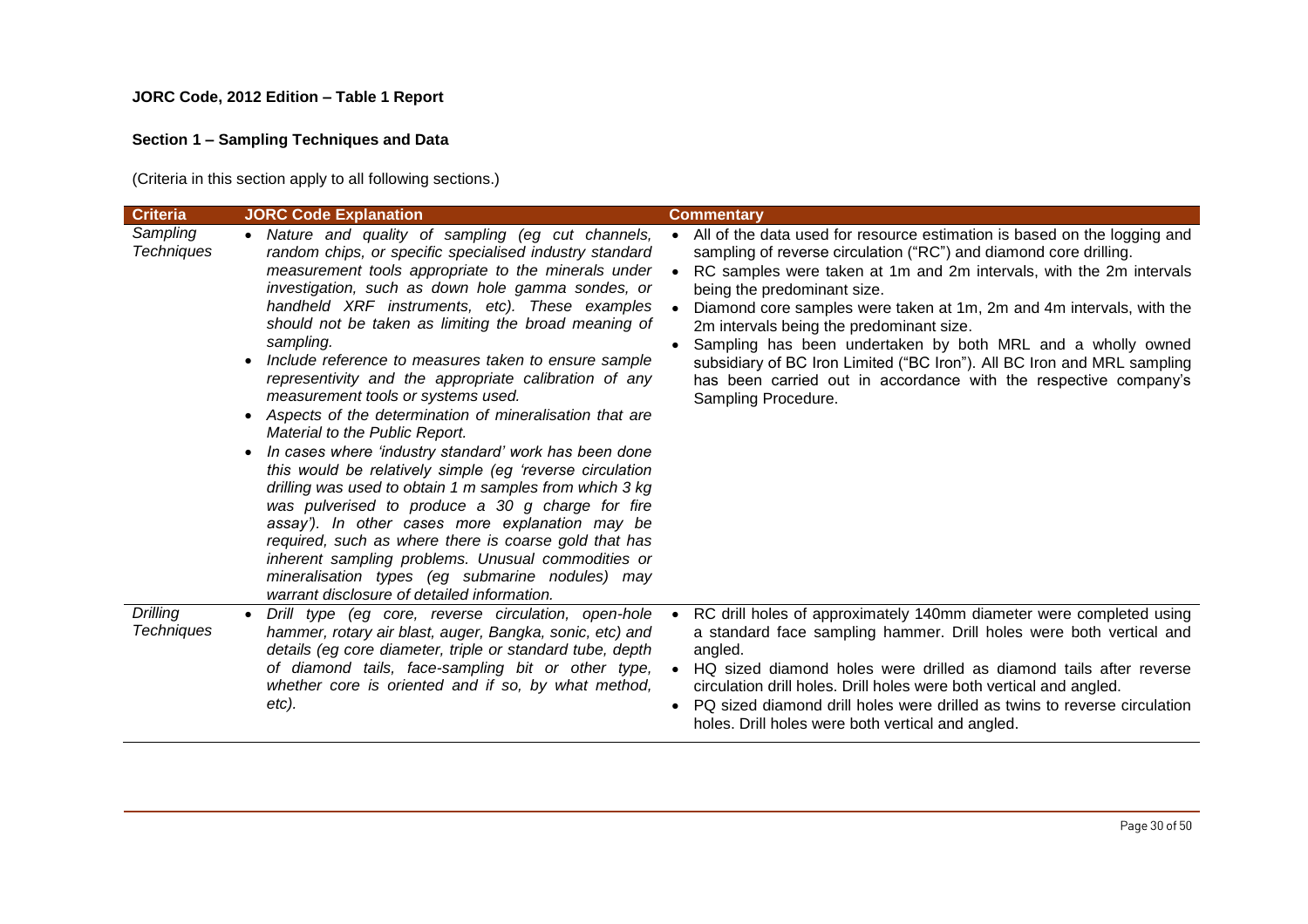| <b>Criteria</b>                 | <b>JORC Code Explanation</b>                                                                                                                                                                                                                                                                                                                                                                                                  | <b>Commentary</b>                                                                                                                                                                                                                                                                                                                                                                                                                                                                                                                                                                                                                                                                                                                                                                         |
|---------------------------------|-------------------------------------------------------------------------------------------------------------------------------------------------------------------------------------------------------------------------------------------------------------------------------------------------------------------------------------------------------------------------------------------------------------------------------|-------------------------------------------------------------------------------------------------------------------------------------------------------------------------------------------------------------------------------------------------------------------------------------------------------------------------------------------------------------------------------------------------------------------------------------------------------------------------------------------------------------------------------------------------------------------------------------------------------------------------------------------------------------------------------------------------------------------------------------------------------------------------------------------|
| <b>Drill Sample</b><br>recovery | Method of recording and assessing core and chip<br>$\bullet$<br>sample recoveries and results assessed.<br>Measures taken to maximise sample recovery and<br>$\bullet$<br>ensure representative nature of the samples.<br>Whether a relationship exists between sample recovery<br>$\bullet$<br>and grade and whether sample bias may have occurred<br>due to preferential loss/gain of fine/coarse material.                 | RC sample recovery was recorded by the company geologist as a<br>$\bullet$<br>relative percentage based on visual observation of the volume<br>contained within each calico sample bag as well as the volume of the<br>ground retention sample. Calico sample bags on average exceeded<br>80% of the sample bag total volume.<br>The Diamond core recovery was measured by the driller at the end of<br>each drill run. Total core recovery for the MRL drilling averaged 85% of<br>the total drilled interval.<br>No major issues with the sample collection system were identified<br>during drilling. Minimal loss of fines was achieved through the use of an<br>automated sample collection and splitting system.<br>No relationship was observed between sample recovery and grade. |
| Logging                         | Whether core and chip samples have been geologically<br>$\bullet$<br>and geotechnically logged to a level of detail to support<br>appropriate Mineral Resource estimation, mining<br>studies and metallurgical studies.<br>Whether logging is qualitative or quantitative in nature.<br>$\bullet$<br>Core (or costean, channel, etc) photography.<br>The total length and percentage of the relevant<br>intersections logged. | All drill holes have been geologically logged using BC Iron and MRL<br>coded logging systems for rock type, colour, shape, alteration,<br>hardness, moisture and sample recovery.<br>Mineralised zones were identified from observations of mineralogy,<br>lithological characteristics, downhole gamma survey data and<br>geochemistry. The standard of logging is suitable to support an estimate<br>of Mineral Resources.<br>• All diamond core was photographed.<br>The total length of drill holes used for this resource is 73420m with<br>approximately 99.5% of the drill holes logged.                                                                                                                                                                                           |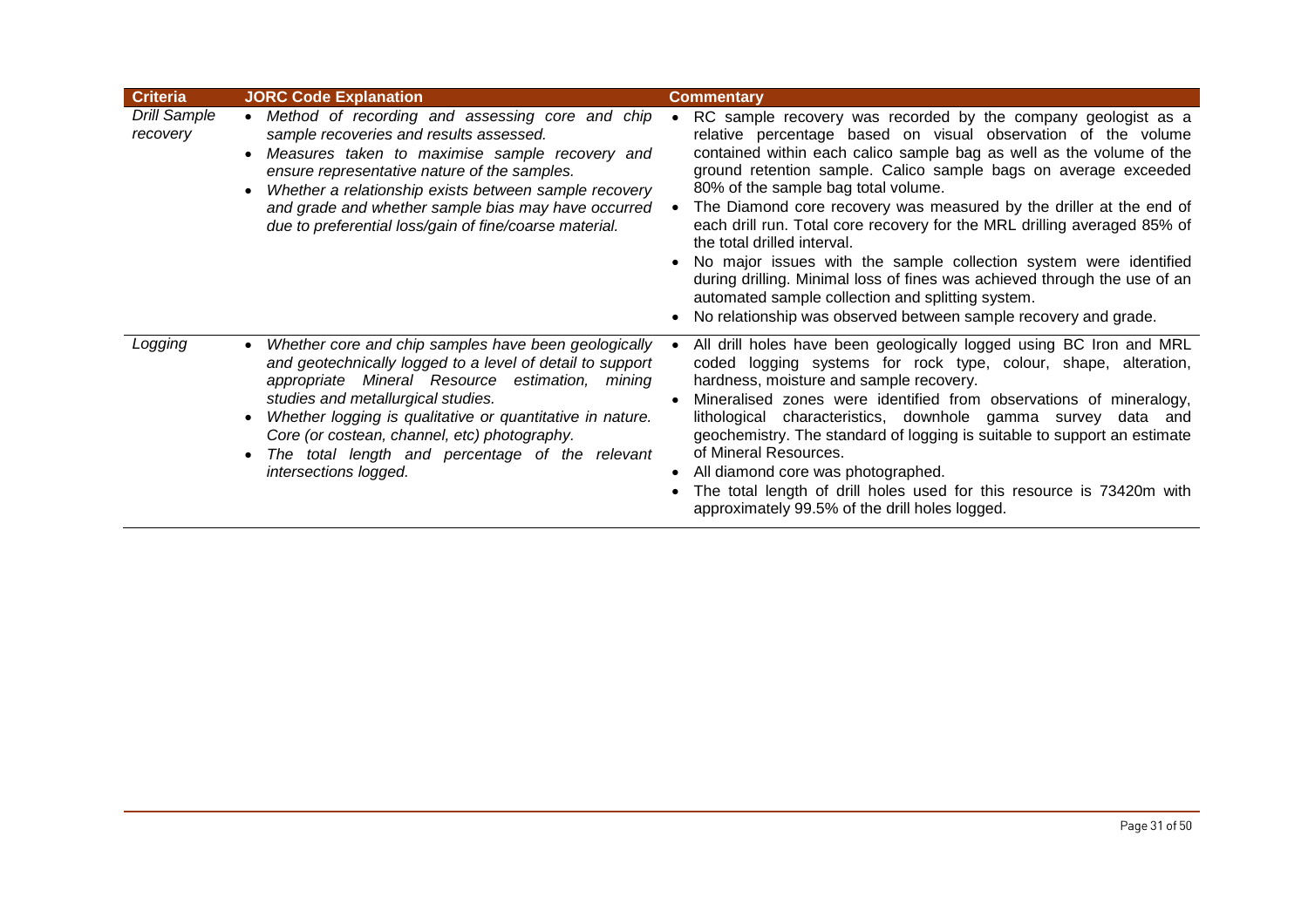| <b>Criteria</b>                                         | <b>JORC Code Explanation</b>                                                                                                                                                                                                                                                                                                                                                                                                                                                                                                                                                                                                                                                                                           | <b>Commentary</b>                                                                                                                                                                                                                                                                                                                                                                                                                                                                                                                                                                                                                                                                                                                                                                                                                                                                                                                                                                                                                                                                                                                                                                                                                                                                                                                                                                                                                                                                                                                                                                                                                                                                                        |
|---------------------------------------------------------|------------------------------------------------------------------------------------------------------------------------------------------------------------------------------------------------------------------------------------------------------------------------------------------------------------------------------------------------------------------------------------------------------------------------------------------------------------------------------------------------------------------------------------------------------------------------------------------------------------------------------------------------------------------------------------------------------------------------|----------------------------------------------------------------------------------------------------------------------------------------------------------------------------------------------------------------------------------------------------------------------------------------------------------------------------------------------------------------------------------------------------------------------------------------------------------------------------------------------------------------------------------------------------------------------------------------------------------------------------------------------------------------------------------------------------------------------------------------------------------------------------------------------------------------------------------------------------------------------------------------------------------------------------------------------------------------------------------------------------------------------------------------------------------------------------------------------------------------------------------------------------------------------------------------------------------------------------------------------------------------------------------------------------------------------------------------------------------------------------------------------------------------------------------------------------------------------------------------------------------------------------------------------------------------------------------------------------------------------------------------------------------------------------------------------------------|
| Sub-sampling<br>techniques<br>and sample<br>preparation | • If core, whether cut or sawn and whether quarter, half<br>or all core taken.<br>• If non-core, whether riffled, tube sampled, rotary split,<br>etc and whether sampled wet or dry.<br>• For all sample types, the nature, quality and<br>appropriateness of the sample preparation technique.<br>Quality control procedures adopted for all sub-sampling<br>$\bullet$<br>stages to maximise representivity of samples.<br>Measures taken to ensure that the sampling is<br>$\bullet$<br>representative of the in situ material collected, including<br>for instance results for field duplicate/second-half<br>sampling.<br>Whether sample sizes are appropriate to the grain size<br>of the material being sampled. | All RC samples are collected in labelled bags which are stored onsite or<br>$\bullet$<br>sent for analysis.<br>BC Iron RC cuttings were taken at 1m and 2m intervals, with the 2m<br>$\bullet$<br>intervals being the predominant interval size. Samples were generated<br>by sending dry drill cuttings through a cone splitter. Where the drill<br>cuttings were wet and interpreted to be mineralised, these cuttings were<br>left to dry in poly weave bags prior to being passed through a riffle 3 tier<br>splitting process to generate dry samples. Wet un-mineralised samples<br>were generated by either taking a grab sample from the drill cuttings or<br>following the wet mineralised cuttings procedure. Percussion samples<br>weighing approximately 3kg were sent to the Ultratrace lab in Perth<br>Australia where they were oven-dried and prepared for XRF and TGA<br>analysis.<br>MRL RC samples were taken at 2m intervals. All samples were<br>generated using a cone splitter. RC samples weighing approximately<br>3kg were sent to the Intertek Genalysis lab in Perth Australia where they<br>were dried and prepared for XRF and TGA analysis.<br>BC Iron diamond tail HQ complete core was sampled at 1 m and 2m<br>$\bullet$<br>intervals and sent to Ultratrace labs to be crushed, dried and prepared<br>for XRF and TGA analysis.<br>BC Iron diamond PQ complete core was sampled in 4m intervals and<br>sent to the AMMTEC lab in Perth Australia for physical geo-metallurgical<br>test-work. Each hole was analysed separately.<br>MRL diamond PQ complete core was sent to the ALS lab in Perth<br>$\bullet$<br>Australia for physical geo-metallurgical test-work. |
| Quality of<br>assay data<br>and<br>laboratory<br>tests  | The nature, quality and appropriateness of the assaying<br>and laboratory procedures used and whether the<br>technique is considered partial or total.<br>For geophysical tools, spectrometers, handheld XRF<br>instruments, etc, the parameters used in determining<br>the analysis including instrument make and model,<br>reading times, calibrations factors applied and their<br>derivation, etc.<br>Nature of quality control procedures adopted (eg<br>$\bullet$<br>standards, blanks, duplicates, external laboratory<br>checks) and whether acceptable levels of accuracy (ie<br>lack of bias) and precision have been established.                                                                           | QA/QC procedures for the BC Iron drilling included the insertion of 4<br>different certified reference standards, field duplicates and lab repeats to<br>monitor the accuracy and precision of the laboratory data. Inter-<br>laboratory pulp checks were carried out at Genalysis Lab in Perth<br>Western Australia.<br>QA/QC procedures for the MRL drilling included the insertion of a single<br>$\bullet$<br>type of certified reference standard, field duplicates and lab repeats to<br>monitor the accuracy and precision of the laboratory data.<br>The sampling procedures and analysis of the QA/QC results indicate<br>$\bullet$<br>acceptable levels of assay accuracy and precision.                                                                                                                                                                                                                                                                                                                                                                                                                                                                                                                                                                                                                                                                                                                                                                                                                                                                                                                                                                                                       |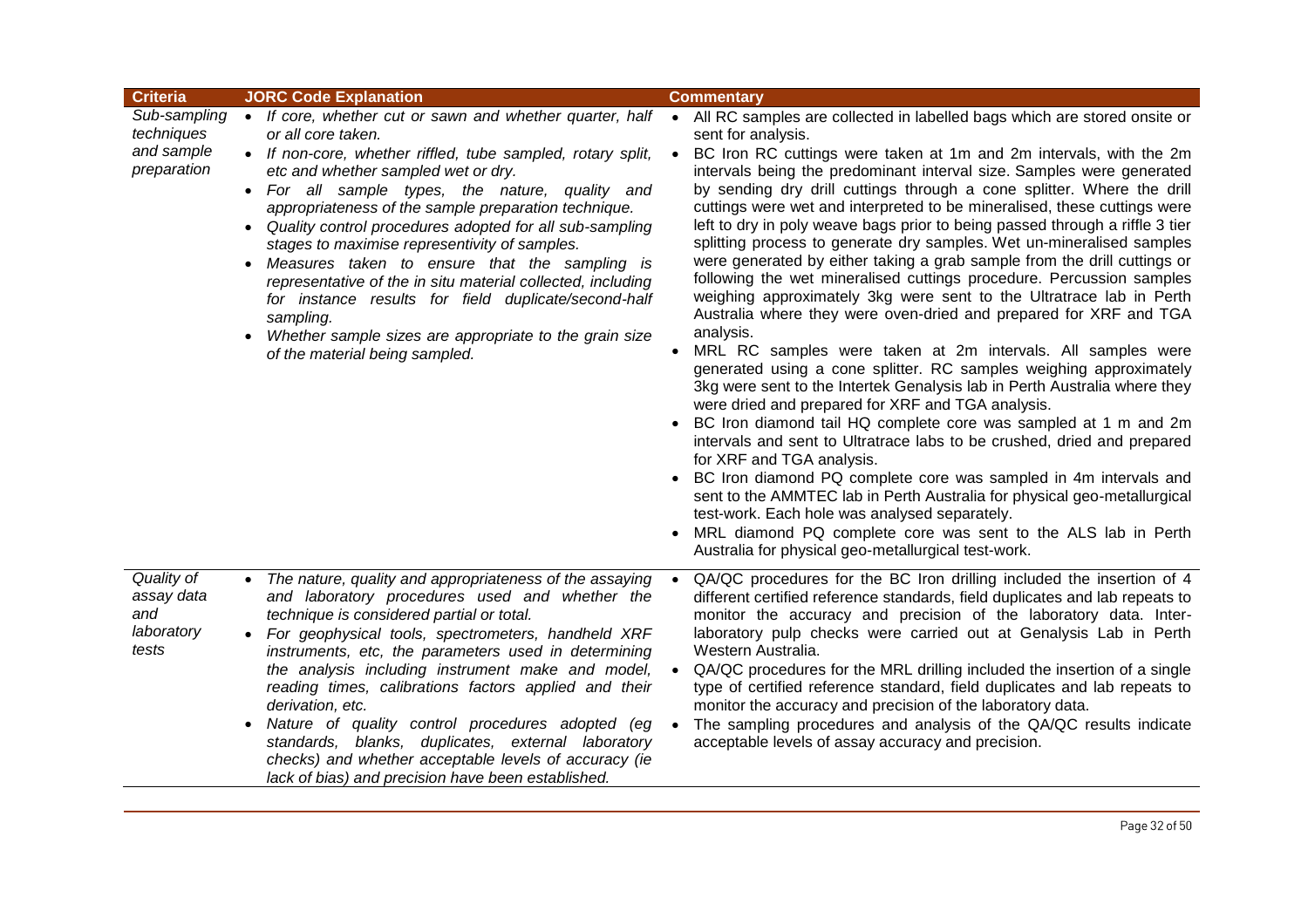| <b>Criteria</b>                             | <b>JORC Code Explanation</b>                                                                                                                                                                                                                                                                                                                                                       | <b>Commentary</b>                                                                                                                                                                                                                                                                                                                                                                                                                                                                                                                                                                                                                                                                                                                                                                                                                                                                                                                                                                                                                                                                                                                                                                                                                                                                                                                                                                                                                               |
|---------------------------------------------|------------------------------------------------------------------------------------------------------------------------------------------------------------------------------------------------------------------------------------------------------------------------------------------------------------------------------------------------------------------------------------|-------------------------------------------------------------------------------------------------------------------------------------------------------------------------------------------------------------------------------------------------------------------------------------------------------------------------------------------------------------------------------------------------------------------------------------------------------------------------------------------------------------------------------------------------------------------------------------------------------------------------------------------------------------------------------------------------------------------------------------------------------------------------------------------------------------------------------------------------------------------------------------------------------------------------------------------------------------------------------------------------------------------------------------------------------------------------------------------------------------------------------------------------------------------------------------------------------------------------------------------------------------------------------------------------------------------------------------------------------------------------------------------------------------------------------------------------|
| Verification of<br>sampling and<br>assaying | • The verification of significant intersections by either<br>independent or alternative company personnel.<br>The use of twinned holes.<br>$\bullet$<br>Documentation of primary data, data entry procedures,<br>$\bullet$<br>data verification, data storage (physical and electronic)<br>protocols.<br>Discuss any adjustment to assay data.<br>$\bullet$                        | • Verification of the drill hole database provided by BC Iron was carried<br>out by MRL. An issue was identified concerning the preferred reporting<br>of calculated Fe instead of measured XRF Fe. No material difference<br>was found to exist between the two data types. Another issue was<br>identified concerning the replacement of original Ultratrace data with<br>pulp check results from umpire lab Genalysis. Again no material<br>difference was found to exist between the two sets of data.<br>• No external verification was completed on the MRL data.<br>8 BC Iron and 5 MRL twin diamond/RC holes have been completed in<br>the area. Results of the twin analysis have shown acceptable correlation<br>between the RC holes and the diamond twin holes.<br>Sample data is stored using a customized Access database, which<br>$\bullet$<br>includes a series of automated electronic validation checks. BC Iron and<br>MRL data entry procedures are documented and readily available. Only<br>trained personnel perform further manual validation in order to confirm<br>results reflect field collected information and geology.<br>Some conversions of MnO% to Mn% have been made to the assay data<br>used in the grade estimation. Samples returning below detection limits<br>were given the result of half the detection limit. Samples with missing<br>data were excluded from statistical analysis and estimation. |
| Location of<br>data points                  | • Accuracy and quality of surveys used to locate drill<br>holes (collar and down-hole surveys), trenches, mine<br>workings and other locations used in Mineral Resource<br>estimation.<br>Specification of the grid system used.<br>$\bullet$<br>Quality and adequacy of topographic control.                                                                                      | Survey control of drill hole collar locations has been established using a<br>Real Time Kinetic ("RTK") Global Positioning System ("GPS"). The Grid<br>system is MGA Zone 50 (GDA94 based) for horizontal data and AHD<br>(based on AusGeoid09) for vertical data. Collar survey data has been<br>validated against the LIDAR topographic surface.<br>Detailed downhole deviation surveys of accessible holes have been<br>carried out by contractors Surtron and Pilbara Wireline Services.<br>The topography was created from 1m contours produced from 1m<br>$\bullet$<br>LIDAR data collected in 2013.                                                                                                                                                                                                                                                                                                                                                                                                                                                                                                                                                                                                                                                                                                                                                                                                                                      |
| Data spacing<br>and<br>distribution         | Data spacing for reporting of Exploration Results.<br>$\bullet$<br>Whether the data spacing and distribution is sufficient to<br>$\bullet$<br>establish the degree of geological and grade continuity<br>appropriate for the Mineral Resource and Ore Reserve<br>estimation procedure(s) and classifications applied.<br>Whether sample compositing has been applied.<br>$\bullet$ | The BC Iron data is approximately spaced 100m along strike and 100m<br>$\bullet$<br>across strike. The MRL drilling infilled an area of the earlier BC Iron<br>drilling effectively closing the spacing to 50m along strike and 50m<br>across strike.<br>The data spacing and distribution is sufficient to establish the degree of<br>$\bullet$<br>geological and grade continuity appropriate for the Mineral Resource<br>estimation and classifications applied.<br>• RC samples were composited over 2m intervals.                                                                                                                                                                                                                                                                                                                                                                                                                                                                                                                                                                                                                                                                                                                                                                                                                                                                                                                          |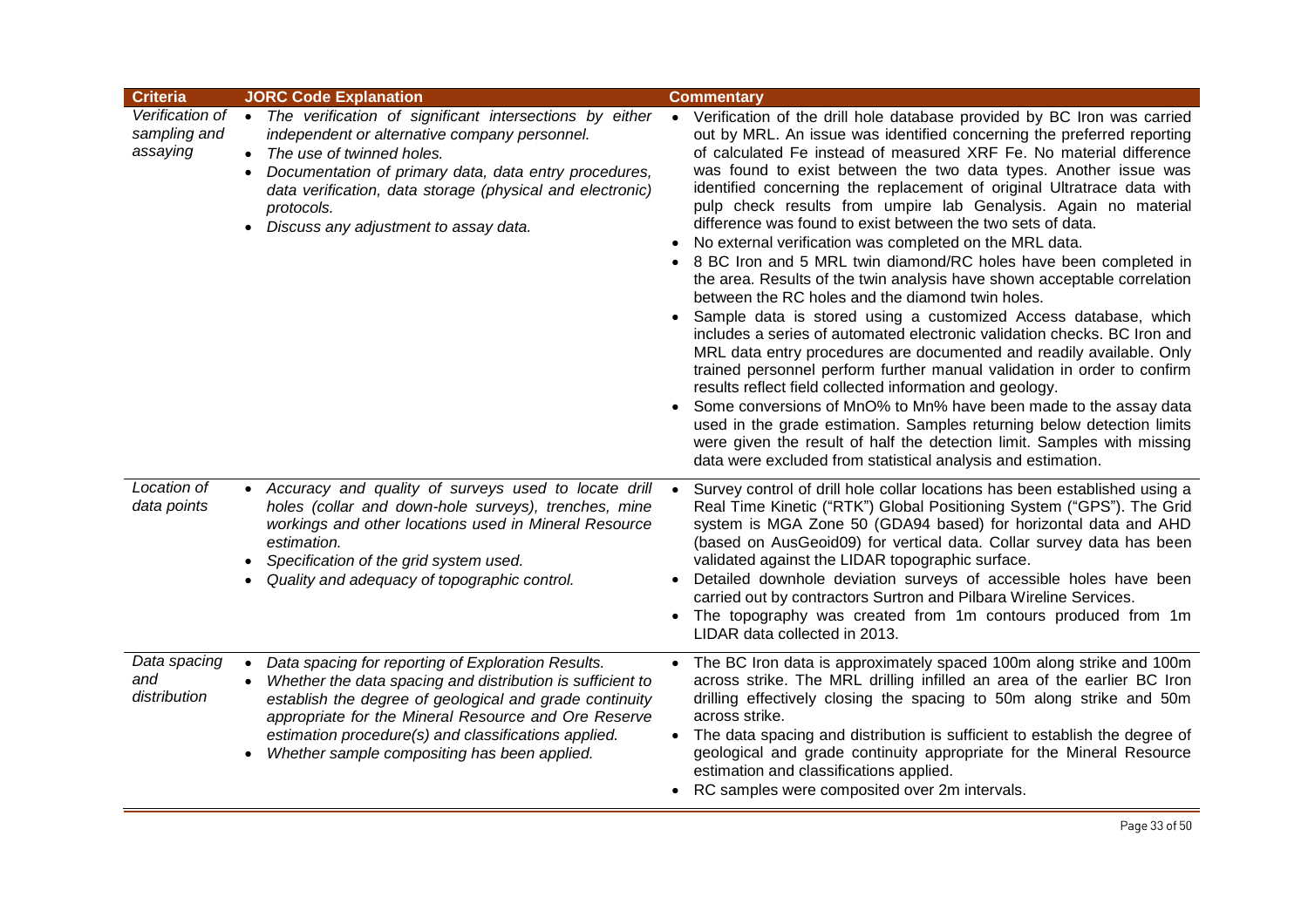| <b>Criteria</b>                                                     | <b>JORC Code Explanation</b>                                                                                                                                                                                                                                                                                                                                                                                      | <b>Commentary</b>                                                                                                                                                                                                                                                                                                                                                                                                                                                                                                                                                                                                                                                      |
|---------------------------------------------------------------------|-------------------------------------------------------------------------------------------------------------------------------------------------------------------------------------------------------------------------------------------------------------------------------------------------------------------------------------------------------------------------------------------------------------------|------------------------------------------------------------------------------------------------------------------------------------------------------------------------------------------------------------------------------------------------------------------------------------------------------------------------------------------------------------------------------------------------------------------------------------------------------------------------------------------------------------------------------------------------------------------------------------------------------------------------------------------------------------------------|
| Orientation of<br>data in<br>relation to<br>geological<br>structure | Whether the orientation of sampling achieves unbiased<br>$\bullet$<br>sampling of possible structures and the extent to which<br>this is known, considering the deposit type.<br>If the relationship between the drilling orientation and<br>$\bullet$<br>the orientation of key mineralised structures is<br>considered to have introduced a sampling bias, this<br>should be assessed and reported if material. | Vertical and inclined holes have been drilled sub-perpendicular to the<br>local strike and dip of the mineralisation. The drilling has satisfactorily<br>tested the geological structure and grade continuity of the<br>mineralisation.<br>No biases are expected from the drilling direction.                                                                                                                                                                                                                                                                                                                                                                         |
| Sample<br>security                                                  | The measures taken to ensure sample security.<br>$\bullet$                                                                                                                                                                                                                                                                                                                                                        | To ensure sample security the following measures were undertaken: A<br>chain of custody is demonstrated by both the company (BC Iron and<br>MRL) and the receiving lab in the delivery and receipt of sample<br>materials via the use of consignment notes. Upon receipt of the samples<br>the lab alerts the company designated contact that each batch has<br>arrived noting any discrepancies from the consignment notes such as<br>additional or missing samples within the batch. Damage to or loss of<br>samples within each batch must also be reported to the company in the<br>form of a list of samples affected and detailing the nature of the<br>problem. |
| Audits or<br>reviews                                                | The results of any audits or reviews of sampling<br>$\bullet$<br>techniques and data.                                                                                                                                                                                                                                                                                                                             | All sampling has been carried out using BC Iron and MRL standard<br>procedures.<br>No external audits were carried out during the drill programs.<br>Internal review by MRL of all QAQC and Twin data found the<br>repeatability to be satisfactory.<br>MRL has not identified any major risk factors relating to the sampling<br>and assaying of the data. Similar rigs and splitter systems were utilised<br>across this deposit.                                                                                                                                                                                                                                    |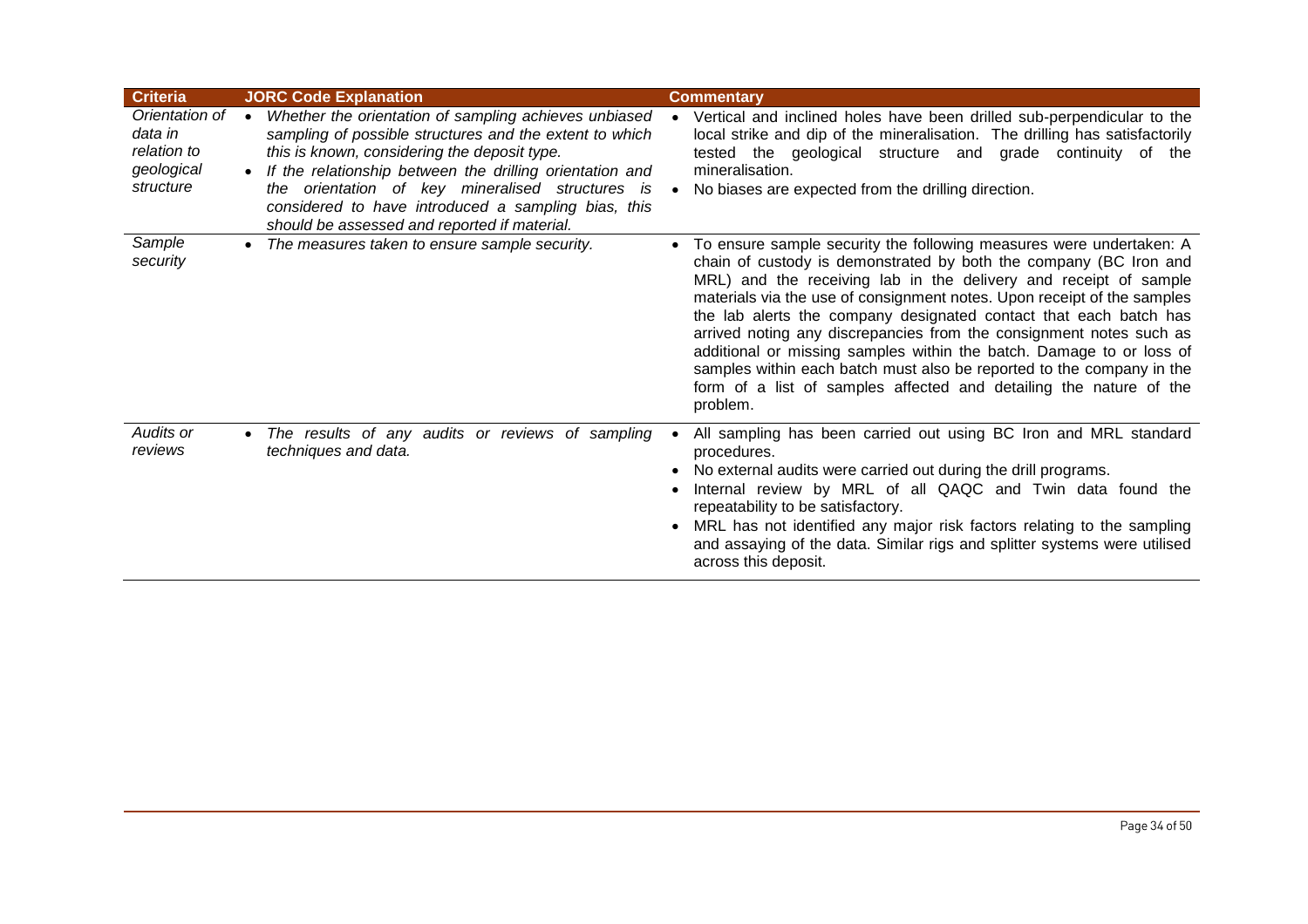# **Section 2 – Reporting of Exploration Results**

| <b>Criteria</b>                                  | <b>JORC Code Explanation</b>                                                                                                                                                                                                                                                                                                                                                                                                                               | <b>Commentary</b>                                                                                                                                                                                                                                                                                                                                                                                                                                                                                                                                                         |
|--------------------------------------------------|------------------------------------------------------------------------------------------------------------------------------------------------------------------------------------------------------------------------------------------------------------------------------------------------------------------------------------------------------------------------------------------------------------------------------------------------------------|---------------------------------------------------------------------------------------------------------------------------------------------------------------------------------------------------------------------------------------------------------------------------------------------------------------------------------------------------------------------------------------------------------------------------------------------------------------------------------------------------------------------------------------------------------------------------|
| General<br>tenement and<br>land tenure<br>status | Type, reference name/number, location and ownership<br>$\bullet$<br>including agreements or material issues with third<br>parties such as joint ventures, partnerships, overriding<br>royalties, native title interests, historical<br>sites.<br>wilderness or national park and environmental settings.<br>The security of the tenure held at the time of reporting<br>along with any known impediments to obtaining a<br>licence to operate in the area. | The Iron Valley deposit is located within Mining Licence M47/1439.<br>M47/1439 is held by a wholly-owned subsidiary of BC Iron.<br>An iron ore sale agreement exists between BC Iron and MRL.                                                                                                                                                                                                                                                                                                                                                                             |
| Exploration<br>done by other<br>parties          | Acknowledgment and appraisal of exploration by other<br>parties.                                                                                                                                                                                                                                                                                                                                                                                           | Both BHP (under the Broken Hill Propriety Company Ltd) and CSR Ltd<br>have performed regional exploration for iron within the project<br>boundaries during the 1970's. No historical data has been used by<br>MRL.                                                                                                                                                                                                                                                                                                                                                        |
| Geology                                          | Deposit type,<br>geological<br>setting<br>style<br>and<br>оf<br>mineralisation.                                                                                                                                                                                                                                                                                                                                                                            | Mineralisation within the Iron Valley deposit occurs as outcropping and<br>buried Banded Iron Deposit ("BID") and Detrital mineralisation ("DID").<br>Outcropping geology in the project is the Dales Gorge, Whaleback<br>Shale and Joffre Members of the Brockman Iron Formation which host<br>the BID mineralisation (predominantly in the Joffre member). Incised<br>into this bedrock geology are deposits of DID mineralisation. The Weeli<br>Wolli Formation also outcrops in the area, as well as Wongarra<br>volcanics, Quaternary colluvium and a dolerite dyke. |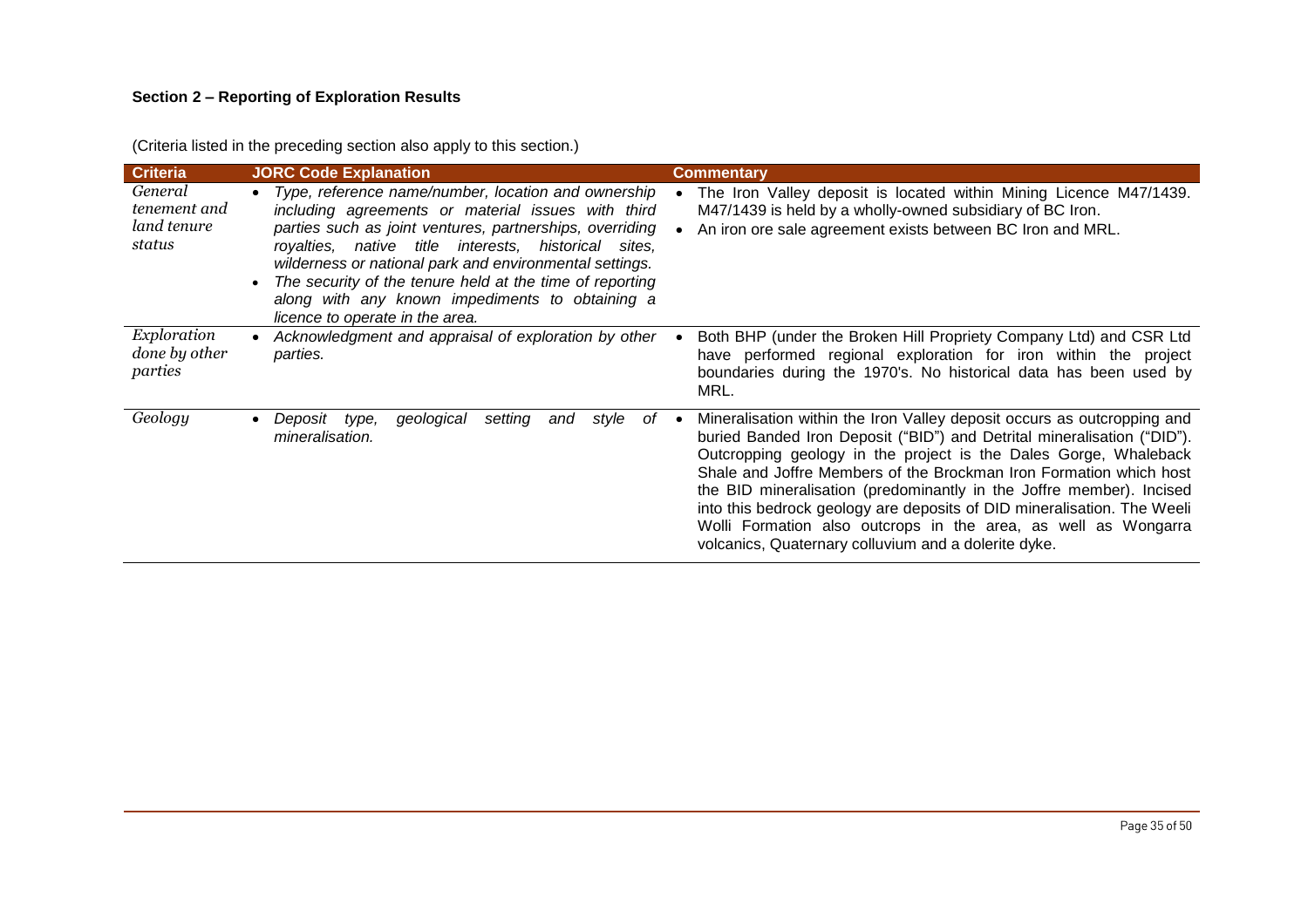| <b>Criteria</b>                                                                 | <b>JORC Code Explanation</b>                                                                                                                                                                                                                                                                                                                                                                                                                                                                                                                                                                                                                                                                                                                    | <b>Commentary</b>                                                    |
|---------------------------------------------------------------------------------|-------------------------------------------------------------------------------------------------------------------------------------------------------------------------------------------------------------------------------------------------------------------------------------------------------------------------------------------------------------------------------------------------------------------------------------------------------------------------------------------------------------------------------------------------------------------------------------------------------------------------------------------------------------------------------------------------------------------------------------------------|----------------------------------------------------------------------|
| Drill hole<br>Information                                                       | • A summary of all information material to the<br>understanding of the exploration results including a<br>tabulation of the following information for all Material<br>drill holes:<br>easting and northing of the drill hole collar<br>$\circ$<br>elevation or RL (Reduced Level - elevation above<br>sea level in metres) of the drill hole collar<br>dip and azimuth of the hole<br>$\circ$<br>down hole length and interception depth<br>$\circ$<br>hole length.<br>If the exclusion of this information is justified on the<br>$\bullet$<br>basis that the information is not Material and this<br>exclusion does not detract from the understanding of<br>the report, the Competent Person should clearly<br>explain why this is the case. | Exploration results are not presented in this report.                |
| Data<br>aggregation<br>methods                                                  | In reporting Exploration Results, weighting averaging<br>techniques,<br>maximum and/or minimum<br>grade<br>truncations (eg cutting of high grades) and cut-off<br>grades are usually Material and should be stated.<br>Where aggregate intercepts incorporate short lengths<br>$\bullet$<br>of high grade results and longer lengths of low grade<br>results, the procedure used for such aggregation<br>should be stated and some typical examples of such<br>aggregations should be shown in detail.<br>The assumptions used for any reporting of metal<br>equivalent values should be clearly stated.                                                                                                                                        | Exploration results and aggregates are not presented in this report. |
| Relationship<br>between<br>mineralisation<br>widths and<br>intercept<br>lengths | • These relationships are particularly important in the •<br>reporting of Exploration Results.<br>If the geometry of the mineralisation with respect to the<br>$\bullet$<br>drill hole angle is known, its nature should be reported.<br>• If it is not known and only the down hole lengths are<br>reported, there should be a clear statement to this<br>effect (eg 'down hole length, true width not known').                                                                                                                                                                                                                                                                                                                                | Exploration results are not presented in this report.                |
| Diagrams                                                                        | Appropriate maps and sections (with scales) and<br>tabulations of intercepts should be included for any<br>significant discovery being reported These should<br>include, but not be limited to a plan view of drill hole<br>collar locations and appropriate sectional views.                                                                                                                                                                                                                                                                                                                                                                                                                                                                   | Exploration results are not presented in this report.                |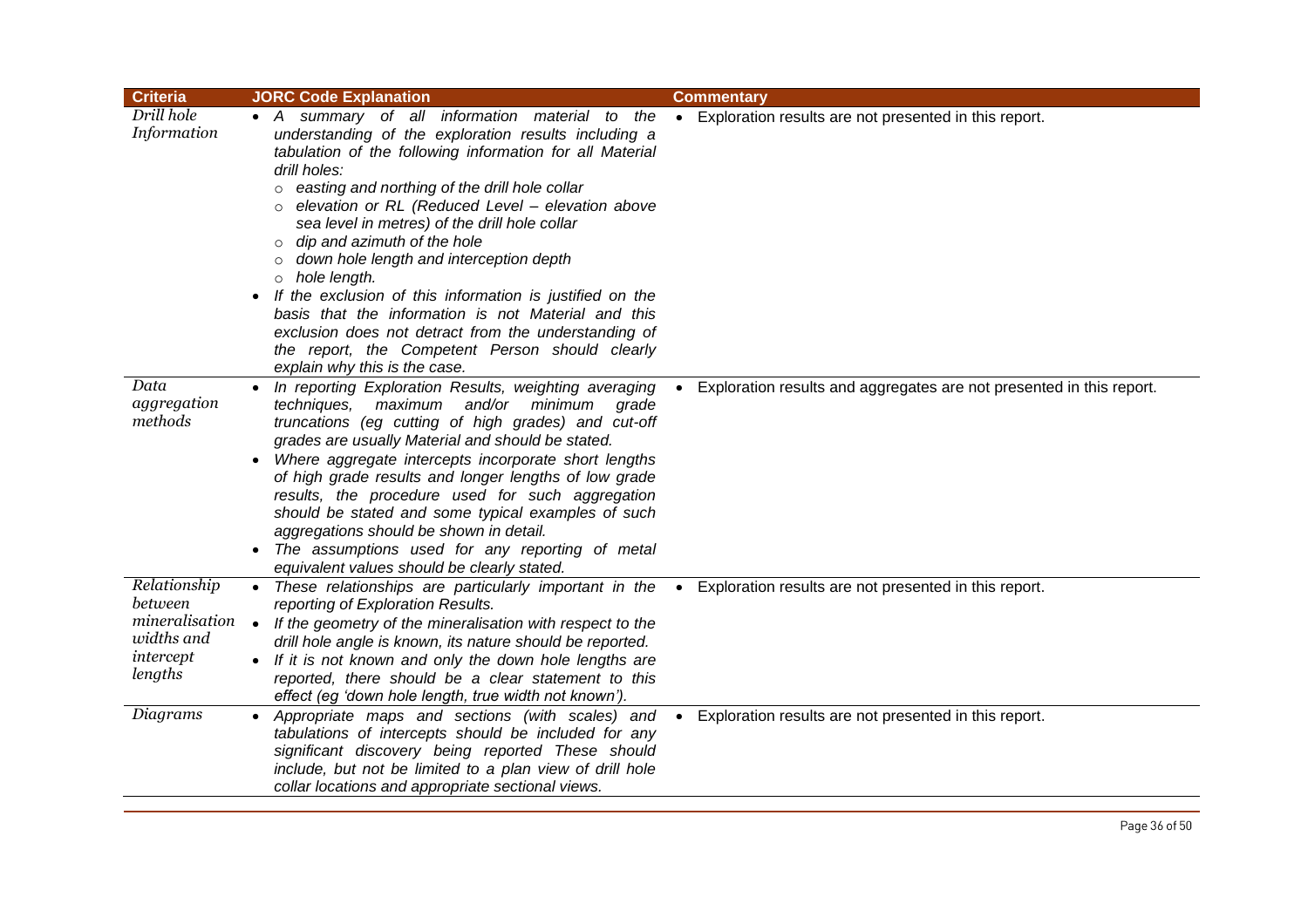| <b>Criteria</b>                                    | <b>JORC Code Explanation</b>                                                                                                                                                                                                                                                                                                                                                                                        | <b>Commentary</b>                                                                                                    |
|----------------------------------------------------|---------------------------------------------------------------------------------------------------------------------------------------------------------------------------------------------------------------------------------------------------------------------------------------------------------------------------------------------------------------------------------------------------------------------|----------------------------------------------------------------------------------------------------------------------|
| Balanced<br>reporting                              | Where comprehensive reporting of all Exploration<br>Results is not practicable, representative reporting of<br>both low and high grades and/or widths should be<br>practiced to avoid misleading reporting of Exploration<br>Results.                                                                                                                                                                               | Exploration results are not presented in this report.                                                                |
| <i>Other</i><br>substantive<br>exploration<br>data | Other exploration data, if meaningful and material,<br>should be reported including (but not limited to):<br>geological observations; geophysical survey results;<br>geochemical survey results; bulk samples - size and<br>method of treatment; metallurgical test results; bulk<br>groundwater, geotechnical<br>density,<br>and<br>rock<br>characteristics; potential deleterious or contaminating<br>substances. | Resources are primarily defined by drilling and assaying. Geophysics<br>and surface mapping are used in exploration. |
| Further work                                       | The nature and scale of planned further work (eg tests<br>for lateral extensions or depth extensions or large-scale<br>step-out drilling).<br>Diagrams clearly highlighting the areas of possible<br>including<br>the<br>main<br>geological<br>extensions.<br>interpretations and future drilling areas, provided this<br>information is not commercially sensitive.                                                | Additional drilling will be undertaken as required for the further<br>development and mining of the deposit.         |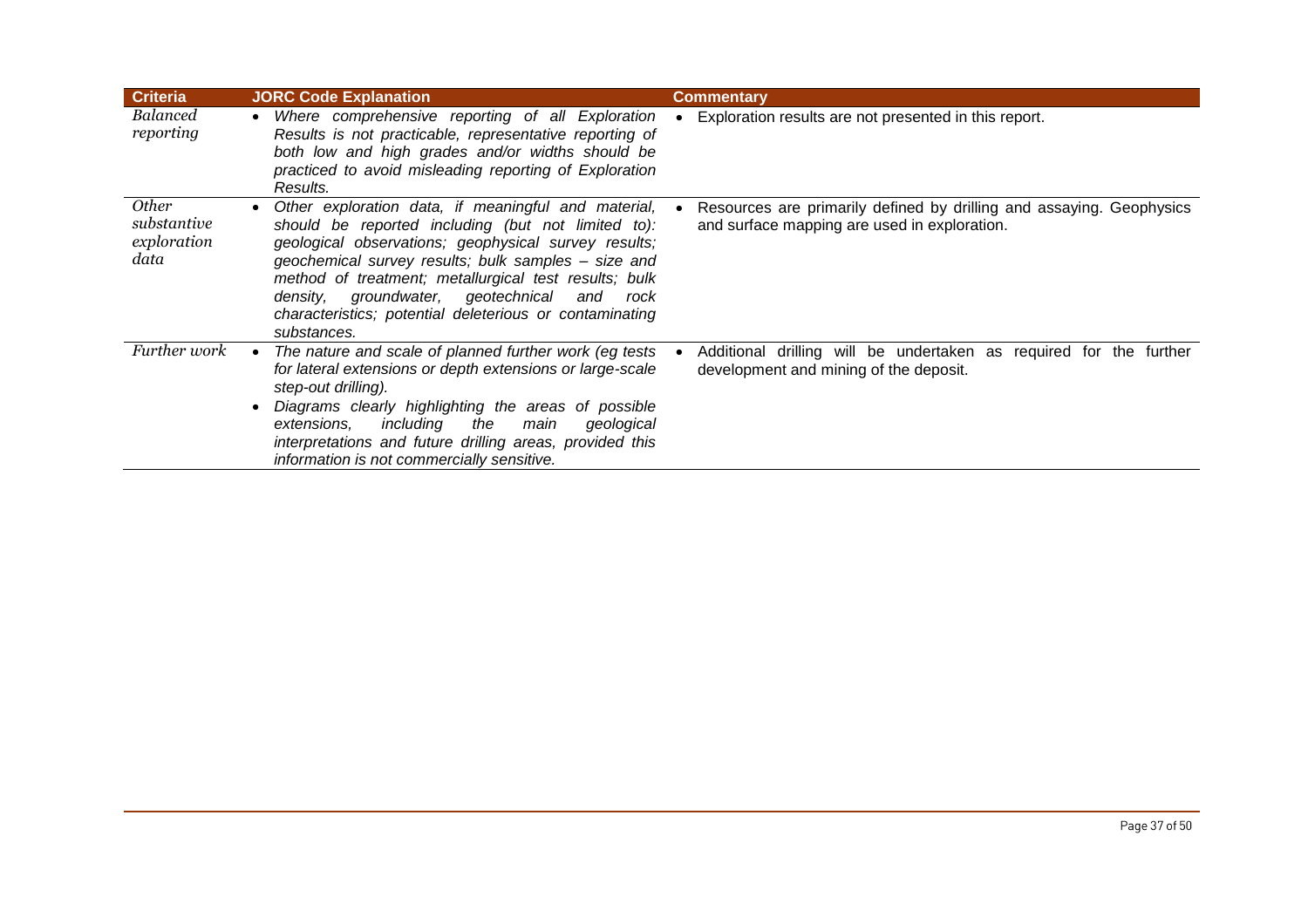# **Section 3 – Estimation and Reporting of Mineral Resources**

(Criteria listed in the preceding section also apply to this section.)

| <b>Criteria</b>              | <b>JORC Code Explanation</b>                                                                                                                                                                                                                                                                                                                                                                                                                          | <b>Commentary</b>                                                                                                                                                                                                                                                                                                                                                                                                                                                                                                                                                                                                                                                                                                                                                                                                                                                                                                                                                                                                                                                                                                                |
|------------------------------|-------------------------------------------------------------------------------------------------------------------------------------------------------------------------------------------------------------------------------------------------------------------------------------------------------------------------------------------------------------------------------------------------------------------------------------------------------|----------------------------------------------------------------------------------------------------------------------------------------------------------------------------------------------------------------------------------------------------------------------------------------------------------------------------------------------------------------------------------------------------------------------------------------------------------------------------------------------------------------------------------------------------------------------------------------------------------------------------------------------------------------------------------------------------------------------------------------------------------------------------------------------------------------------------------------------------------------------------------------------------------------------------------------------------------------------------------------------------------------------------------------------------------------------------------------------------------------------------------|
| Database<br>integrity        | • Measures taken to ensure that data has not been<br>corrupted by, for example, transcription or keying<br>errors, between its initial collection and its use for<br>Mineral Resource estimation purposes.<br>Data validation procedures used.                                                                                                                                                                                                        | Sample data is stored using a customised Access database (Datashed),<br>$\bullet$<br>which includes a series of automated electronic validation checks.<br>Datashed is a secure industry standard database.<br>Only trained personnel perform further manual validation on the data in<br>$\bullet$<br>order to confirm results reflect field collected information and geology. In<br>order to ensure integrity of the database, any changes to the database<br>only occur after a review of the suggested changes are authorised, and<br>these changes can only be performed by an authorised person. Prior to<br>modelling, further validation was performed on the dataset being used<br>using Micromine validation tools.                                                                                                                                                                                                                                                                                                                                                                                                   |
| Site visits                  | Comment on any site visits undertaken by the<br>$\bullet$<br>Competent Person and the outcome of those visits.<br>• If no site visits have been undertaken indicate why this<br>is the case.                                                                                                                                                                                                                                                          | The Competent Person made a site visit to Iron Valley on 15 October<br>2014. BC Iron and MRL drill lines and locations were seen, as was drill<br>and blast setup and excavation of ore and waste in the above water<br>table pit. The visit provided an overview and context for the location and<br>nature of the Iron Valley deposit.                                                                                                                                                                                                                                                                                                                                                                                                                                                                                                                                                                                                                                                                                                                                                                                         |
| Geological<br>interpretation | Confidence in (or conversely, the uncertainty of) the<br>$\bullet$<br>geological interpretation of the mineral deposit.<br>Nature of the data used and of any assumptions made.<br>$\bullet$<br>The effect, if any, of alternative interpretations on<br>Mineral Resource estimation.<br>The use of geology in guiding and controlling Mineral<br>$\bullet$<br>Resource estimation.<br>The factors affecting continuity both of grade and<br>geology. | Logging and geological interpretation was completed by geologists<br>$\bullet$<br>experienced in iron mineralisation. There is some risk of<br>misinterpretation in areas of wider spaced drilling with limited assay<br>data, however this is not considered to be material.<br>Geological interpretation is based on surface mapping, down hole<br>geological logging, geophysics and geochemistry of RC and Diamond<br>drill samples.<br>BID and DID stratigraphy at Iron Valley is well known, and it is<br>$\bullet$<br>envisaged that any alternative geological interpretation, with or without<br>further drilling, would not have a material impact on the Mineral<br>Resource estimate. Further closer spaced drilling may improve the<br>confidence in the stratigraphic interpretation of the BID mineralisation.<br>All samples are flagged with their host geological zone, only samples<br>$\bullet$<br>with the same geological zone as the block to be estimated can be used<br>in grade estimation.<br>It is not expected that further drilling will materially change the grade<br>and geological continuity. |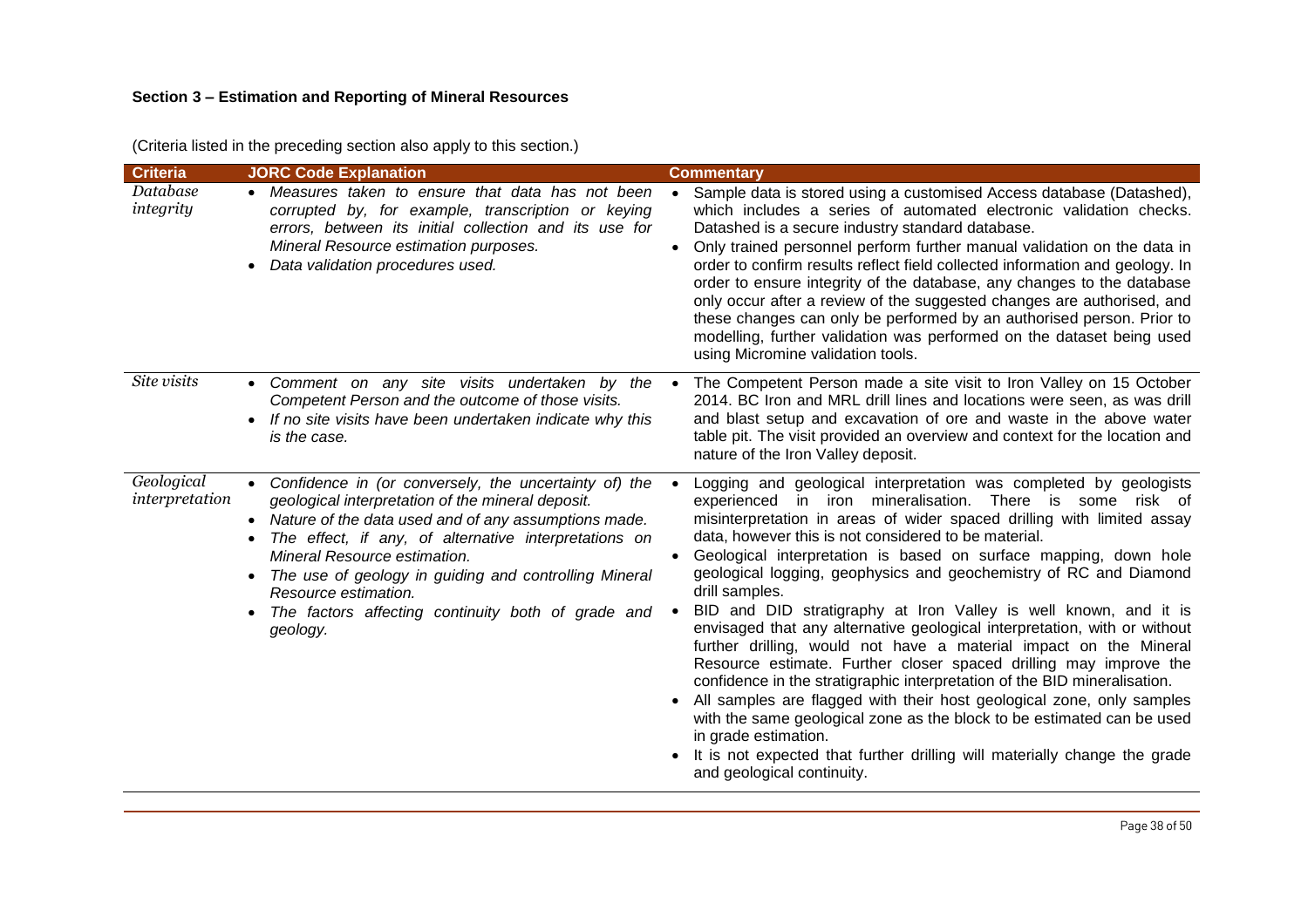| <b>Criteria</b>                              | <b>JORC Code Explanation</b>                                                                                                                                                                                                                                                                                                                                                                                                                                                                                                                                                                                                                                                                                                                                                                                                                                                                                                                                                                                                                                                                                                                                                                                                                                                                                                                                                                                                             | <b>Commentary</b>                                                                                                                                                                                                                                                                                                                                                                                                                                                                                                                                                                                                                                                                                                                                                                                                                                                                                                                                                                                                                                                                                                                                                                                                                                                                                                                                                                                                                                                                                                                                                                                                                                                                                                                                                                                                                                                                                                                                                                                                                                                                                                                                                                                          |
|----------------------------------------------|------------------------------------------------------------------------------------------------------------------------------------------------------------------------------------------------------------------------------------------------------------------------------------------------------------------------------------------------------------------------------------------------------------------------------------------------------------------------------------------------------------------------------------------------------------------------------------------------------------------------------------------------------------------------------------------------------------------------------------------------------------------------------------------------------------------------------------------------------------------------------------------------------------------------------------------------------------------------------------------------------------------------------------------------------------------------------------------------------------------------------------------------------------------------------------------------------------------------------------------------------------------------------------------------------------------------------------------------------------------------------------------------------------------------------------------|------------------------------------------------------------------------------------------------------------------------------------------------------------------------------------------------------------------------------------------------------------------------------------------------------------------------------------------------------------------------------------------------------------------------------------------------------------------------------------------------------------------------------------------------------------------------------------------------------------------------------------------------------------------------------------------------------------------------------------------------------------------------------------------------------------------------------------------------------------------------------------------------------------------------------------------------------------------------------------------------------------------------------------------------------------------------------------------------------------------------------------------------------------------------------------------------------------------------------------------------------------------------------------------------------------------------------------------------------------------------------------------------------------------------------------------------------------------------------------------------------------------------------------------------------------------------------------------------------------------------------------------------------------------------------------------------------------------------------------------------------------------------------------------------------------------------------------------------------------------------------------------------------------------------------------------------------------------------------------------------------------------------------------------------------------------------------------------------------------------------------------------------------------------------------------------------------------|
| <b>Dimensions</b>                            | • The extent and variability of the Mineral Resource<br>expressed as length (along strike or otherwise), plan<br>width, and depth below surface to the upper and lower<br>limits of the Mineral Resource.                                                                                                                                                                                                                                                                                                                                                                                                                                                                                                                                                                                                                                                                                                                                                                                                                                                                                                                                                                                                                                                                                                                                                                                                                                | • The Iron Valley deposit extends approximately 6 km along a strike of<br>030°. Width varies from 50m to over 600m. Thickness varies from <15m<br>to $>120m$                                                                                                                                                                                                                                                                                                                                                                                                                                                                                                                                                                                                                                                                                                                                                                                                                                                                                                                                                                                                                                                                                                                                                                                                                                                                                                                                                                                                                                                                                                                                                                                                                                                                                                                                                                                                                                                                                                                                                                                                                                               |
| Estimation<br>and<br>modelling<br>techniques | The nature and appropriateness of the estimation<br>technique(s) applied and key assumptions, including<br>treatment of extreme grade values, domaining,<br>interpolation parameters and maximum distance of<br>extrapolation from data points. If a computer assisted<br>estimation method was chosen include a description of<br>computer software and parameters used.<br>The availability of check estimates, previous estimates<br>and/or mine production records and whether the<br>Mineral Resource estimate takes appropriate account<br>of such data.<br>The assumptions made regarding recovery of by-<br>products.<br>Estimation of deleterious elements or other non-grade<br>variables of economic significance (eg sulphur for acid<br>mine drainage characterisation).<br>In the case of block model interpolation, the block size<br>$\bullet$<br>in relation to the average sample spacing and the<br>search employed.<br>• Any assumptions behind modelling of selective mining<br>units.<br>Any assumptions about correlation between variables.<br>$\bullet$<br>Description of how the geological interpretation was<br>used to control the resource estimates.<br>Discussion of basis for using or not using grade cutting<br>or capping.<br>The process of validation, the checking process used,<br>$\bullet$<br>the comparison of model data to drill hole data, and<br>use of reconciliation data if available. | Ordinary Kriging ("OK") interpolation was selected as the estimation<br>method as it allows the measured spatial continuity to be incorporated<br>into the estimate and is appropriate for the nature of the mineralisation.<br>Two separate geological/mineralisation domains were used to control<br>$\bullet$<br>estimation (sub-horizontal and sub-vertical).<br>Analysis of sample lengths indicated that compositing to 2m was<br>necessary.<br>Variography was carried out on mineralised BID composites to<br>determine kriging interpolation parameters. The sub-horizontal and sub-<br>vertical domains were combined using an unfolding technique.<br>Search ellipse sizes for the estimation were based on a combination of<br>drill spacing and variogram ranges.<br>• The primary search ellipse in the sub-horizontal domain was 75m along<br>strike, 60m across strike and 10m vertically using "unfolded"<br>coordinates. A minimum of 8 samples and a maximum of 16 samples<br>were required in the search pass; a minimum of two drill holes was<br>required. A maximum of 4 samples per drill hole was used. Where<br>blocks were not informed in the first pass, a second search was used<br>with search distance increased by a factor of 2.5.<br>The primary search ellipse in the sub-vertical domain was 75m along<br>strike, 6m across strike and 100m vertically using "unfolded"<br>coordinates. A minimum of 4 samples and a maximum of 16 samples<br>were required in the search pass; a minimum of two drill holes was<br>required. A maximum of 4 samples per drill hole was used. Where<br>blocks were not informed in the first pass, a second search was used<br>with search distance increased by a factor of 2.<br>Fe, $SiO2$ , $Al2O3$ , P, LOI, were estimated by OK; all other variables were<br>$\bullet$<br>estimated using Inverse Distance Squared interpolation.<br>Complete Inverse Distance Squared and Inverse Distance Cubed<br>$\bullet$<br>estimates were generated as a check. Check estimates produced<br>confirmation of primary OK results.<br>Block size was 12.5m (E-W) by 12.5m (N-S) by 5m (Vertical) with sub-<br>cells to 1.25m x 1.25m x 1m. |
|                                              |                                                                                                                                                                                                                                                                                                                                                                                                                                                                                                                                                                                                                                                                                                                                                                                                                                                                                                                                                                                                                                                                                                                                                                                                                                                                                                                                                                                                                                          |                                                                                                                                                                                                                                                                                                                                                                                                                                                                                                                                                                                                                                                                                                                                                                                                                                                                                                                                                                                                                                                                                                                                                                                                                                                                                                                                                                                                                                                                                                                                                                                                                                                                                                                                                                                                                                                                                                                                                                                                                                                                                                                                                                                                            |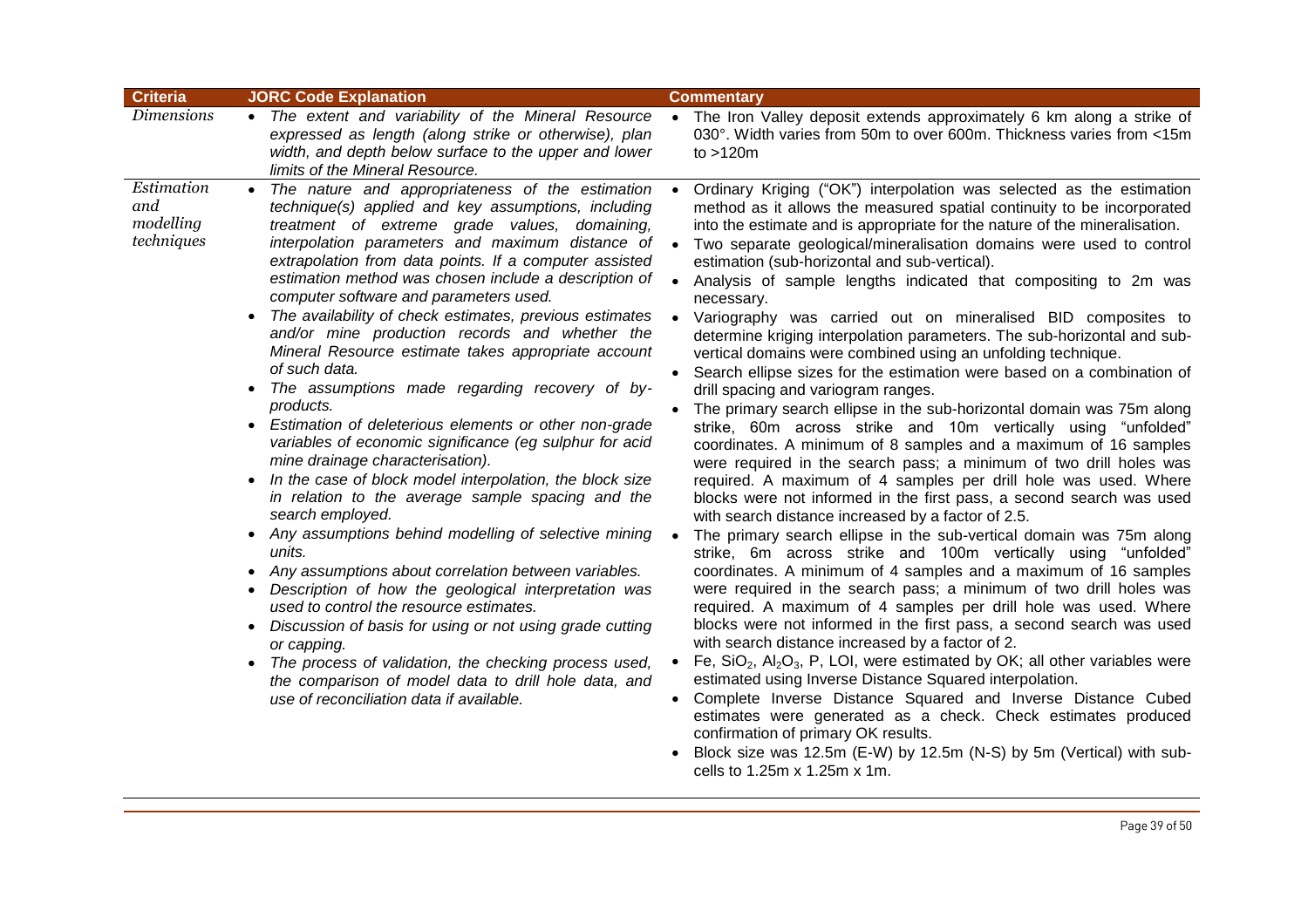| <b>Criteria</b>                     | <b>JORC Code Explanation</b>                                                                                                                                                                                                                                                                                                                                                                                                                                                                                                                                                       | <b>Commentary</b>                                                                                                                                                                                                                                                                                                                                                                                                                                                                                                                                                                                                                                                                                                                                                                                                                                             |
|-------------------------------------|------------------------------------------------------------------------------------------------------------------------------------------------------------------------------------------------------------------------------------------------------------------------------------------------------------------------------------------------------------------------------------------------------------------------------------------------------------------------------------------------------------------------------------------------------------------------------------|---------------------------------------------------------------------------------------------------------------------------------------------------------------------------------------------------------------------------------------------------------------------------------------------------------------------------------------------------------------------------------------------------------------------------------------------------------------------------------------------------------------------------------------------------------------------------------------------------------------------------------------------------------------------------------------------------------------------------------------------------------------------------------------------------------------------------------------------------------------|
|                                     |                                                                                                                                                                                                                                                                                                                                                                                                                                                                                                                                                                                    | • Previous Mineral Resource estimates were published by Iron Ore<br>Holdings Limited in June 2011 and BC Iron in August 2015.<br>Validation of the final resource has been carried out in a number of<br>ways, including:<br>Drill Hole Section Comparison;<br>$\circ$<br>Comparison by Mineralisation Zone;<br>Swathe Plot Validation;<br>$\circ$<br>Model versus Composites by Domain.<br>$\circ$<br>All modes of validation have produced acceptable results.<br>Reconciliations of actual production against the Mineral Resource model<br>have been carried out for the first 24 months production of 14.5Mt (dry).<br>The actual production reconciliations $\geq$ 50% Fe against the model are:<br>107% of tonnes; 100% of Fe%; 101% of SiO2%; 101% of Al2O3; and<br>97% of P.<br>The resource model has been depleted for production to 30 June 2016. |
| Moisture                            | Whether the tonnages are estimated on a dry basis or<br>with natural moisture, and the method of determination<br>of the moisture content.                                                                                                                                                                                                                                                                                                                                                                                                                                         | Tonnages are estimated on a dry basis.                                                                                                                                                                                                                                                                                                                                                                                                                                                                                                                                                                                                                                                                                                                                                                                                                        |
| $Cut$ -off<br>parameters            | The basis of the adopted cut-off grade(s) or quality<br>parameters applied.                                                                                                                                                                                                                                                                                                                                                                                                                                                                                                        | An industry standard 50% Fe supported by the geology and the grade<br>distribution of the sample population provided the basis for the cut-off<br>grade selected.                                                                                                                                                                                                                                                                                                                                                                                                                                                                                                                                                                                                                                                                                             |
| Mining<br>factors or<br>assumptions | • Assumptions made regarding possible mining methods,<br>minimum mining dimensions and internal (or, if<br>applicable, external) mining dilution. It is always<br>necessary as part of the process of determining<br>reasonable prospects for eventual economic extraction<br>to consider potential mining methods, but the<br>assumptions made regarding mining methods and<br>parameters when estimating Mineral Resources may<br>not always be rigorous. Where this is the case, this<br>should be reported with an explanation of the basis of<br>the mining assumptions made. | Current and planned mining is by conventional open-pit methods.<br>$\bullet$                                                                                                                                                                                                                                                                                                                                                                                                                                                                                                                                                                                                                                                                                                                                                                                  |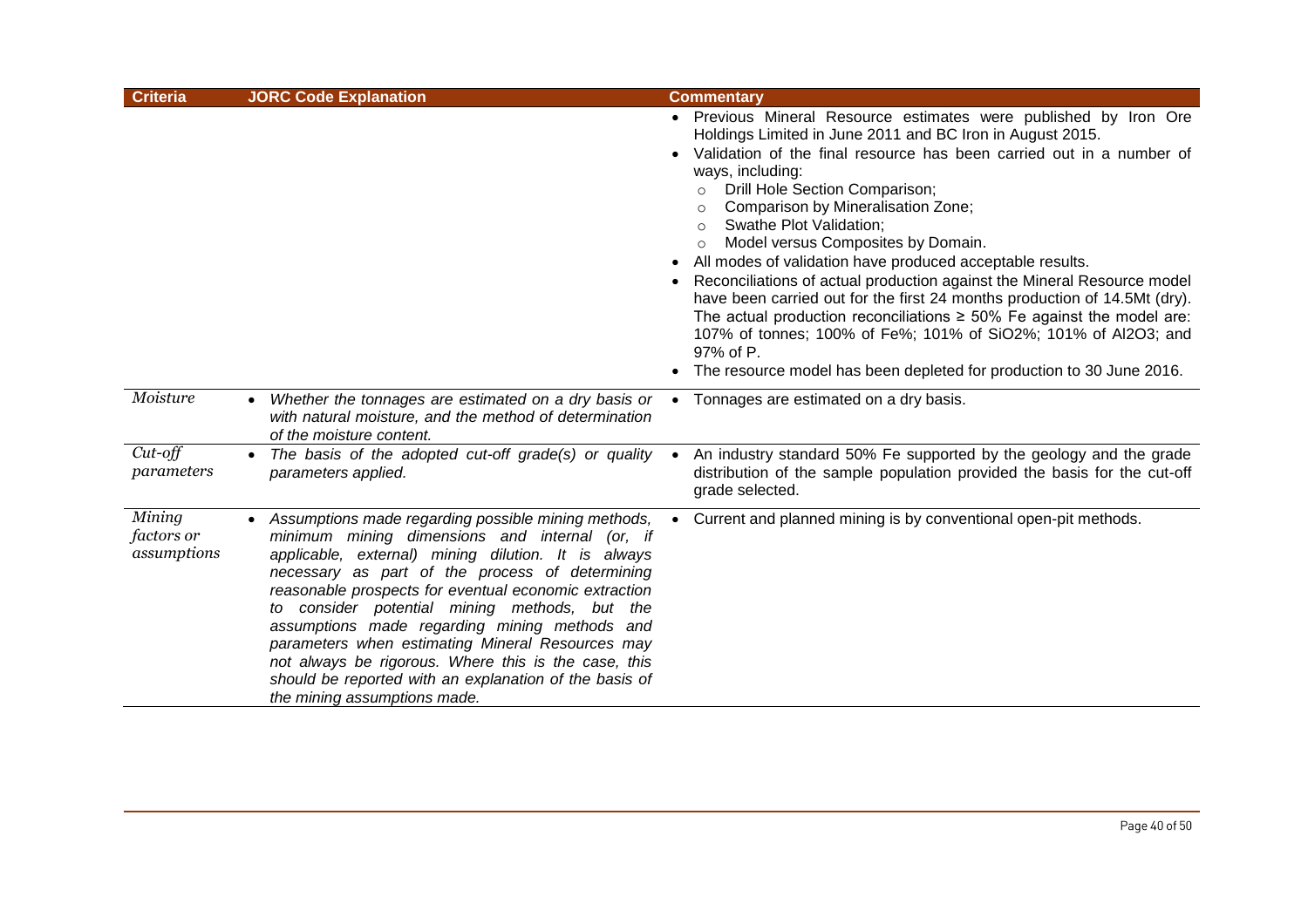| <b>Criteria</b>                                   | <b>JORC Code Explanation</b>                                                                                                                                                                                                                                                                                                                                                                                                                                                                                                                                                                                                                                                                                     | <b>Commentary</b>                                                                                                                                                                                                                                                                                                                                                                                                                                                                                                                                                                                                                                                                                                                                                                             |
|---------------------------------------------------|------------------------------------------------------------------------------------------------------------------------------------------------------------------------------------------------------------------------------------------------------------------------------------------------------------------------------------------------------------------------------------------------------------------------------------------------------------------------------------------------------------------------------------------------------------------------------------------------------------------------------------------------------------------------------------------------------------------|-----------------------------------------------------------------------------------------------------------------------------------------------------------------------------------------------------------------------------------------------------------------------------------------------------------------------------------------------------------------------------------------------------------------------------------------------------------------------------------------------------------------------------------------------------------------------------------------------------------------------------------------------------------------------------------------------------------------------------------------------------------------------------------------------|
| Metallurgical<br><i>factors or</i><br>assumptions | • The basis for assumptions or predictions regarding<br>metallurgical amenability. It is always necessary as part<br>of the process of determining reasonable prospects for<br>eventual economic extraction to consider potential<br>metallurgical methods, but the assumptions regarding<br>metallurgical treatment processes and parameters<br>made when reporting Mineral Resources may not<br>always be rigorous. Where this is the case, this should<br>be reported with an explanation of the basis of the<br>metallurgical assumptions made.                                                                                                                                                              | MRL currently produces both lump and fines products and continues to<br>evaluate plans to increase production with a plant expansion that will<br>include beneficiation.                                                                                                                                                                                                                                                                                                                                                                                                                                                                                                                                                                                                                      |
| Environmen-<br>tal factors or<br>assumptions      | Assumptions made regarding possible waste and<br>process residue disposal options. It is always<br>necessary as part of the process of determining<br>reasonable prospects for eventual economic extraction<br>to consider the potential environmental impacts of the<br>mining and processing operation. While at this stage<br>the determination of potential environmental impacts,<br>particularly for a greenfields project, may not always be<br>well advanced, the status of early consideration of<br>these potential environmental impacts should be<br>reported. Where these aspects have not been<br>considered this should be reported with an explanation<br>of the environmental assumptions made. | Mining waste is considered to be non-acid forming ("NAF") and formed<br>waste dumps will conform to WA standards. Waste will be formed as<br>dumps. Additional waste characterisation will be undertaken during mine<br>life to confirm that waste is NAF. In the case of acid and fibre mitigation,<br>MRL will use industry standard procedures. Ore is currently dry<br>processed with future plans to implement wet screening and<br>beneficiation. The beneficiation process will produce tailings that are<br>planned to be disposed of within a tailings storage facility that will form<br>part of an integrated waste landform.                                                                                                                                                      |
| <b>Bulk</b> density                               | Whether assumed or determined. If assumed, the basis<br>for the assumptions. If determined, the method used,<br>whether wet or dry, the frequency of<br>the<br>measurements,<br>the<br>nature,<br>size<br>and<br>representativeness of the samples.<br>The bulk density for bulk material must have been<br>$\bullet$<br>measured by methods that adequately account for void<br>spaces (vugs, porosity, etc), moisture and differences<br>between rock and alteration zones within the deposit.<br>Discuss assumptions for bulk density estimates used in<br>$\bullet$<br>the evaluation process of the different materials.                                                                                    | Density has been calculated from bulk density measurements on<br>diamond core. Average densities by geological unit and mineralisation<br>have been applied globally to the model. Physical density<br>measurements are taken in the field on core that has had excess<br>moisture driven off. Core is then marked out according to geological unit<br>and sent to the lab in Perth to be oven dried and weighed using various<br>methods to estimate oven dried density, hydro-wrap density and hydro-<br>spray density.<br>• The following densities have been applied to the MRL codes by<br>geological domain to the model:<br><b>BID</b><br>2.84<br>$\circ$<br><b>DET</b><br>2.97<br>$\circ$<br>COL<br>2.63<br>$\circ$<br><b>BIF</b><br>2.62<br>$\circ$<br><b>SHL</b><br>1.80<br>$\circ$ |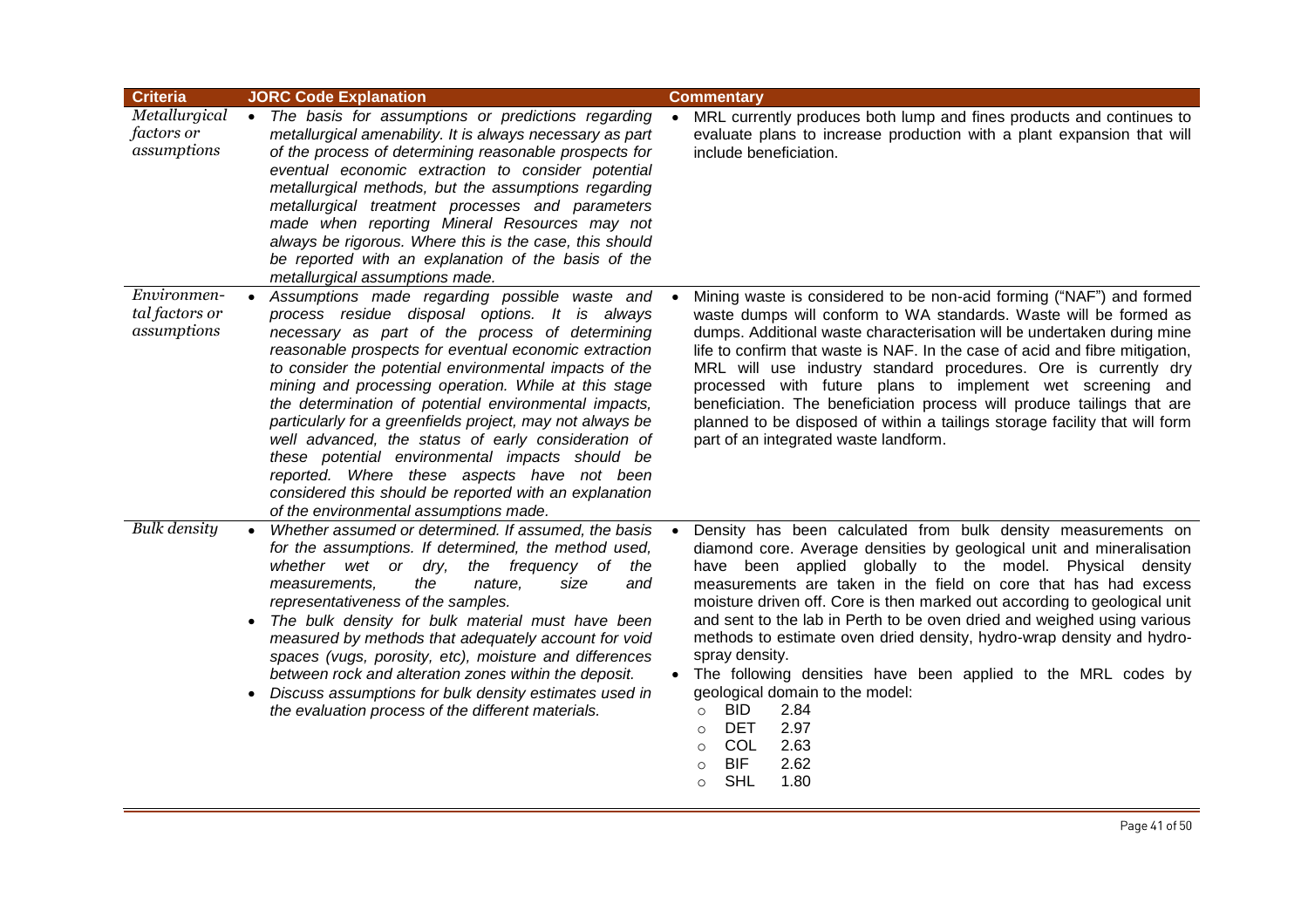| <b>Criteria</b>      | <b>JORC Code Explanation</b>                                                                                                                                                                                                                                                                                                                                                                                                                                                                            | <b>Commentary</b>                                                                                                                                                                                                                                                                                                                                                                                                                                                                                                                                                                                                                                                                                                                                                                                                                                                                                                                                  |
|----------------------|---------------------------------------------------------------------------------------------------------------------------------------------------------------------------------------------------------------------------------------------------------------------------------------------------------------------------------------------------------------------------------------------------------------------------------------------------------------------------------------------------------|----------------------------------------------------------------------------------------------------------------------------------------------------------------------------------------------------------------------------------------------------------------------------------------------------------------------------------------------------------------------------------------------------------------------------------------------------------------------------------------------------------------------------------------------------------------------------------------------------------------------------------------------------------------------------------------------------------------------------------------------------------------------------------------------------------------------------------------------------------------------------------------------------------------------------------------------------|
|                      |                                                                                                                                                                                                                                                                                                                                                                                                                                                                                                         | • The BC Iron codes have been changed to match the equivalent MRL<br>codes and the following densities applied in the model:<br><b>BID</b><br>2.84<br>$\circ$<br><b>BIF</b><br>2.62<br>$\circ$<br>2.97<br><b>DET</b><br>$\circ$<br><b>SHL</b><br>1.80<br>$\circ$<br><b>WST</b><br>2.60<br>$\circ$                                                                                                                                                                                                                                                                                                                                                                                                                                                                                                                                                                                                                                                  |
| Classification       | The basis for the classification of the Mineral<br>$\bullet$<br>Resources into varying confidence categories.<br>Whether appropriate account has been taken of all<br>٠<br>relative<br>factors<br>(ie<br>confidence<br>relevant<br>in<br>tonnage/grade estimations, reliability of input data,<br>confidence in continuity of geology and metal values,<br>quality, quantity and distribution of the data).<br>Whether the result appropriately reflects the Competent<br>Person's view of the deposit. | The Iron Valley Mineral Resource has been classified in the Measured,<br>$\bullet$<br>Indicated and Inferred categories, in accordance with the 2012<br>Australasian Code for Reporting of Mineral Resources and Ore<br>Reserves (JORC Code).<br>The area covered by detailed infill drilling is classified in the Measured<br>and Indicated categories. The parts of the deposit lying outside this area<br>are classified in the Indicated and Inferred categories.<br>A range of criteria has been considered in determining this classification<br>$\bullet$<br>including:<br>Geological continuity;<br>$\circ$<br>Data quality;<br>$\circ$<br>Drill hole spacing;<br>$\circ$<br>Modelling technique;<br>$\circ$<br>Estimation properties including search strategy, kriging variance,<br>$\circ$<br>number of informing data and average distance of data from blocks.<br>The Competent Person endorses the final results and classification. |
| Audits or<br>reviews | • The results of any audits or reviews of Mineral<br>Resource estimates.                                                                                                                                                                                                                                                                                                                                                                                                                                | An Independent Technical Review was completed in March 2015 on the<br>$\bullet$<br>Mineral Resources by Coffey Mining Pty Ltd. The key findings were:<br>The geological modelling is appropriate for the purpose of<br>$\circ$<br>estimating the Mineral Resources;<br>The geostatistical analysis is thorough and robust;<br>$\circ$<br>The block model is appropriately constructed for the deposit on the<br>$\circ$<br>basis of MRL's domains; and<br>Visual and statistical validation of the model indicates that the<br>$\circ$<br>model contains no fatal flaws.                                                                                                                                                                                                                                                                                                                                                                           |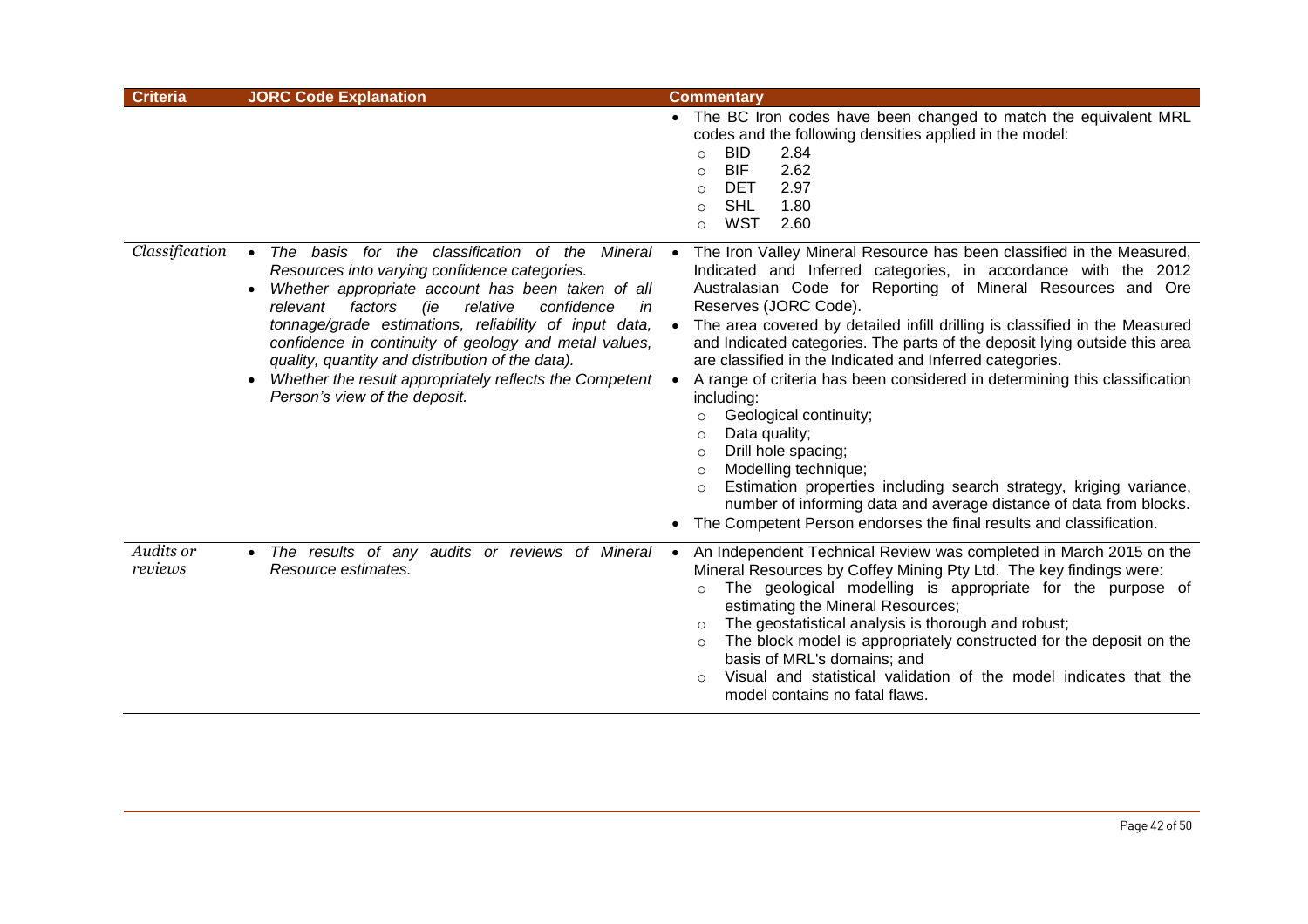| <b>Criteria</b>                                      | <b>JORC Code Explanation</b>                                                                                                                                                                                                                                                                                                                                                                                                                                                                                                                                                                                                                                                                                                                                                                                                                                                                                                                                                          | <b>Commentary</b>                                                                                                                                                                                                                                                                                                                                                                                                                                                                                                                                                                                                                                                                                                                                              |
|------------------------------------------------------|---------------------------------------------------------------------------------------------------------------------------------------------------------------------------------------------------------------------------------------------------------------------------------------------------------------------------------------------------------------------------------------------------------------------------------------------------------------------------------------------------------------------------------------------------------------------------------------------------------------------------------------------------------------------------------------------------------------------------------------------------------------------------------------------------------------------------------------------------------------------------------------------------------------------------------------------------------------------------------------|----------------------------------------------------------------------------------------------------------------------------------------------------------------------------------------------------------------------------------------------------------------------------------------------------------------------------------------------------------------------------------------------------------------------------------------------------------------------------------------------------------------------------------------------------------------------------------------------------------------------------------------------------------------------------------------------------------------------------------------------------------------|
| Discussion of<br>relative<br>accuracy/<br>confidence | Where appropriate a statement of the relative accuracy<br>and confidence level in the Mineral Resource estimate<br>using an approach or procedure deemed appropriate<br>by the Competent Person. For example, the application<br>of statistical or geostatistical procedures to quantify the<br>relative accuracy of the resource within stated<br>confidence limits, or, if such an approach is not<br>deemed appropriate, a qualitative discussion of the<br>factors that could affect the relative accuracy and<br>confidence of the estimate.<br>The statement should specify whether it relates to<br>global or local estimates, and, if local, state the relevant<br>tonnages, which should be relevant to technical and<br>economic evaluation. Documentation should include<br>assumptions made and the procedures used.<br>These statements of relative accuracy and confidence<br>$\bullet$<br>of the estimate should be compared with production<br>data, where available. | Relative accuracy and confidence has been assessed by review of<br>block kriging variance and variability statistics of individual block<br>estimates.<br>The resource estimate is considered to reflect local estimation of grade.<br>Relative accuracy and confidence has been assessed by reconciling the<br>actual production data for first 24 months (14.5Mt dry) against the<br>associated block estimates of the resource model where Fe≥ 50%.<br>Actual production reconciliations indicate a high level of confidence and<br>accuracy in the resource estimate as shown by the following results:<br>Actual production reconciliations $\geq 50\%$ Fe against the model: 107% of<br>tonnes; 100% of Fe%; 101% of SiO2%; 101% of Al2O3; and 97% of P. |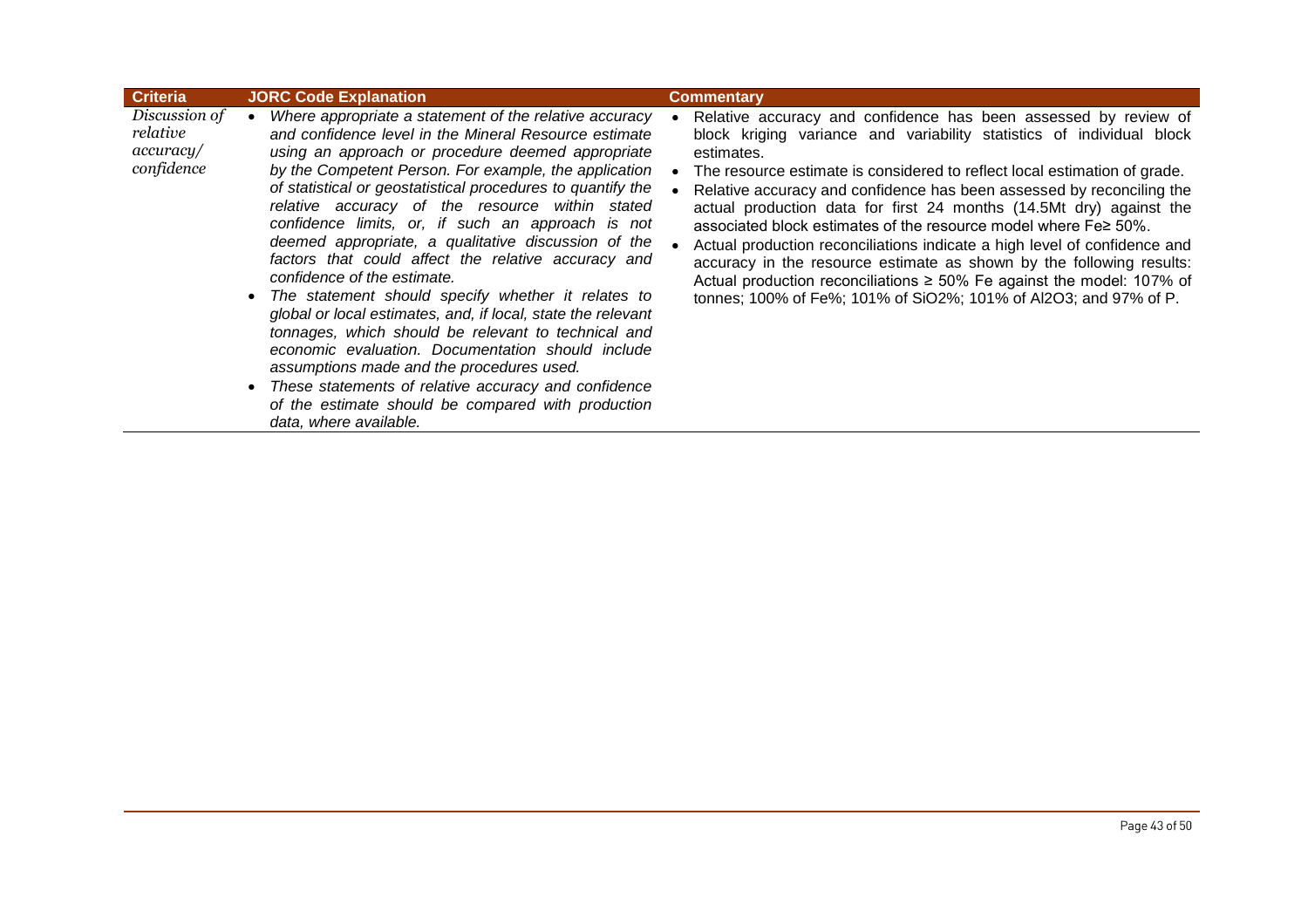# **Section 4 – Estimation and Reporting of Ore Reserves**

| <b>Criteria</b>                                                             | <b>JORC Code Explanation</b>                                                                                                                                                                                                                                                                                                                                                                                                                                             | <b>Commentary</b>                                                                                                                                                                                                                                                                                                                                                                                                                                                                                                                                                                        |
|-----------------------------------------------------------------------------|--------------------------------------------------------------------------------------------------------------------------------------------------------------------------------------------------------------------------------------------------------------------------------------------------------------------------------------------------------------------------------------------------------------------------------------------------------------------------|------------------------------------------------------------------------------------------------------------------------------------------------------------------------------------------------------------------------------------------------------------------------------------------------------------------------------------------------------------------------------------------------------------------------------------------------------------------------------------------------------------------------------------------------------------------------------------------|
| Mineral<br>Resource<br>estimate for<br>conversion to<br><b>Ore Reserves</b> | • Description of the Mineral Resource estimate used as •<br>a basis for the conversion to an Ore Reserve.<br>Clear statement as to whether the Mineral Resources •<br>are reported additional to, or inclusive of, the Ore<br>Reserves.                                                                                                                                                                                                                                  | The Iron Valley deposits are located in the Central Pilbara region of<br>Western Australia.<br>The resource estimate was based on: data collected initially by a wholly-<br>owned subsidiary of BC Iron and subsequently by MRL from an in-fill<br>drilling campaign used for the commencement of mining; and geological<br>interpretation by MRL.<br>The Mineral Resource estimate is based on a cut-off grade of 50% Fe.<br>The Mineral Resource estimate is not additional to the Ore Reserve<br>estimate. The Ore Reserve estimate is a sub-set of the Mineral<br>Resource estimate. |
| Site visits                                                                 | • Comment on any site visits undertaken by the •<br>Competent Person and the outcome of those visits.<br>If no site visits have been undertaken indicate why this<br>is the case.                                                                                                                                                                                                                                                                                        | The Competent Person is Mr Ross Jaine, Manager Mine Planning<br>MAusIMM a full-time employee of MRL.<br>A number of site visits were undertaken prior to and during the<br>development of the site. These site visits informed access requirements,<br>pit designs and site layout details.                                                                                                                                                                                                                                                                                              |
| Study status                                                                | • The type and level of study undertaken to enable •<br>Mineral Resources to be converted to Ore Reserves.<br>The Code requires that a study to at least Pre-<br>Feasibility Study level has been undertaken to convert<br>Mineral Resources to Ore Reserves. Such studies will<br>have been carried out and will have determined a mine<br>plan that is technically achievable and economically<br>viable, and that material Modifying Factors have been<br>considered. | The Iron Valley Project was studied at a pre-feasibility study level in<br>2012 by Snowden.<br>The Ore Reserve estimate is an update based on production to date and<br>$\bullet$<br>pre-feasibility level studies undertaken by MRL.                                                                                                                                                                                                                                                                                                                                                    |
| Cut-off<br>parameters                                                       | • The basis of the cut-off grade(s) or quality parameters •<br>applied.                                                                                                                                                                                                                                                                                                                                                                                                  | A cut-off of 54% Fe has been used to define ore within the optimisation.<br>All Mineral Resources ≥54% Fe within the optimisation shells have been<br>scheduled and are currently being stockpiled by Fe grade into high,<br>medium and low grade categories for blending to achieve product<br>meeting specification.<br>The cut-off grade was selected on the basis of product specifications for<br>marketing.                                                                                                                                                                        |

(Criteria listed in section 1, and where relevant in section 2 and 3, also apply to this section.)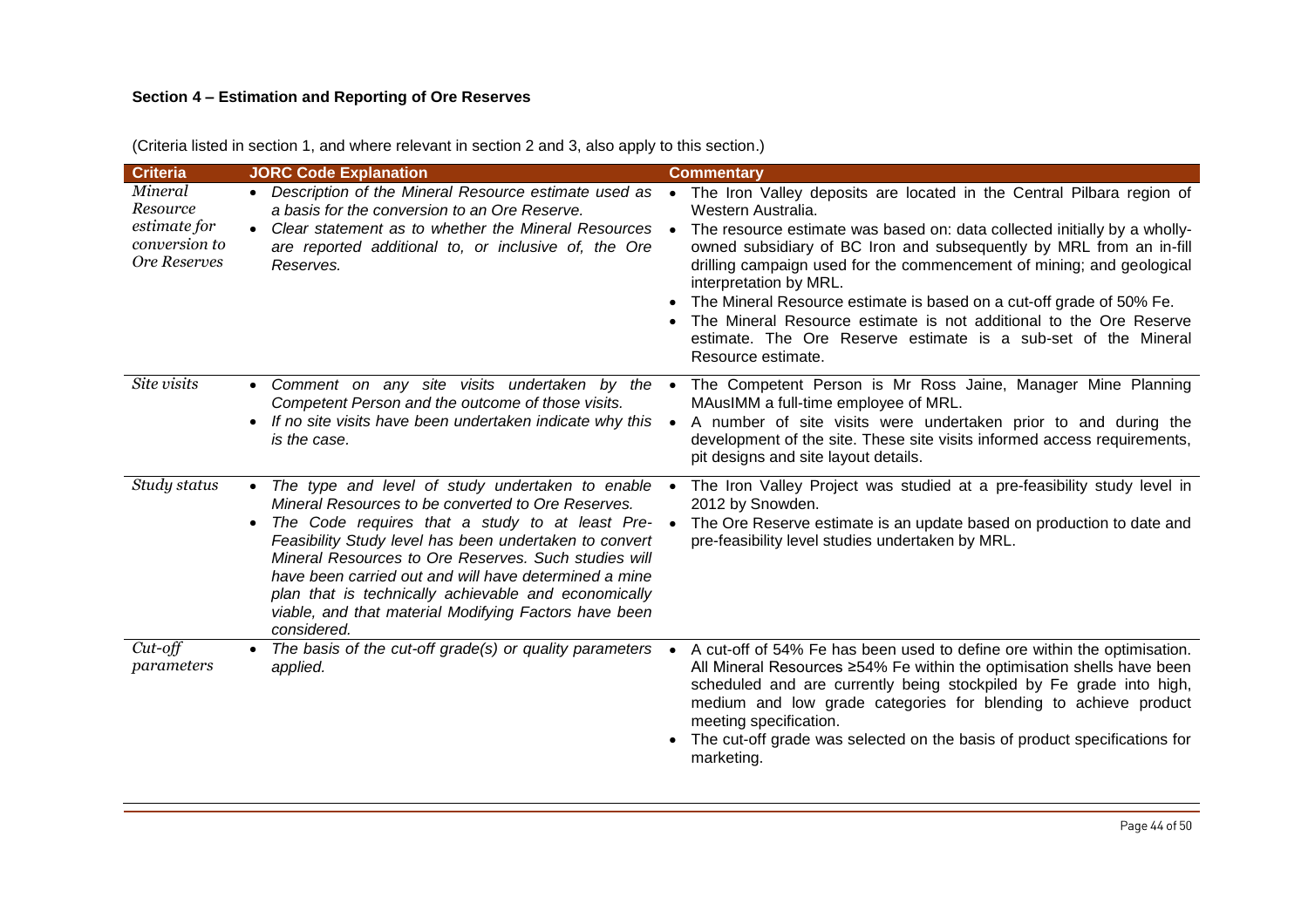|                                                        | <b>JORC Code Explanation</b>                                                                                                                                                                                                                                                                                                                                                                                                                                                                                                                                                                                                                                                                                                                                                                                                                                                                                                                                                                                                                                                                               |                                                                                                                                                                                                                                                                                                                                                                                                                                                                                                                                                                                                                                                                                                                                                                                                                                                                                                                                                                                                                                                                                                                                                                                                                                                                                                                                                                                                                                                                                                                                                                                                                                                                                                                                                                                                                                                                    |
|--------------------------------------------------------|------------------------------------------------------------------------------------------------------------------------------------------------------------------------------------------------------------------------------------------------------------------------------------------------------------------------------------------------------------------------------------------------------------------------------------------------------------------------------------------------------------------------------------------------------------------------------------------------------------------------------------------------------------------------------------------------------------------------------------------------------------------------------------------------------------------------------------------------------------------------------------------------------------------------------------------------------------------------------------------------------------------------------------------------------------------------------------------------------------|--------------------------------------------------------------------------------------------------------------------------------------------------------------------------------------------------------------------------------------------------------------------------------------------------------------------------------------------------------------------------------------------------------------------------------------------------------------------------------------------------------------------------------------------------------------------------------------------------------------------------------------------------------------------------------------------------------------------------------------------------------------------------------------------------------------------------------------------------------------------------------------------------------------------------------------------------------------------------------------------------------------------------------------------------------------------------------------------------------------------------------------------------------------------------------------------------------------------------------------------------------------------------------------------------------------------------------------------------------------------------------------------------------------------------------------------------------------------------------------------------------------------------------------------------------------------------------------------------------------------------------------------------------------------------------------------------------------------------------------------------------------------------------------------------------------------------------------------------------------------|
| <b>Criteria</b><br>Mining<br>factors or<br>assumptions | The method and assumptions used as reported in the<br>Pre-Feasibility or Feasibility Study to convert the<br>Mineral Resource to an Ore Reserve (i.e. either by<br>application of appropriate factors by optimisation or by<br>preliminary or detailed design).<br>The choice, nature and appropriateness of the selected<br>mining method(s) and other mining parameters<br>including associated design issues such as pre-strip,<br>access, etc.<br>The assumptions made regarding geotechnical<br>$\bullet$<br>parameters (eg pit slopes, stope sizes, etc), grade<br>control and pre-production drilling.<br>The major assumptions made and Mineral Resource<br>$\bullet$<br>model used for pit and stope optimisation (if<br>appropriate).<br>The mining dilution factors used.<br>$\bullet$<br>The mining recovery factors used.<br>Any minimum mining widths used.<br>The manner in which Inferred Mineral Resources are<br>utilised in mining studies and the sensitivity of the<br>outcome to their inclusion.<br>The infrastructure requirements of the selected mining<br>$\bullet$<br>methods. | <b>Commentary</b><br><b>Mining Method</b><br>Current and planned mining of the resource is by use of conventional<br>open pit methods. The current primary mine production fleet comprises a<br>190t Hitachi EX1900 excavator, 5x Komatsu HD785-7 (90t capacity)<br>dump trucks and a single Atlas Copco L8 drill.<br>Mine designs comprise detailed pit designs for the first two years of the<br>Life-of-Mine plan with pit shells used to phase the remainder of the mine<br>life. To mitigate the use of pit shells, 3.5Mt of Measured Mineral<br>Resources within the optimisation shells and outside of the interim<br>detailed designed pits have been downgraded to Probable Ore Reserve<br>status. Operational waste dump and stockpile designs are in place with<br>conceptual designs for the later phases of waste dump expansion and<br>incorporation of tailings into an integrated waste landform.<br>The deposit extends below the water table. Approvals for mining below<br>the water table are currently being sought and are expected to be in<br>place in time for scheduled mining below the water table in 2016.<br>Optimisation<br>The deposit was optimised using Whittle Optimisation software.<br>Measured, Indicated and Inferred Mineral Resource categories were<br>used in the Whittle Optimisation process. Excluding Inferred Mineral<br>Resources from the Whittle Optimisation reduces in-situ Ore Reserves<br>by 0.6Mt.<br>The overall slopes vary from 40° to 43° based on geotechnical studies.<br>$\bullet$<br>Dilution has been modelled by regularisation of the geological model<br>using a selective mining unit of 12.5m (length) by 12.5m (width) by 5.0m<br>(depth).<br>Regularisation resulted in a reduction of 31Mt of Mineral Resources ≥<br>50% Fe.<br>The cut-off grade has been applied after regularisation. |
|                                                        |                                                                                                                                                                                                                                                                                                                                                                                                                                                                                                                                                                                                                                                                                                                                                                                                                                                                                                                                                                                                                                                                                                            | An ore mining recovery factor of 95% was applied in the Whittle<br>Optimisation software.<br>No minimum mining widths ("MMW") were applied with $\leq 4\%$ of the Ore<br>Reserves having a MMW < 100m.                                                                                                                                                                                                                                                                                                                                                                                                                                                                                                                                                                                                                                                                                                                                                                                                                                                                                                                                                                                                                                                                                                                                                                                                                                                                                                                                                                                                                                                                                                                                                                                                                                                             |

### **Mine Plan**

• Inferred Mineral Resources were included in the optimisation and 11.0Mt at 58.4% Fe of Inferred Mineral Resources have been included in the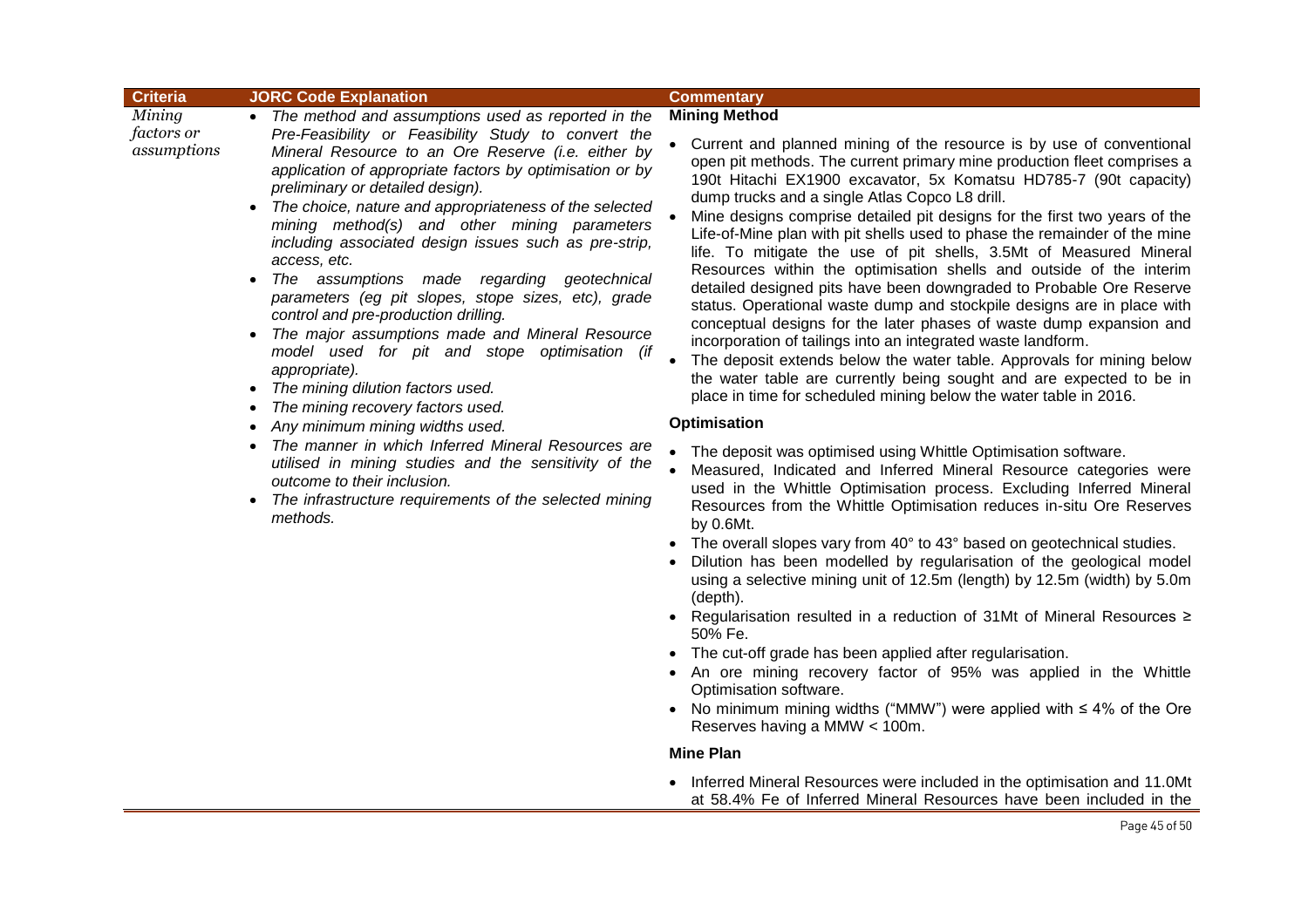| <b>Criteria</b>                                   | <b>JORC Code Explanation</b>                                                                                                                                                                                                                                                                                                                                                                                                                                                                                                                                                                                                                                                                                                                                                                                                                                                    | <b>Commentary</b>                                                                                                                                                                                                                                                                                                                                                                                                                                                                                                                                                                                                                                                                                                                                                                                                                                                                                                                                                                                                                                                                                                                                                                                                                                                                                                                                                                                                                                                                                                                |
|---------------------------------------------------|---------------------------------------------------------------------------------------------------------------------------------------------------------------------------------------------------------------------------------------------------------------------------------------------------------------------------------------------------------------------------------------------------------------------------------------------------------------------------------------------------------------------------------------------------------------------------------------------------------------------------------------------------------------------------------------------------------------------------------------------------------------------------------------------------------------------------------------------------------------------------------|----------------------------------------------------------------------------------------------------------------------------------------------------------------------------------------------------------------------------------------------------------------------------------------------------------------------------------------------------------------------------------------------------------------------------------------------------------------------------------------------------------------------------------------------------------------------------------------------------------------------------------------------------------------------------------------------------------------------------------------------------------------------------------------------------------------------------------------------------------------------------------------------------------------------------------------------------------------------------------------------------------------------------------------------------------------------------------------------------------------------------------------------------------------------------------------------------------------------------------------------------------------------------------------------------------------------------------------------------------------------------------------------------------------------------------------------------------------------------------------------------------------------------------|
|                                                   |                                                                                                                                                                                                                                                                                                                                                                                                                                                                                                                                                                                                                                                                                                                                                                                                                                                                                 | mine plans. No Inferred Mineral Resources have been reported in the<br>Ore Reserves.<br>• The total planned material movements ("TMM") including waste and<br>stockpile rehandle varies from current rates of 10Mtpa (dry) to a<br>maximum of 70Mtpa (dry) later in the mine life.<br>Ore production is maintained at current nominal rates of 8Mtpa (dry)<br>increasing to 20Mtpa (dry) with the proposed plant expansion and<br>implementation of beneficiation of fines.                                                                                                                                                                                                                                                                                                                                                                                                                                                                                                                                                                                                                                                                                                                                                                                                                                                                                                                                                                                                                                                      |
|                                                   |                                                                                                                                                                                                                                                                                                                                                                                                                                                                                                                                                                                                                                                                                                                                                                                                                                                                                 | Infrastructure requirements of the selected mining method                                                                                                                                                                                                                                                                                                                                                                                                                                                                                                                                                                                                                                                                                                                                                                                                                                                                                                                                                                                                                                                                                                                                                                                                                                                                                                                                                                                                                                                                        |
|                                                   |                                                                                                                                                                                                                                                                                                                                                                                                                                                                                                                                                                                                                                                                                                                                                                                                                                                                                 | • The Iron Valley Project is currently operational with TMM at 10Mtpa<br>(dry). This is scheduled to increase over the mine life to a maximum of<br>70Mtpa (dry).<br>• A mining equipment fleet upgrade and additional maintenance and<br>support facilities are required for TMM increases from current levels to<br>the planned rates of 70Mtpa (dry).                                                                                                                                                                                                                                                                                                                                                                                                                                                                                                                                                                                                                                                                                                                                                                                                                                                                                                                                                                                                                                                                                                                                                                         |
| Metallurgical<br><i>factors or</i><br>assumptions | The metallurgical<br>process<br>proposed and<br>the $\bullet$<br>$\bullet$<br>appropriateness of that process to the style of<br>mineralisation.<br>• Whether the metallurgical process is well-tested •<br>technology or novel in nature.<br>The nature, amount and representativeness of •<br>$\bullet$<br>metallurgical test work undertaken, the nature of the<br>metallurgical domaining applied and the corresponding<br>metallurgical recovery factors applied.<br>• Any assumptions or allowances made for deleterious •<br>elements.<br>The existence of any bulk sample or pilot scale test<br>work and the degree to which such samples are<br>considered representative of the orebody as a whole.<br>• For minerals that are defined by a specification, has<br>the ore reserve estimation been based on the<br>appropriate mineralogy to meet the specifications? | The metallurgical process currently in operation at Iron Valley is a<br>conventional dry crushing and screening process producing lump and<br>fines as Direct Ship Ore ("DSO").<br>Lump and fines products are currently transported by road train to the<br>port and shipped to market.<br>Evaluation of a proposed plant expansion with beneficiation of fines<br>includes an additional crushing circuit, wet screening, jigging and up-flow<br>classification. These are all proven processing methods routinely applied<br>for upgrading of Pilbara Iron Ores.<br>A comprehensive metallurgical evaluation of the Iron Valley deposit has<br>been undertaken. The samples tested are reflective of scheduled ore<br>production that will be mined from the deposit within the first three (3)<br>years Above Water Table ("AWT") and the Below Water Table ("BWT")<br>ore immediately beneath the AWT ore. The mineralisation tested as part<br>of this programme included a combination of the surface detritals and<br>Joffre hosted mineralisation. Eight (8) PQ diamond holes were drilled for<br>the purposes of this test work programme with mineralised core intervals<br>selected from seven (7) holes and domained into bedded, detrital and<br>blended ore types. A total of 235.0m of core was used for testing with a<br>total mass of 3.4 tonnes.<br>• Additional bench scale and pilot plant jig and up-flow classifier test work<br>on 2 tonnes of sample material extracted from three bulk test pits have |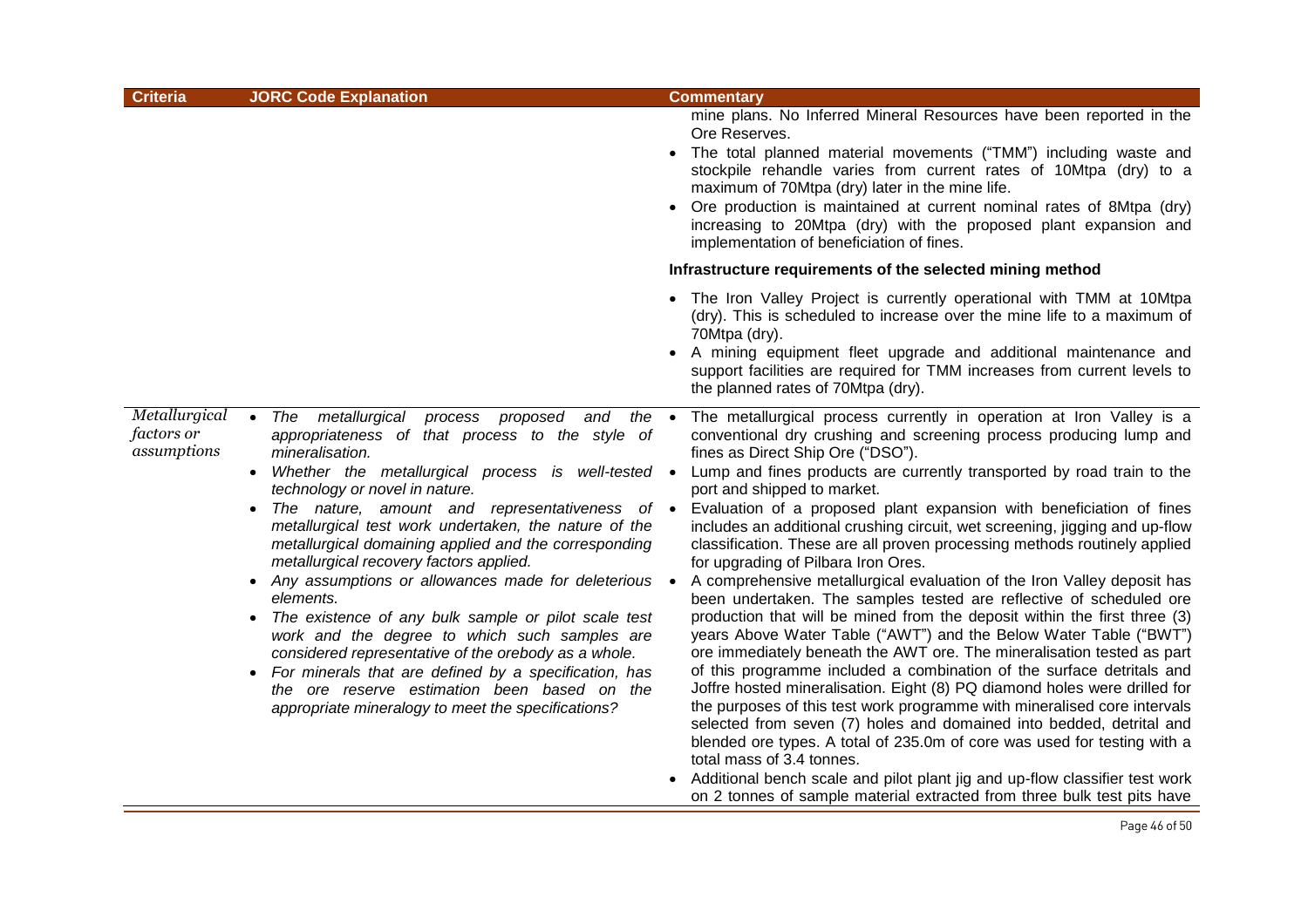| <b>Criteria</b>          | <b>JORC Code Explanation</b>                                                                                                                                                                                                                                                                                                                           | <b>Commentary</b>                                                                                                                                                                                                                                                                                                                                                                                                                                                                                                                                                                                                                                                                              |
|--------------------------|--------------------------------------------------------------------------------------------------------------------------------------------------------------------------------------------------------------------------------------------------------------------------------------------------------------------------------------------------------|------------------------------------------------------------------------------------------------------------------------------------------------------------------------------------------------------------------------------------------------------------------------------------------------------------------------------------------------------------------------------------------------------------------------------------------------------------------------------------------------------------------------------------------------------------------------------------------------------------------------------------------------------------------------------------------------|
|                          |                                                                                                                                                                                                                                                                                                                                                        | informed the proposed plant expansion with fines only beneficiation.<br>Actual production and results from the beneficiation test-work indicate a<br>lump yield of 55% with the planned beneficiation process recovering<br>52% of the remaining fines and increasing the fines Fe% grade on<br>average by 3.8% absolute.<br>The grades of the deleterious elements in the Ore Reserves have been<br>estimated using the Mineral Resources. The grades of the elements of<br>the products are based on the results of the metallurgical test-work using<br>regression and mass balancing.<br>Global blended metallurgical parameters have been applied for Ore<br>Reserve estimation.          |
| Environmen-<br>tal       | The status of studies of potential environmental<br>impacts of the mining and processing operation.<br>Details of waste rock characterisation and the<br>consideration of potential sites, status of design<br>options considered and, where applicable, the status of<br>approvals for process residue storage and waste<br>dumps should be reported. | All required environmental approvals are in place for the current<br>operation underway. These include an Approved Mining Proposal under<br>the Mining Act; and the Above Water Table approval under Parts IV and<br>V of the EP Act.<br>Waste rock characterisation studies have been completed and indicate<br>low potential for acid rock drainage.<br>Additional approvals are being sought for the plant expansion, the<br>integrated tailings storage facility, below water table mining and the Bulk<br>Ore Transportation System ("BOTS"). The projected timeframe for<br>receipt of these additional approvals is not anticipated to delay or<br>impede achievement of the mine plan. |
| Infrastructure $\bullet$ | The existence of appropriate infrastructure: availability<br>of land for plant development, power, water,<br>transportation (particularly for bulk commodities),<br>labour, accommodation; or the ease with which the<br>infrastructure can be provided, or accessed.                                                                                  | Existing infrastructure in place supports current operational requirements<br>at 10Mtpa (dry) TMM. Major additional infrastructure requirements are:<br>1) BOTS and 2) the plant expansion to include beneficiation and<br>increase plant throughput rates to 21Mtpa (dry). The MRL group is well<br>placed to fund and build all additional major required infrastructure.                                                                                                                                                                                                                                                                                                                    |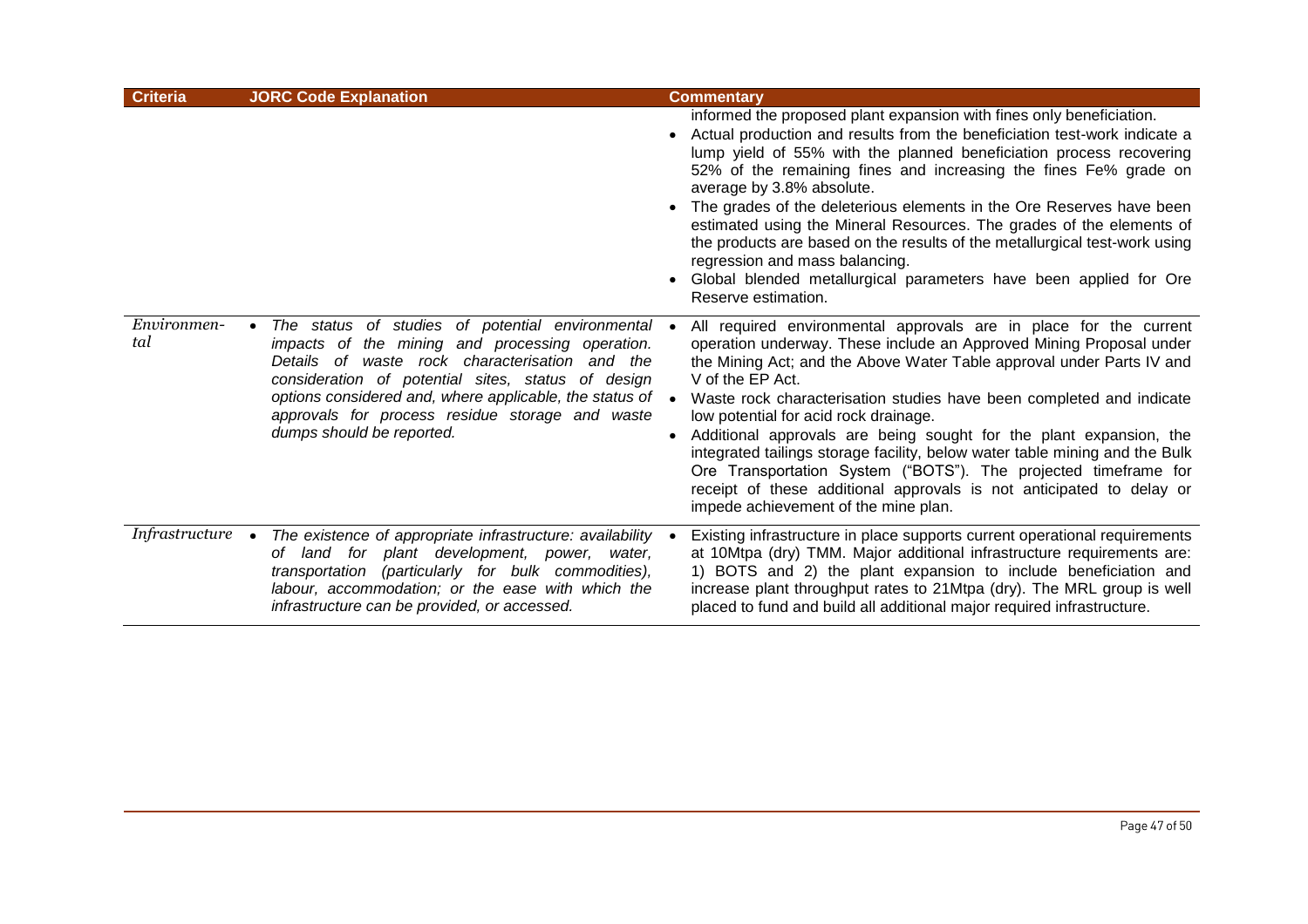| <b>Criteria</b>      | <b>JORC Code Explanation</b>                                                                                                                                                                                                                                                                                                                                                                                                                                                                                                                                                                                                                                                      | <b>Commentary</b>                                                                                                                                                                                                                                                                                                                                                                                                                                                                                                                                                                                                                                                                                                                                                                                                                                                                                                                                                                                                                                                                                         |
|----------------------|-----------------------------------------------------------------------------------------------------------------------------------------------------------------------------------------------------------------------------------------------------------------------------------------------------------------------------------------------------------------------------------------------------------------------------------------------------------------------------------------------------------------------------------------------------------------------------------------------------------------------------------------------------------------------------------|-----------------------------------------------------------------------------------------------------------------------------------------------------------------------------------------------------------------------------------------------------------------------------------------------------------------------------------------------------------------------------------------------------------------------------------------------------------------------------------------------------------------------------------------------------------------------------------------------------------------------------------------------------------------------------------------------------------------------------------------------------------------------------------------------------------------------------------------------------------------------------------------------------------------------------------------------------------------------------------------------------------------------------------------------------------------------------------------------------------|
| Costs                | • The derivation of, or assumptions made, regarding<br>projected capital costs in the study.<br>The methodology used to estimate operating costs.<br>$\bullet$<br>Allowances made for the content of deleterious<br>elements.<br>The derivation of assumptions made of metal or<br>$\bullet$<br>commodity price(s), for the principal minerals and co-<br>products.<br>• The source of exchange rates used in the study.<br>Derivation of transportation charges.<br>The basis for forecasting or source of treatment and<br>refining charges, penalties for failure to meet<br>specification, etc.<br>The allowances made for royalties payable, both<br>Government and private. | • Capital requirements for the plant expansion with beneficiation and<br>BOTS have been estimated through the MRL group's internal specialist<br>engineering capability.<br>Future operating costs were estimated using existing operating costs<br>$\bullet$<br>and adjusted following pre-feasibility studies into BOTS and the<br>beneficiation plant expansion. These future costs include significant<br>reductions in unit costs for: crushing; transportation (hauling); port<br>charges and shipping.<br>No explicit price adjustments have been included for deleterious<br>elements. The value of the products is implicit in the pricing assumptions<br>used.<br>The cost estimates are in AUD with an exchange rate of 0.82 AUD/USD<br>$\bullet$<br>provided by MRL corporate.<br>The reduced transportation costs have been applied as estimated by<br>$\bullet$<br>MRL feasibility studies into BOTS.<br>All Government and private royalties are payable by the tenement<br>owner, BC Iron. The cost of acquiring Iron Valley ore from BC Iron is<br>provided for in the cost assumptions. |
| Revenue<br>factors   | • The derivation of, or assumptions made regarding<br>revenue factors including head grade, metal or<br>commodity price(s) exchange rates, transportation and<br>treatment charges, penalties, net smelter returns, etc.<br>The derivation of assumptions made of metal or<br>commodity price(s), for the principal metals, minerals<br>and co-products.                                                                                                                                                                                                                                                                                                                          | The price and exchange rate used for calculation of Ore Reserves is<br>$\bullet$<br>US\$70/dmt CFR 62% Fe and 0.82 AUD/USD respectively (equivalent to<br>A\$85.37/dmt CFR 62% Fe) as provided by MRL corporate.<br>Sensitivity of Ore Reserves at US\$55/dmt CFR 62% Fe and 0.7517<br>AUD/USD (equivalent to A\$73.17/dmt CFR 62% Fe) results in a 4.8Mt<br>reduction (4%) from 123.2Mt of Ore Reserves to 118.4 Mt.                                                                                                                                                                                                                                                                                                                                                                                                                                                                                                                                                                                                                                                                                     |
| Market<br>assessment | The demand, supply and stock situation for the<br>$\bullet$<br>particular commodity, consumption trends and factors<br>likely to affect supply and demand into the future.<br>• A customer and competitor analysis along with the<br>identification of likely market windows for the product.<br>• Price and volume forecasts and the basis for these<br>forecasts.<br>• For industrial minerals the customer specification,<br>testing and acceptance requirements prior to a supply<br>contract.                                                                                                                                                                                | The Iron Valley Lump and Fines products are currently exported by MRL<br>$\bullet$<br>and their current relative values are well understood.<br>MRL markets the iron ore products utilising in house iron ore marketing<br>$\bullet$<br>expertise.<br>• There have been no (external):<br>Market assessment investigations;<br>$\circ$<br>Customer or competitor analyses; or<br>$\circ$<br>Price and Volume forecasts.<br>$\circ$                                                                                                                                                                                                                                                                                                                                                                                                                                                                                                                                                                                                                                                                        |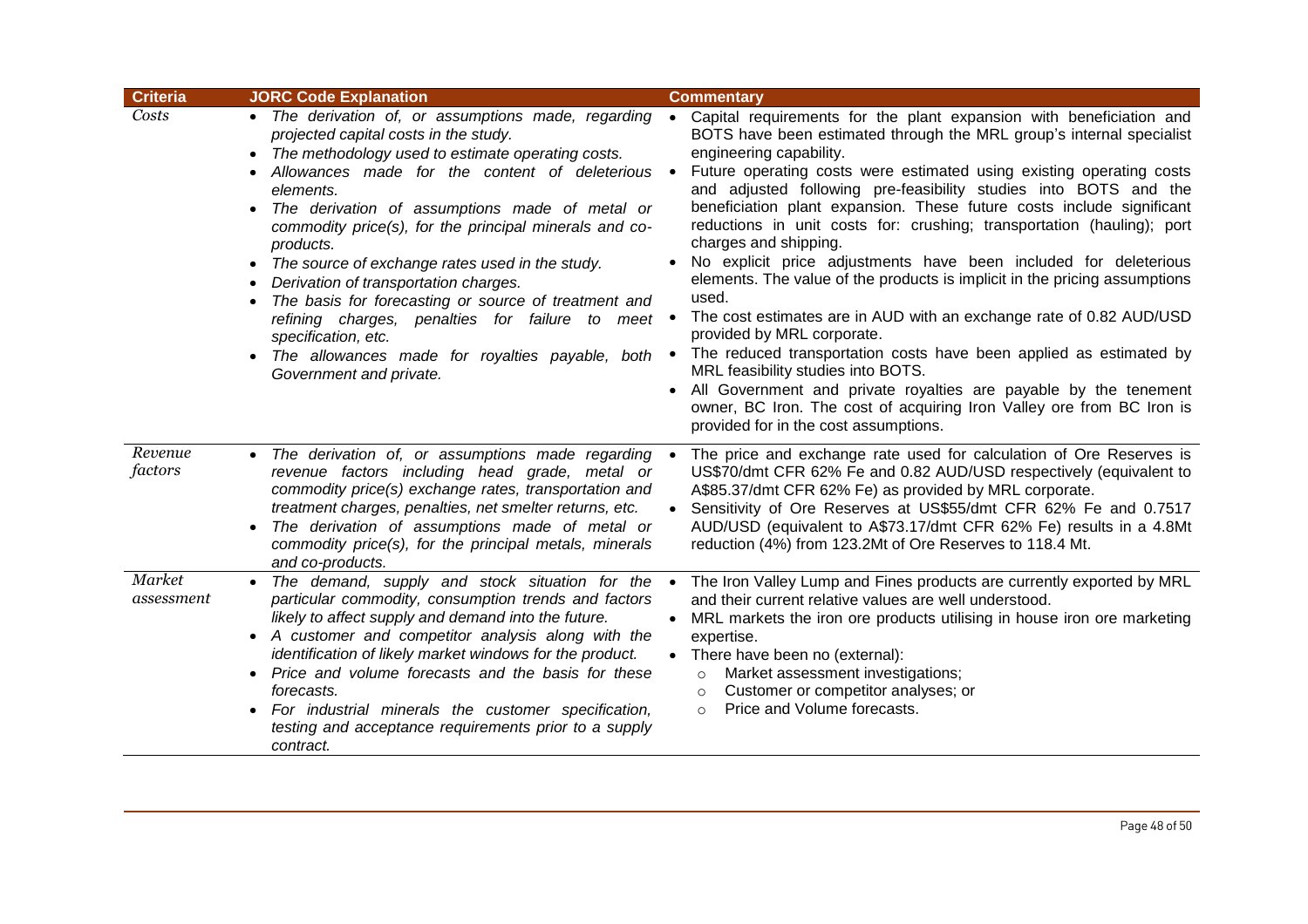| <b>Criteria</b> | <b>JORC Code Explanation</b>                                                                                                                                                                                                                                                                                                                                                                                                                                                                                                                                                                                                                                                                                                                                                                                               | <b>Commentary</b>                                                                                                                                                                                                                                                                                                                                                                                                                                                                                                                                                                                                                                                                                                                                                                                                                    |
|-----------------|----------------------------------------------------------------------------------------------------------------------------------------------------------------------------------------------------------------------------------------------------------------------------------------------------------------------------------------------------------------------------------------------------------------------------------------------------------------------------------------------------------------------------------------------------------------------------------------------------------------------------------------------------------------------------------------------------------------------------------------------------------------------------------------------------------------------------|--------------------------------------------------------------------------------------------------------------------------------------------------------------------------------------------------------------------------------------------------------------------------------------------------------------------------------------------------------------------------------------------------------------------------------------------------------------------------------------------------------------------------------------------------------------------------------------------------------------------------------------------------------------------------------------------------------------------------------------------------------------------------------------------------------------------------------------|
| Economic        | • The inputs to the economic analysis to produce the net<br>present value (NPV) in the study, the source and<br>confidence of these economic inputs including<br>estimated inflation, discount rate, etc.<br>NPV ranges and sensitivity to variations in the<br>significant assumptions and inputs.                                                                                                                                                                                                                                                                                                                                                                                                                                                                                                                        | Current pre-feasibility level financial modelling of: the planned BOTS and<br>$\bullet$<br>the plant expansion with beneficiation at US\$55/dmt CFR 62% Fe and<br>0.75 AUD/USD demonstrate favourable economic outcomes. The results<br>of the financial modelling have provided the basis for progressing BOTS<br>and the plant expansion with beneficiation.<br>Addition of third party tonnes will further enhance the BOTS economics.                                                                                                                                                                                                                                                                                                                                                                                            |
| Social          | • The status of agreements with key stakeholders and •<br>matters leading to social licence to operate.                                                                                                                                                                                                                                                                                                                                                                                                                                                                                                                                                                                                                                                                                                                    | All required native title and heritage agreements are in place for the<br>current operation underway. These include Native Title and Heritage<br>agreements with the Nyiyaparli people.                                                                                                                                                                                                                                                                                                                                                                                                                                                                                                                                                                                                                                              |
| Other           | • To the extent relevant, the impact of the following on •<br>the project and/or on the estimation and classification<br>of the Ore Reserves:<br>Any identified material naturally occurring risks.<br>The status of material legal agreements and marketing<br>arrangements.<br>The status of governmental agreements and approvals<br>critical to the viability of the project, such as mineral<br>tenement status, and government and statutory<br>approvals. There must be reasonable grounds to<br>expect that all necessary Government approvals will be<br>received within the timeframes anticipated in the Pre-<br>Feasibility or Feasibility study. Highlight and discuss<br>the materiality of any unresolved matter that is<br>dependent on a third party on which extraction of the<br>reserve is contingent. | Identified risks include the following:<br>Waste disposal: Additional space for waste disposal is currently<br>$\circ$<br>indicated with resolution studies currently underway including<br>investigations into the backfilling of mined out pits and potential<br>impacts on mine plan sequencing.<br>BOTS: New technology / cost assumption risk.<br>$\circ$<br>Elevated phosphorus levels of the Ore Reserve.<br>$\circ$<br>For the successful development of BOTS, agreements and approvals<br>will need to be in place with all parties associated with the planned<br>BOTS land corridor between the mine and the port. These parties<br>include:<br>Government Departments (6);<br>$\circ$<br>Tenement Holders (31);<br>$\circ$<br>Pastoral Stations (6); and<br>$\circ$<br>Aboriginal Native Title Claimants (6).<br>$\circ$ |
| Classification  | The basis for the classification of the Ore Reserves .<br>into varying confidence categories.<br>Whether the result appropriately<br>reflects<br>the •<br>Competent Person's view of the deposit.<br>• The proportion of Probable Ore Reserves that have<br>been derived from Measured Mineral Resources (if<br>any).                                                                                                                                                                                                                                                                                                                                                                                                                                                                                                      | All Indicated Mineral Resources within the ultimate pit shell have been<br>converted to Probable Ore Reserves.<br>Measured Mineral Resources within detailed pit designs that are all<br>within the ultimate pit shell have been converted to Proved Ore<br>Reserves. All other Measured Mineral Resources within the ultimate pit<br>shell, but without detailed pit designs yet completed, have been<br>classified as Probable Ore Reserves.<br>This results in 3.5Mt of Measured Mineral Resources being converted to<br>Probable Ore Reserves and is appropriate in the view of the competent<br>person reflecting a lower level of confidence.                                                                                                                                                                                  |